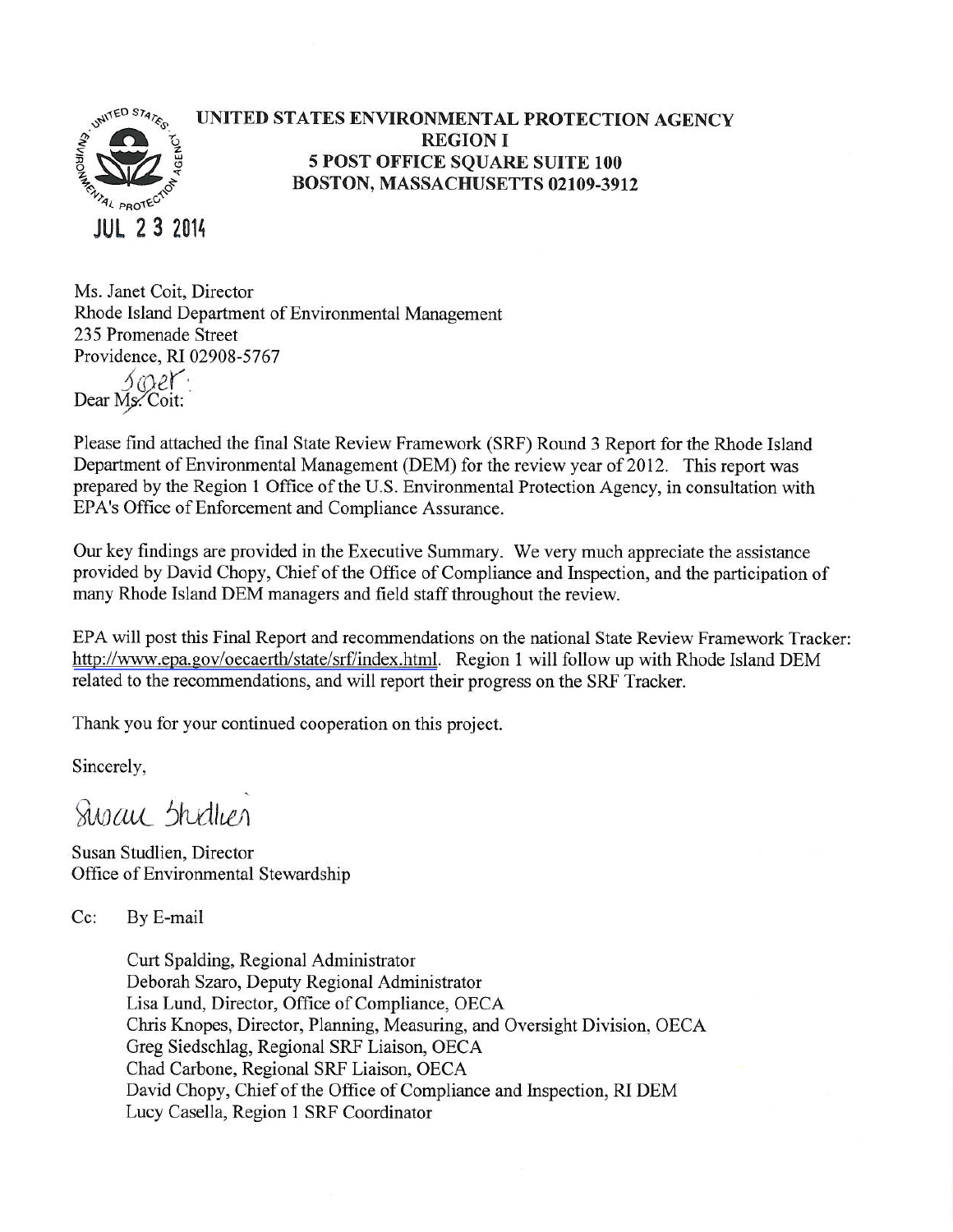# **STATE REVIEW FRAMEWORK**

**Rhode Island** 

# **Clean Water Act, Clean Air Act, and Resource Conservation and Recovery Act Implementation in Federal Fiscal Year 2012**

**U.S. Environmental Protection Agency Region 1, Boston** 

> **Final Report July 23, 2014**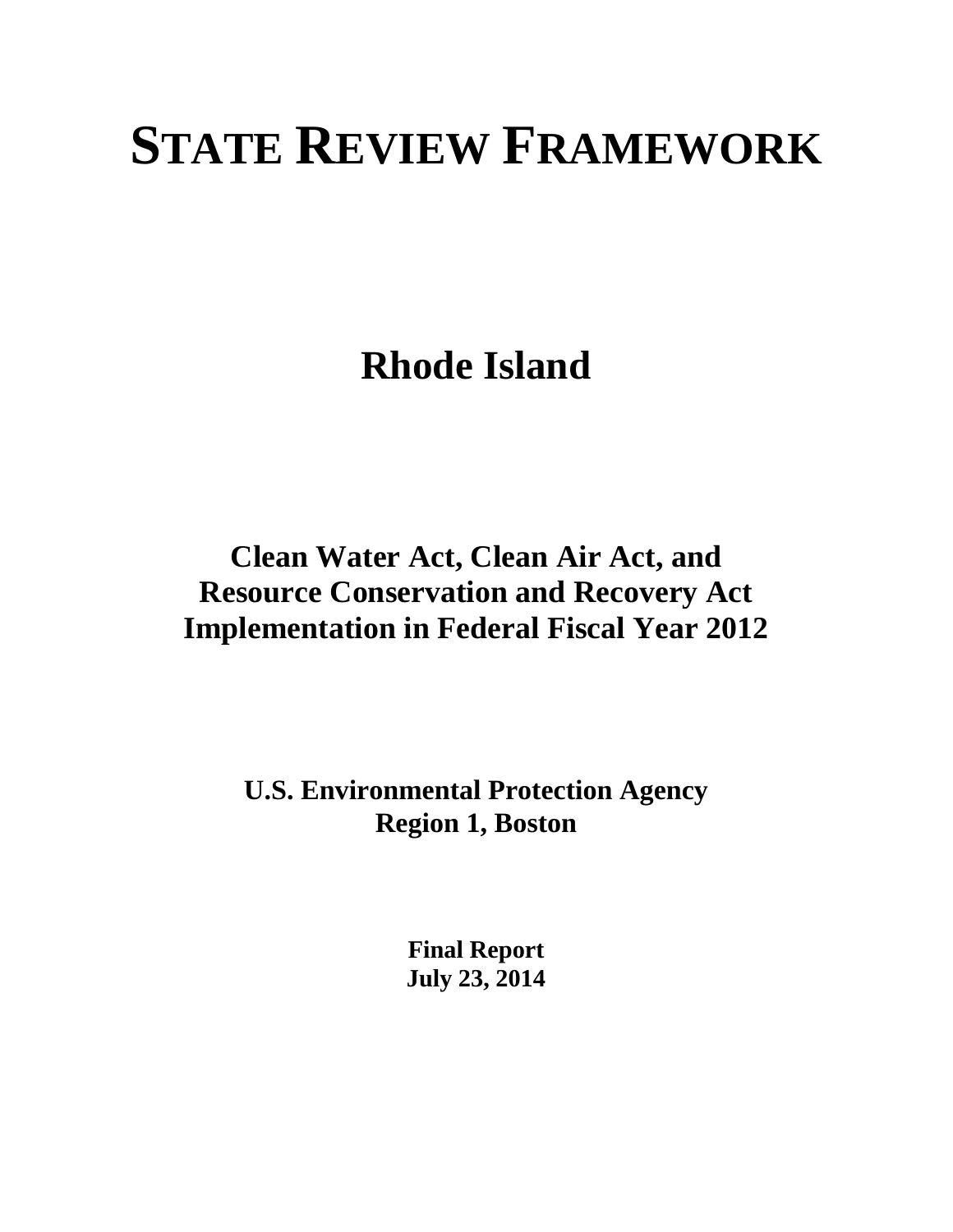# **Executive Summary**

### **Introduction**

EPA Region 1 enforcement staff conducted a State Review Framework (SRF) enforcement program oversight review of the Rhode Island Department of Environmental Management (DEM).

EPA bases SRF findings on data and file review metrics, and conversations with program management and staff. EPA will track recommended actions from the review in the SRF Tracker and publish reports and recommendations on EPA's ECHO web site.

### **Areas of Strong Performance**

- Rhode Island DEM performs an excellent job of taking timely and appropriate enforcement across all three media programs. Region 1 also commends DEM for its practice of providing an "early warning notice" to facilities with violations to expedite their return to compliance.
- In all three programs at Rhode Island DEM, there is generally strong performance related to inspection coverage, and for timely completion of inspection reports.
- Rhode Island DEM has made substantial progress implementing NPDES data management improvements since the Round 2 SRF review, including the expenditure of significant resources to develop an NPDES Enforcement Management System (EMS), and now consistently assures timely and appropriate enforcement or return to compliance.

### **Priority Issues to Address**

The following is the top-priority issue affecting the state program's performance:

• The review indicates that significant noncompliance (SNC) violations are not being accurately identified in the CWA and RCRA programs.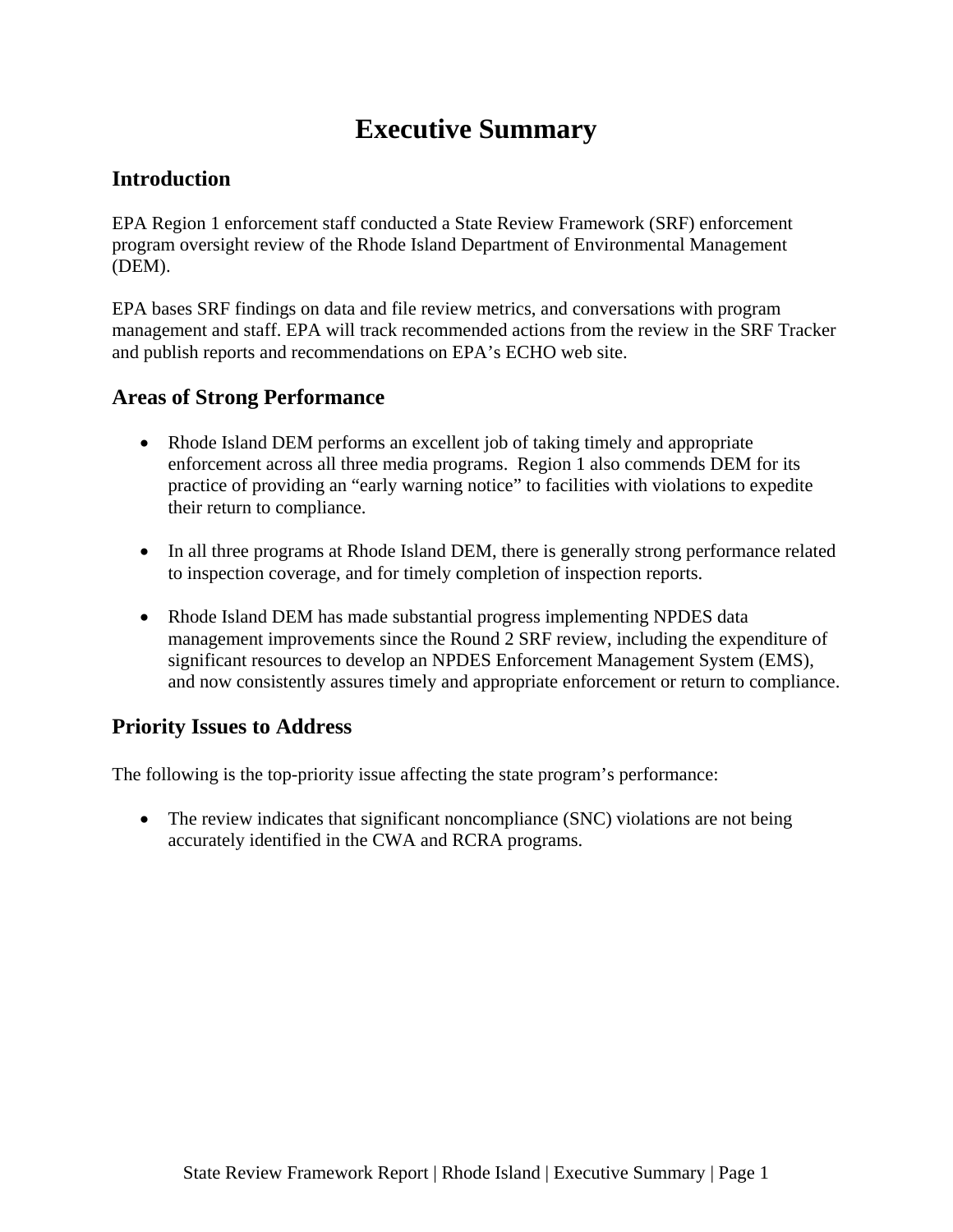### **Most Significant CWA-NPDES Program Issues[1](#page-3-0)**

• Significant noncompliance (SNC) violations are not accurately identified and coded into the ICIS-NPDES data system.

#### **Most Significant CAA Stationary Source Program Issues**

• Rhode Island DEM has had some issues related to timely and accurate entry of MDRs into the AFS system.

### **Most Significant RCRA Subtitle C Program Issues**

 $\overline{a}$ 

• In three of twenty enforcement cases, Rhode Island DEM did not make an appropriate SNC determination.

<span id="page-3-0"></span><sup>&</sup>lt;sup>1</sup> EPA's "National Strategy for Improving Oversight of State Enforcement Performance" identifies the following as significant recurrent issues: "Widespread and persistent data inaccuracy and incompleteness, which make it hard to identify when serious problems exist or to track state actions; routine failure of states to identify and report significant noncompliance; routine failure of states to take timely or appropriate enforcement actions to return violating facilities to compliance, potentially allowing pollution to continue unabated; failure of states to take appropriate penalty actions, which results in ineffective deterrence for noncompliance and an unlevel playing field for companies that do comply; use of enforcement orders to circumvent standards or to extend permits without appropriate notice and comment; and failure to inspect and enforce in some regulated sectors."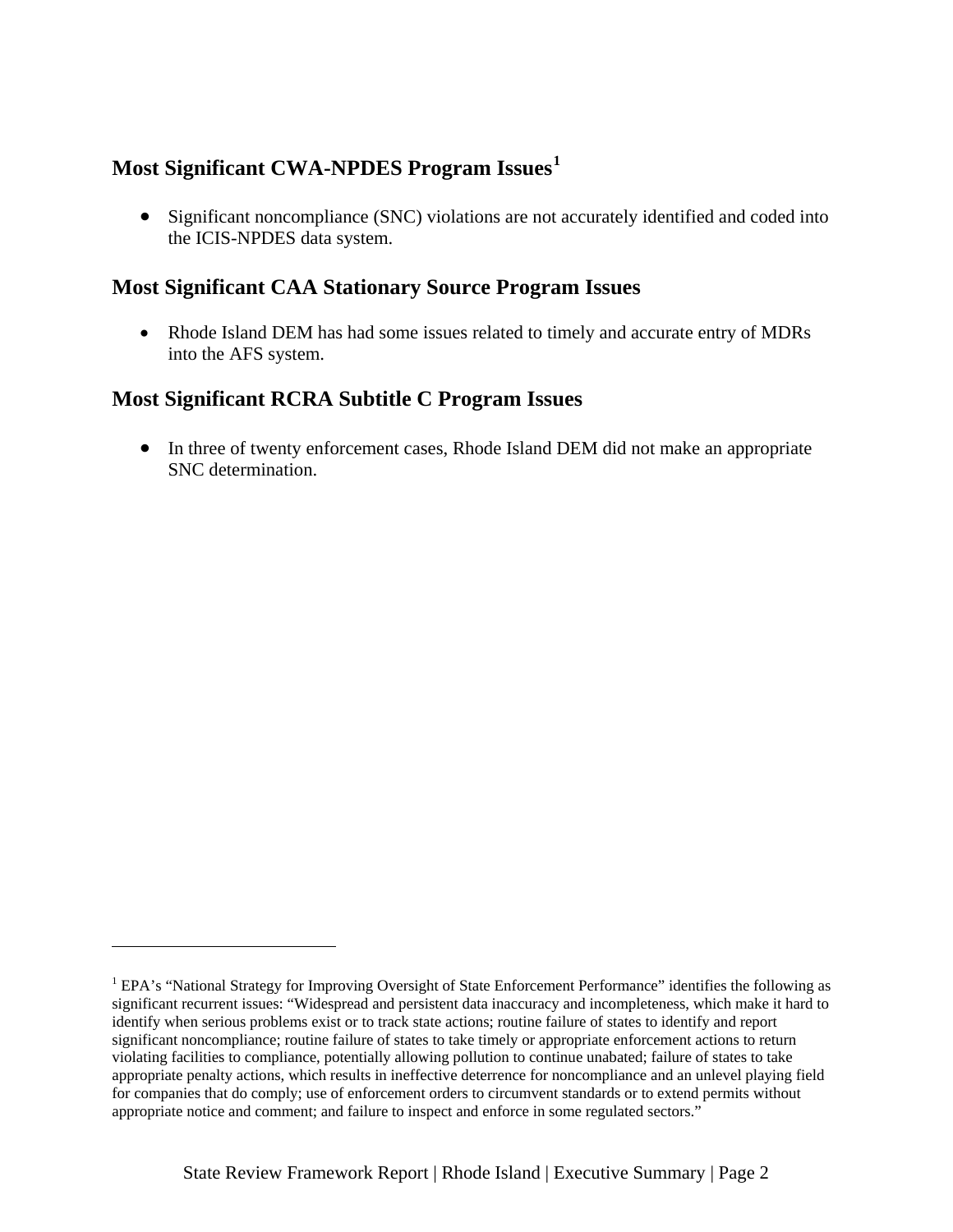# **Table of Contents**

| Background Information on Rhode Island State Program and Review Process 44 |  |
|----------------------------------------------------------------------------|--|
|                                                                            |  |
|                                                                            |  |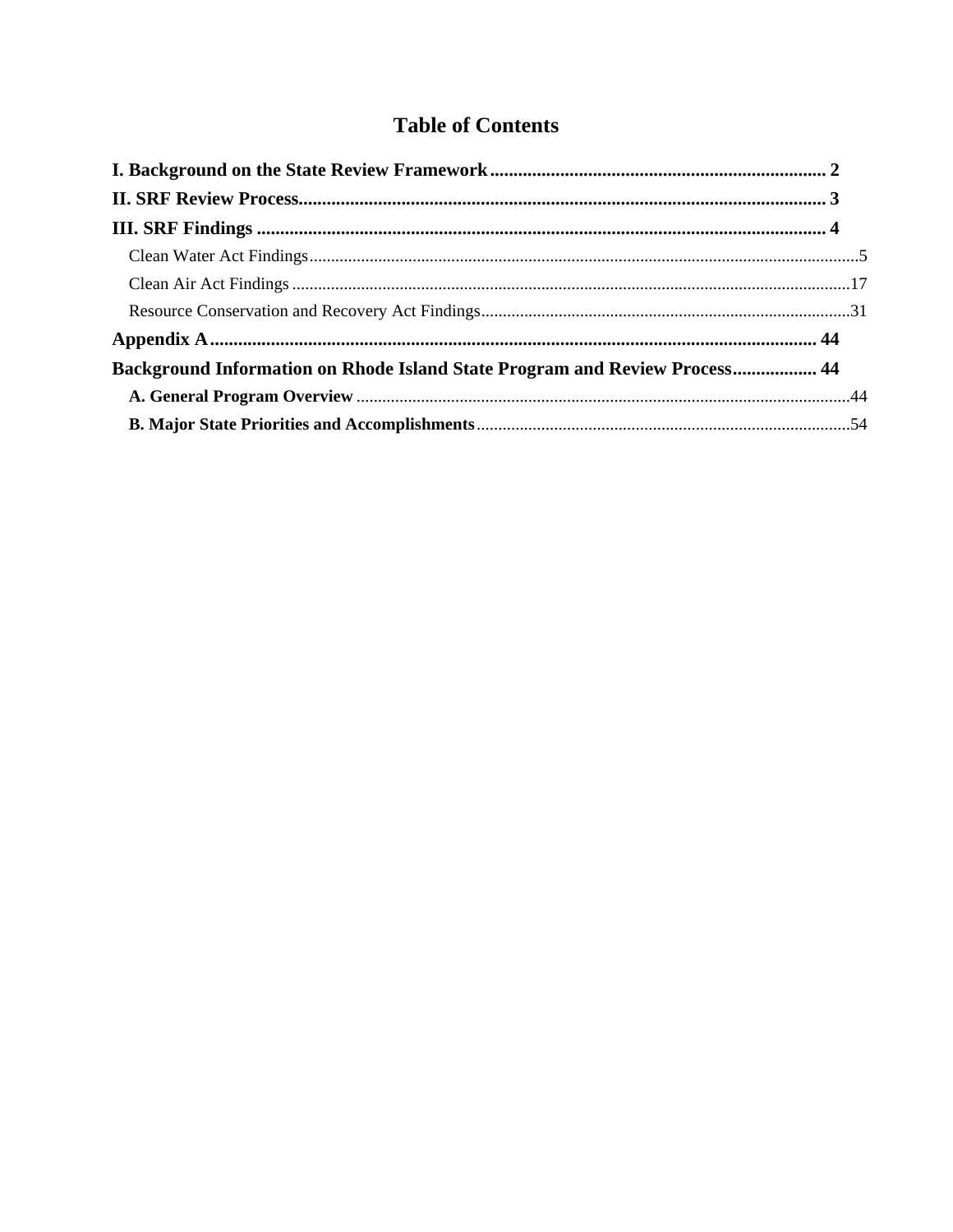# **I. Background on the State Review Framework**

<span id="page-5-0"></span>The State Review Framework (SRF) is designed to ensure that EPA conducts nationally consistent oversight. It reviews the following local, state, and EPA compliance and enforcement programs:

- Clean Water Act National Pollutant Discharge Elimination System
- Clean Air Act Stationary Sources (Title V)
- Resource Conservation and Recovery Act Subtitle C

Reviews cover:

- **Data** completeness, accuracy, and timeliness of data entry into national data systems
- **Inspections** meeting inspection and coverage commitments, inspection report quality, and report timeliness
- **Violations** identification of violations, determination of significant noncompliance (SNC) for the CWA and RCRA programs and high priority violators (HPV) for the CAA program, and accuracy of compliance determinations
- **Enforcement** timeliness and appropriateness, returning facilities to compliance
- **Penalties** calculation including gravity and economic benefit components, assessment, and collection

EPA conducts SRF reviews in three phases:

- Analyzing information from the national data systems in the form of data metrics
- Reviewing facility files and compiling file metrics
- Development of findings and recommendations

EPA builds consultation into the SRF to ensure that EPA and the state understand the causes of issues and agree, to the degree possible, on actions needed to address them. SRF reports capture the agreements developed during the review process in order to facilitate program improvements. EPA also uses the information in the reports to develop a better understanding of enforcement and compliance nationwide, and to identify issues that require a national response.

Reports provide factual information. They do not include determinations of overall program adequacy, nor are they used to compare or rank state programs.

Each state's programs are reviewed once every five years. The first round of SRF reviews began in FY 2004. The third round of reviews began in FY 2013 and will continue through FY 2017.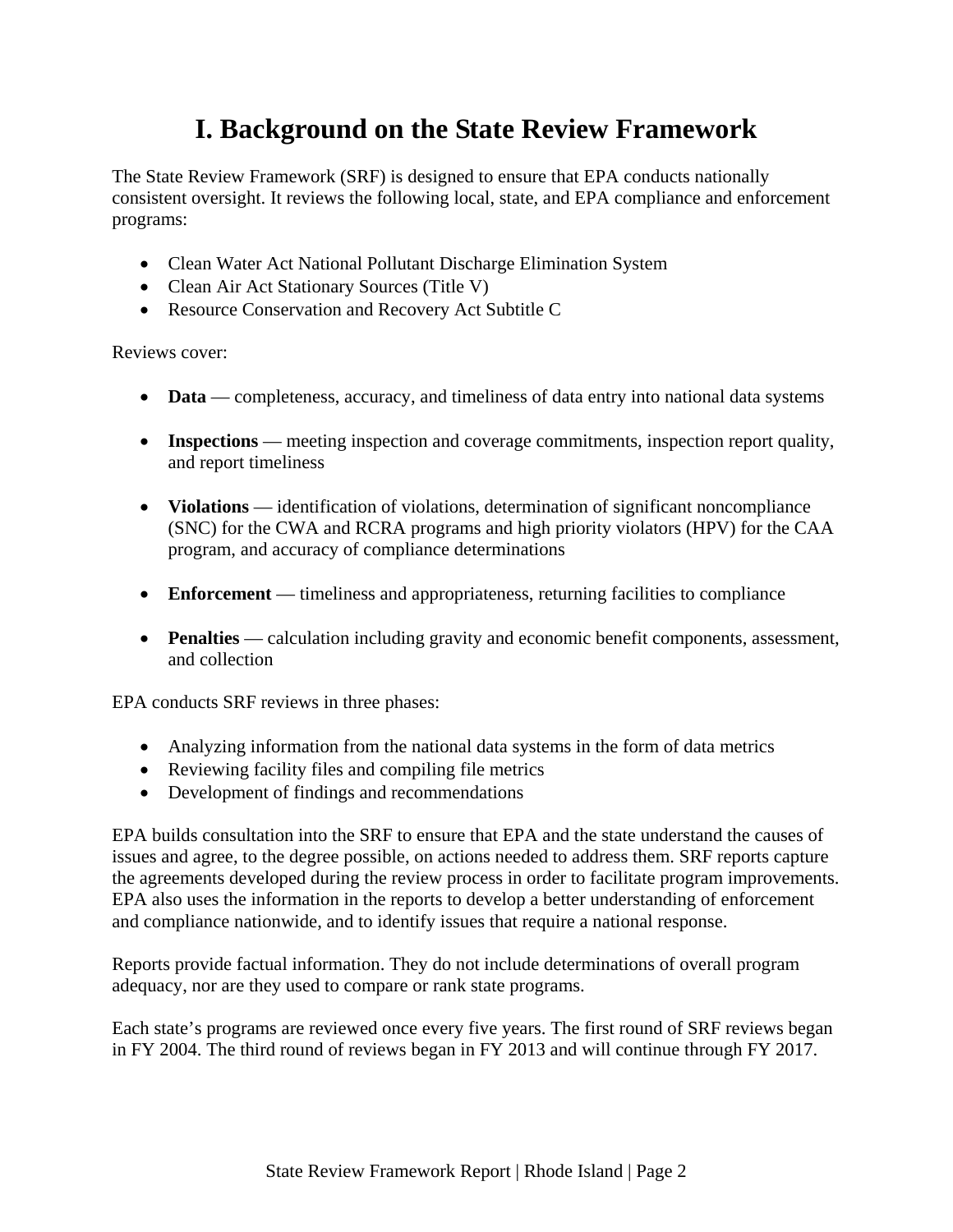# **II. SRF Review Process**

<span id="page-6-0"></span>**Review period:** Fiscal Year 2012

#### **Kickoff Meeting at Rhode Island DEM**: February 11, 2013

**CWA File Review Date(s):** May 13, 14, 16, 20 and May 30, 2013.

**CAA File Review Date(s):** March 12, 13, 14, and March 20, 2013.

**RCRA File Review Date(s):** March 11, 12, 13, 14 and March 22, 2013.

#### **State and EPA key contacts for review:**

#### *Clean Water Act*

David Turin, EPA, (617) 918-1598 Sam Kaplan, RI DEM (401) 222-4700 ext. 7046 Joseph B. Haberek, RI DEM (401) 222-4700 ext. 7715

#### *Clean Air Act*

Thomas McCusker, EPA, (617) 918-1862 Ted Burns, RI DEM, 401-222-2808 ext. 7013 Chris John, RI DEM, 401-222-2808 ext. 7023

#### *Resource Conservation and Recovery Act*

Richard Piligian, EPA, (617) 918-1757 Tracey Tyrrell, RI DEM, (401) 222-1360 ext. 7407 Sean Carney, RI DEM, (401) 222-1360 ext. 7411

#### *SRF Contacts*

David Chopy, RI DEM, (401) 222-1360, ext. 7400 Samuel Silverman, EPA, (617) 918-1731 Lucy Casella, EPA, (617) 918-1759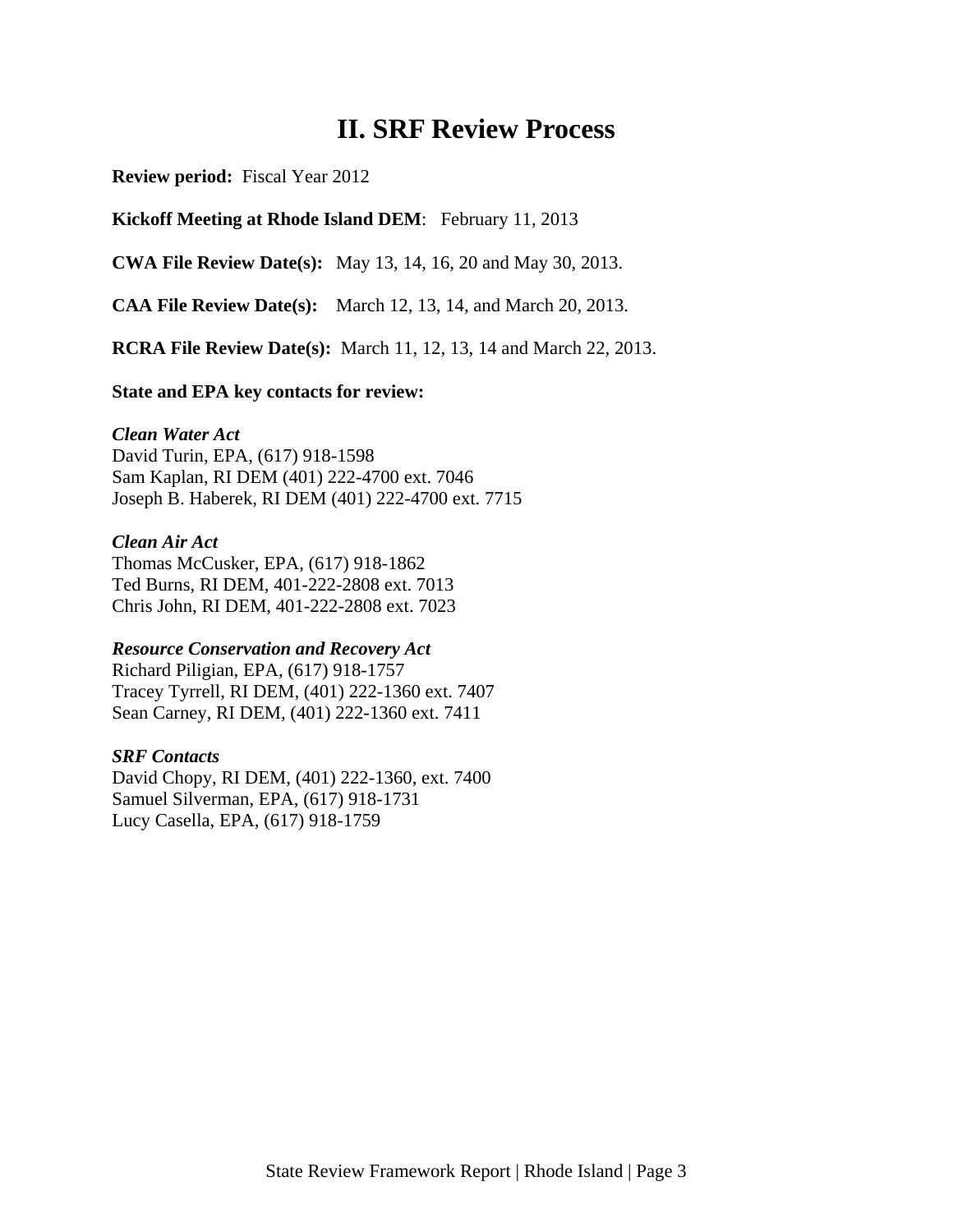# **III. SRF Findings**

<span id="page-7-0"></span>Findings represent EPA's conclusions regarding state performance and are based on findings made during the data and/or file reviews and may also be informed by:

- Annual data metric reviews conducted since the state's last SRF review
- Follow-up conversations with state agency personnel
- Review of previous SRF reports, Memoranda of Agreement, or other data sources
- Additional information collected to determine an issue's severity and root causes

There are three categories of findings:

**Meets or Exceeds Expectations:** The SRF was established to define a base level or floor for enforcement program performance. This rating describes a situation where the base level is met and no performance deficiency is identified, or a state performs above national program expectations.

**Area for State Attention:** An activity, process, or policy that one or more SRF metrics show as a minor problem. Where appropriate, the state should correct the issue without additional EPA oversight. EPA may make recommendations to improve performance, but it will not monitor these recommendations for completion between SRF reviews. These areas are not highlighted as significant in an executive summary.

**Area for State Improvement:** An activity, process, or policy that one or more SRF metrics show as a significant problem that the agency is required to address. Recommendations should address root causes. These recommendations must have well-defined timelines and milestones for completion, and EPA will monitor them for completion between SRF reviews in the SRF Tracker.

Whenever a metric indicates a major performance issue, EPA will write up a finding of Area for State Improvement, regardless of other metric values pertaining to a particular element.

The relevant SRF metrics are listed within each finding. The following information is provided for each metric:

- **Metric ID Number and Description:** The metric's SRF identification number and a description of what the metric measures.
- **Natl Goal:** The national goal, if applicable, of the metric, or the CMS commitment that the state has made.
- **Natl Avg:** The national average across all states, territories, and the District of Columbia.
- **State N:** For metrics expressed as percentages, the numerator.
- **State D:** The denominator.
- **State % or #:** The percentage, or if the metric is expressed as a whole number, the count.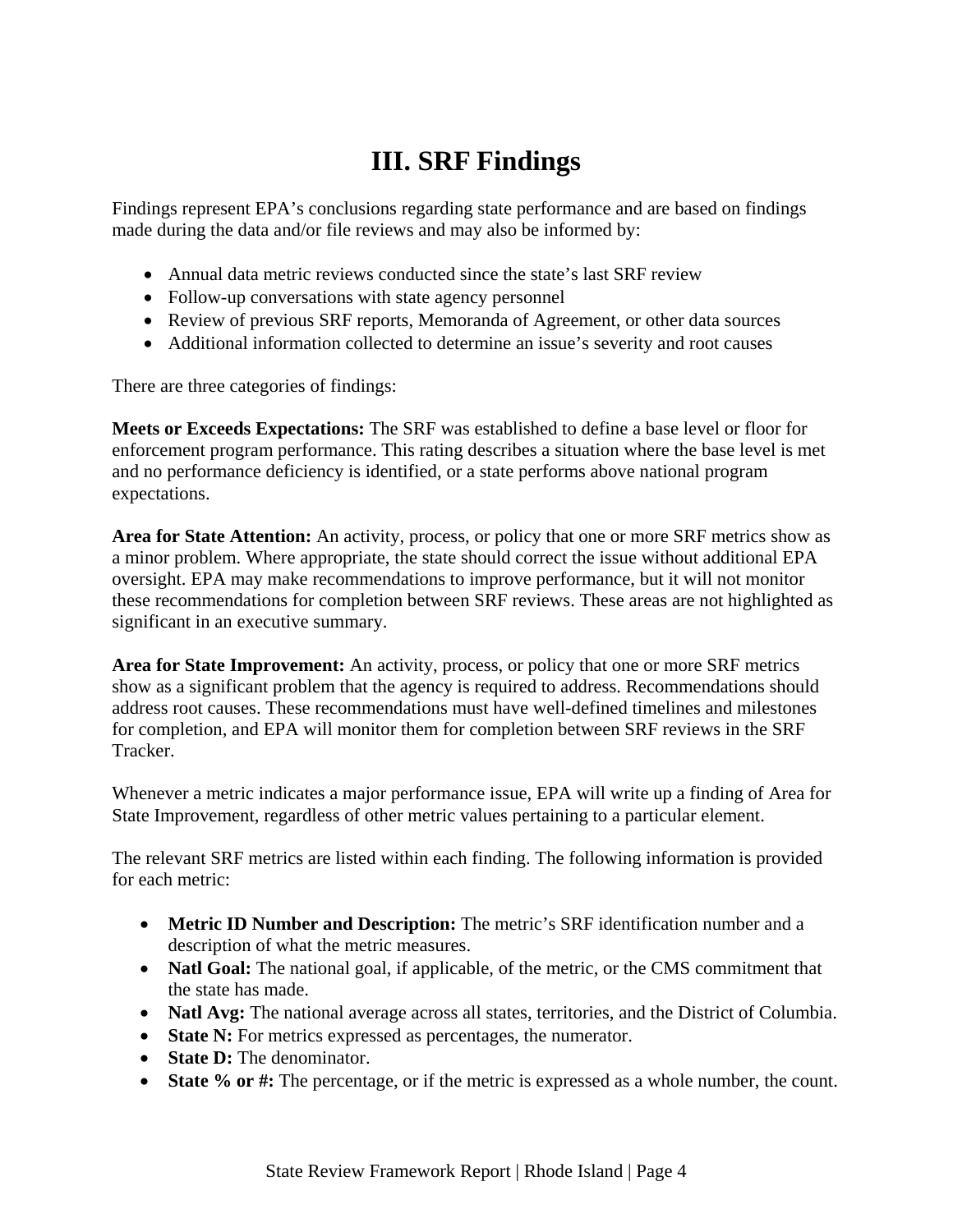# <span id="page-8-0"></span>**Clean Water Act Findings**

| <b>CWA Element 1 — Data</b> |                                                                                                                                                                                                                                                                                    |                                                                                                                                                                                                                                                                                                                                                                                                                                                                                                                                                                                                                                                                                                                                                                                                                                                                                                                                                                                                                                            |                    |     |                               |           |  |  |  |
|-----------------------------|------------------------------------------------------------------------------------------------------------------------------------------------------------------------------------------------------------------------------------------------------------------------------------|--------------------------------------------------------------------------------------------------------------------------------------------------------------------------------------------------------------------------------------------------------------------------------------------------------------------------------------------------------------------------------------------------------------------------------------------------------------------------------------------------------------------------------------------------------------------------------------------------------------------------------------------------------------------------------------------------------------------------------------------------------------------------------------------------------------------------------------------------------------------------------------------------------------------------------------------------------------------------------------------------------------------------------------------|--------------------|-----|-------------------------------|-----------|--|--|--|
| <b>Finding 1-1</b>          | <b>Meets or Exceeds Expectations</b>                                                                                                                                                                                                                                               |                                                                                                                                                                                                                                                                                                                                                                                                                                                                                                                                                                                                                                                                                                                                                                                                                                                                                                                                                                                                                                            |                    |     |                               |           |  |  |  |
| <b>Summary</b>              | Rhode Island DEM is entering 100 percent of its permit limits and<br>discharge monitoring reports ("DMRs") for major facilities.<br>In addition, the data review indicates minor issues of completeness for the<br>data contained in ECHO, as reflected in the Data Metrics Query. |                                                                                                                                                                                                                                                                                                                                                                                                                                                                                                                                                                                                                                                                                                                                                                                                                                                                                                                                                                                                                                            |                    |     |                               |           |  |  |  |
| <b>Explanation</b>          | currently implementing.                                                                                                                                                                                                                                                            | Rhode Island has exceeded the national goal of entering 95% of the data<br>for Metrics 1b1 and 1b2. In addition, Rhode Island has made significant<br>improvements in its entry rate of NOVs into the ICIS-NPDES data system<br>compared to the Round 2 SRF review, where it was determined that none<br>of the NOVs issued by DEM had been entered into ICIS. In response to<br>Round 2 finding, on June 7, 2010, DEM submitted to EPA a memo<br>describing procedures that the Water Office had developed and was<br>implementing to enter NOVs and other formal enforcement actions<br>originating in the Office of Compliance and Inspection into ICIS.<br>In Round 3, a review of the Data Metrics Analysis for FY12 indicates that<br>5 of 6 Notices of Violation (NOV) issued by DEM were entered into ICIS.<br>Other formal actions appearing on the Data Metrics Query are consent<br>agreements that were developed to address NPDES permit appeals. This<br>improvement reflects data quality system measures that the state is |                    |     |                               |           |  |  |  |
| <b>Relevant metrics</b>     | <b>Metric ID Number and Description</b>                                                                                                                                                                                                                                            | <b>Natl</b><br>Goal                                                                                                                                                                                                                                                                                                                                                                                                                                                                                                                                                                                                                                                                                                                                                                                                                                                                                                                                                                                                                        | <b>Natl</b><br>Avg | N   | <b>State State State</b><br>D | $\%$ or # |  |  |  |
|                             | 1b1 Permit limit rate for major facilities                                                                                                                                                                                                                                         | 95%                                                                                                                                                                                                                                                                                                                                                                                                                                                                                                                                                                                                                                                                                                                                                                                                                                                                                                                                                                                                                                        | 98.3%              | 24  | 24                            | 100%      |  |  |  |
|                             | 1b2 DMR entry rate for major facilities                                                                                                                                                                                                                                            | 95%                                                                                                                                                                                                                                                                                                                                                                                                                                                                                                                                                                                                                                                                                                                                                                                                                                                                                                                                                                                                                                        | 97.9%              | 901 | 901                           | 100%      |  |  |  |
| <b>State Response</b>       | None.                                                                                                                                                                                                                                                                              |                                                                                                                                                                                                                                                                                                                                                                                                                                                                                                                                                                                                                                                                                                                                                                                                                                                                                                                                                                                                                                            |                    |     |                               |           |  |  |  |
| <b>Recommendation</b>       | None.                                                                                                                                                                                                                                                                              |                                                                                                                                                                                                                                                                                                                                                                                                                                                                                                                                                                                                                                                                                                                                                                                                                                                                                                                                                                                                                                            |                    |     |                               |           |  |  |  |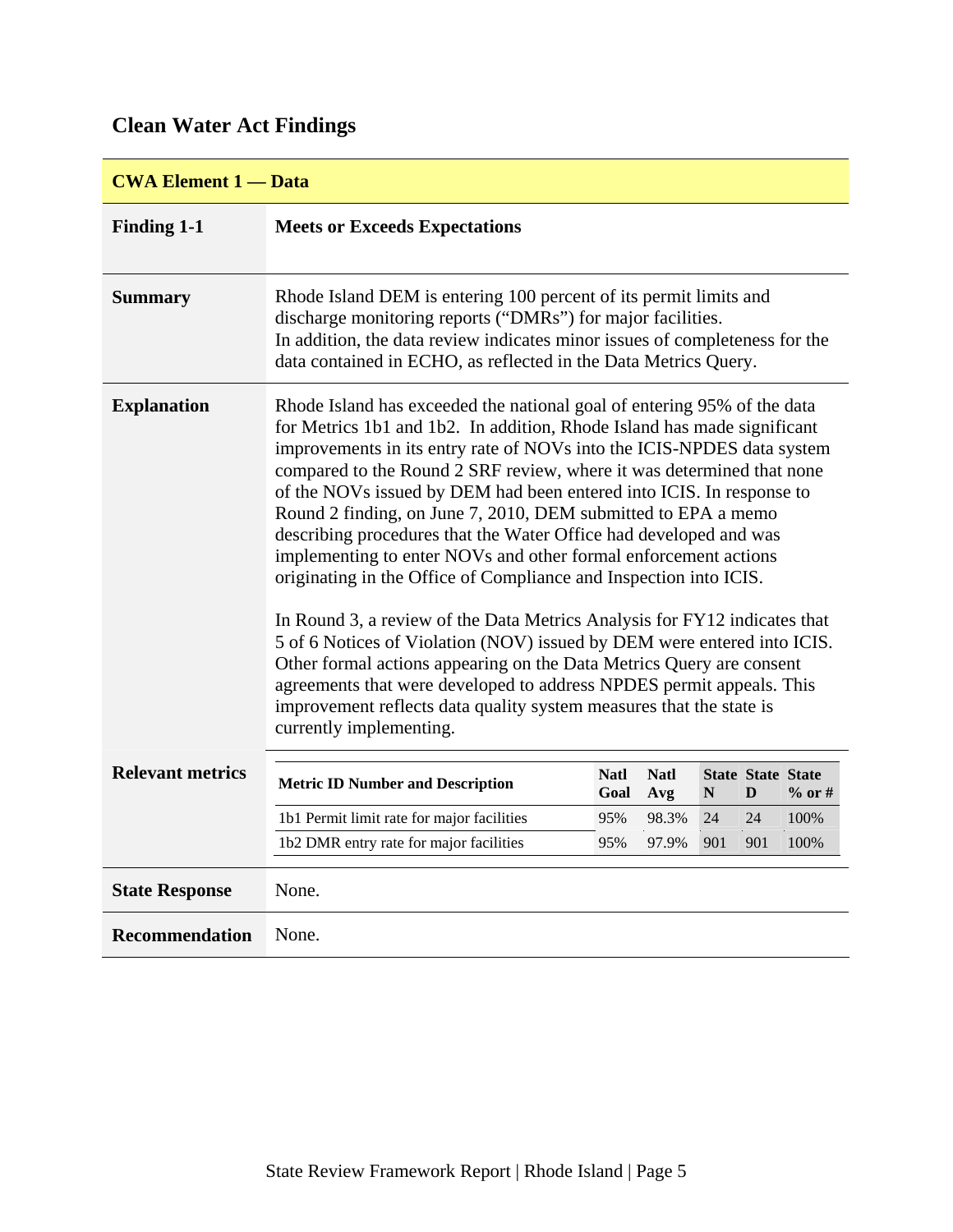| <b>CWA Element 1 — Data</b> |                                                                                                                                                                                                                                                                                                                                                                                                                                                                                                                                                                                                                                                                                                                                                                                                                                                                                                                              |                     |                    |    |                               |        |  |  |  |  |
|-----------------------------|------------------------------------------------------------------------------------------------------------------------------------------------------------------------------------------------------------------------------------------------------------------------------------------------------------------------------------------------------------------------------------------------------------------------------------------------------------------------------------------------------------------------------------------------------------------------------------------------------------------------------------------------------------------------------------------------------------------------------------------------------------------------------------------------------------------------------------------------------------------------------------------------------------------------------|---------------------|--------------------|----|-------------------------------|--------|--|--|--|--|
| <b>Finding 1-2</b>          | <b>Area for State Attention</b>                                                                                                                                                                                                                                                                                                                                                                                                                                                                                                                                                                                                                                                                                                                                                                                                                                                                                              |                     |                    |    |                               |        |  |  |  |  |
| <b>Summary</b>              | The file review indicates minor issues of completeness between the data in<br>ECHO and the data in the files reviewed.                                                                                                                                                                                                                                                                                                                                                                                                                                                                                                                                                                                                                                                                                                                                                                                                       |                     |                    |    |                               |        |  |  |  |  |
| <b>Explanation</b>          | A review of Metric 2b indicates a number of minor discrepancies between<br>the data in the files reviewed and the data that has been entered into ICIS.<br>In 4 of the 25 facility files reviewed, a small number of inspections and at<br>least 1 informal action were not reflected on the Detailed Facility Reports<br>(DFR). In most cases, these represented follow-up inspections in support<br>of an investigation or enforcement action already underway. A finding of<br>Area for State Attention is based on the fact that these were relatively<br>minor omissions and that RI has made substantial progress implementing<br>data management improvements identified during the previous SRF<br>review. EPA notes that in June 2013, the Office of Water Resources at<br>DEM lost 1 FTE of information technology support for ICIS, which was<br>provided by the State Division of Information Technology (DoIT). |                     |                    |    |                               |        |  |  |  |  |
| <b>Relevant metrics</b>     | <b>Metric ID Number and Description</b>                                                                                                                                                                                                                                                                                                                                                                                                                                                                                                                                                                                                                                                                                                                                                                                                                                                                                      | <b>Natl</b><br>Goal | <b>Natl</b><br>Avg | N  | <b>State State State</b><br>D | % or # |  |  |  |  |
|                             | 2b Files reviewed where data are accurately<br>reflected in the national data system                                                                                                                                                                                                                                                                                                                                                                                                                                                                                                                                                                                                                                                                                                                                                                                                                                         | 95%                 |                    | 21 | 25                            | 84%    |  |  |  |  |
| <b>State Response</b>       | None.                                                                                                                                                                                                                                                                                                                                                                                                                                                                                                                                                                                                                                                                                                                                                                                                                                                                                                                        |                     |                    |    |                               |        |  |  |  |  |
| <b>Recommendation</b>       | To maintain the current high level of performance, EPA recommends that<br>DEM work to ensure that the information technology support position is<br>expeditiously backfilled with qualified staff.                                                                                                                                                                                                                                                                                                                                                                                                                                                                                                                                                                                                                                                                                                                           |                     |                    |    |                               |        |  |  |  |  |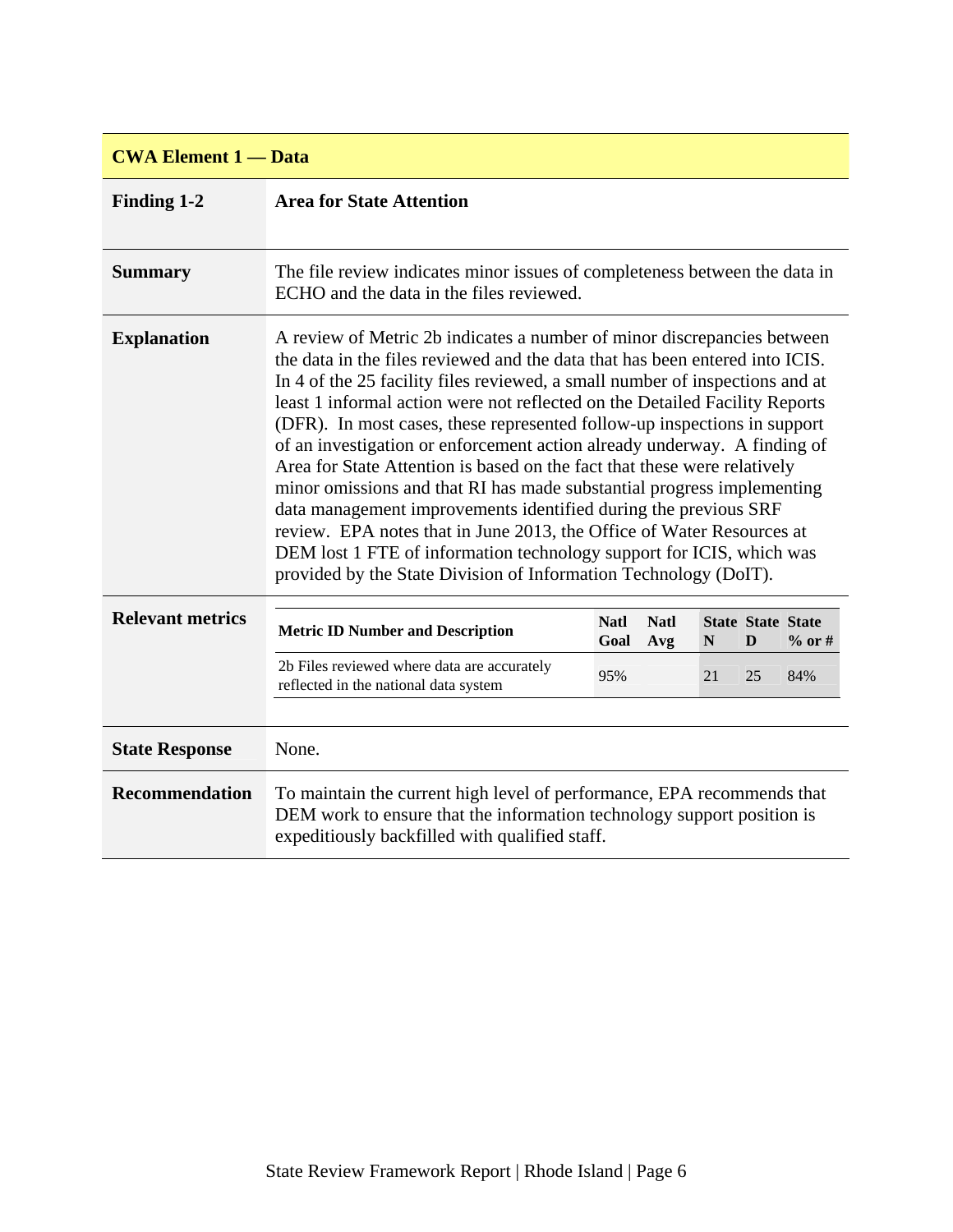### **CWA Element 1 — Data**

| <b>Finding 1-3</b> | <b>Area for State Improvement</b>                                                                                                                                                                                                                                                                                                                                                                                                                                                                                                                                     |                     |                    |   |                               |          |  |  |  |  |  |
|--------------------|-----------------------------------------------------------------------------------------------------------------------------------------------------------------------------------------------------------------------------------------------------------------------------------------------------------------------------------------------------------------------------------------------------------------------------------------------------------------------------------------------------------------------------------------------------------------------|---------------------|--------------------|---|-------------------------------|----------|--|--|--|--|--|
| <b>Summary</b>     | The review indicates that single-event violations (SEV) and non-DMR<br>significant noncompliance (SNC) are not accurately coded into the ICIS-<br>NPDES data system.                                                                                                                                                                                                                                                                                                                                                                                                  |                     |                    |   |                               |          |  |  |  |  |  |
| <b>Explanation</b> | As discussed further in Finding 3-2, Rhode Island does not have a system<br>for effectively identifying SEVs and non-DMR SNC violations. These<br>issues were raised as an "Area for State Improvement" in the Round 2 SRF<br>review and RIDEM was required to develop procedures to assure that<br>SEVs and significant non-DMR violations were identified and properly<br>coded into the ICIS-NPDES data system.                                                                                                                                                    |                     |                    |   |                               |          |  |  |  |  |  |
|                    | In a response submitted to EPA on June 7, 2010 DEM acknowledged that<br>it did not have the capacity to track its responses to a number of categories<br>of SNC violations, including those associated with pretreatment, schedule<br>violations, bioassay tests, and SEVs, including sanitary sewer overflows<br>(SSO).                                                                                                                                                                                                                                              |                     |                    |   |                               |          |  |  |  |  |  |
|                    | In a subsequent response, on January 11, 2011, DEM provided a phased-<br>approach to addressing non-DMR single event violations and indicated it<br>would focus on SEVs that are identified through a number of different<br>inspection programs (major/minor CEIs, Construction Activity, etc.) and<br>certain self-reported SEVs, such as SSOs. The plan indicated that these<br>SEVs would be tracked by FY 2012. It appears that DEM has not met this<br>deadline. Implementing this plan will be carried forward as a<br>recommendation in this review.          |                     |                    |   |                               |          |  |  |  |  |  |
|                    | In addition, a review of the Data Metrics Analysis and the selected files<br>indicates inconsistencies between the SEVs that are noted in the files and<br>those tracked in ECHO. Rhode Island's ECHO data indicated 5 SEVs for<br>major facilities (noted below in metric 7a1), and 9 SEVs for minor<br>facilities for FY12. Seven of these facilities were among the 25 facilities<br>selected by the Region for file reviews. However, the file review indicated<br>that 12 of the 25 of the facility files had SEVs, generally identified through<br>inspections. |                     |                    |   |                               |          |  |  |  |  |  |
|                    | <b>Metric ID Number and Description</b>                                                                                                                                                                                                                                                                                                                                                                                                                                                                                                                               | <b>Natl</b><br>Goal | <b>Natl</b><br>Avg | N | <b>State State State</b><br>D | $%$ or # |  |  |  |  |  |
|                    | 7a1 Number of major facilities with single event                                                                                                                                                                                                                                                                                                                                                                                                                                                                                                                      |                     |                    |   |                               | 5        |  |  |  |  |  |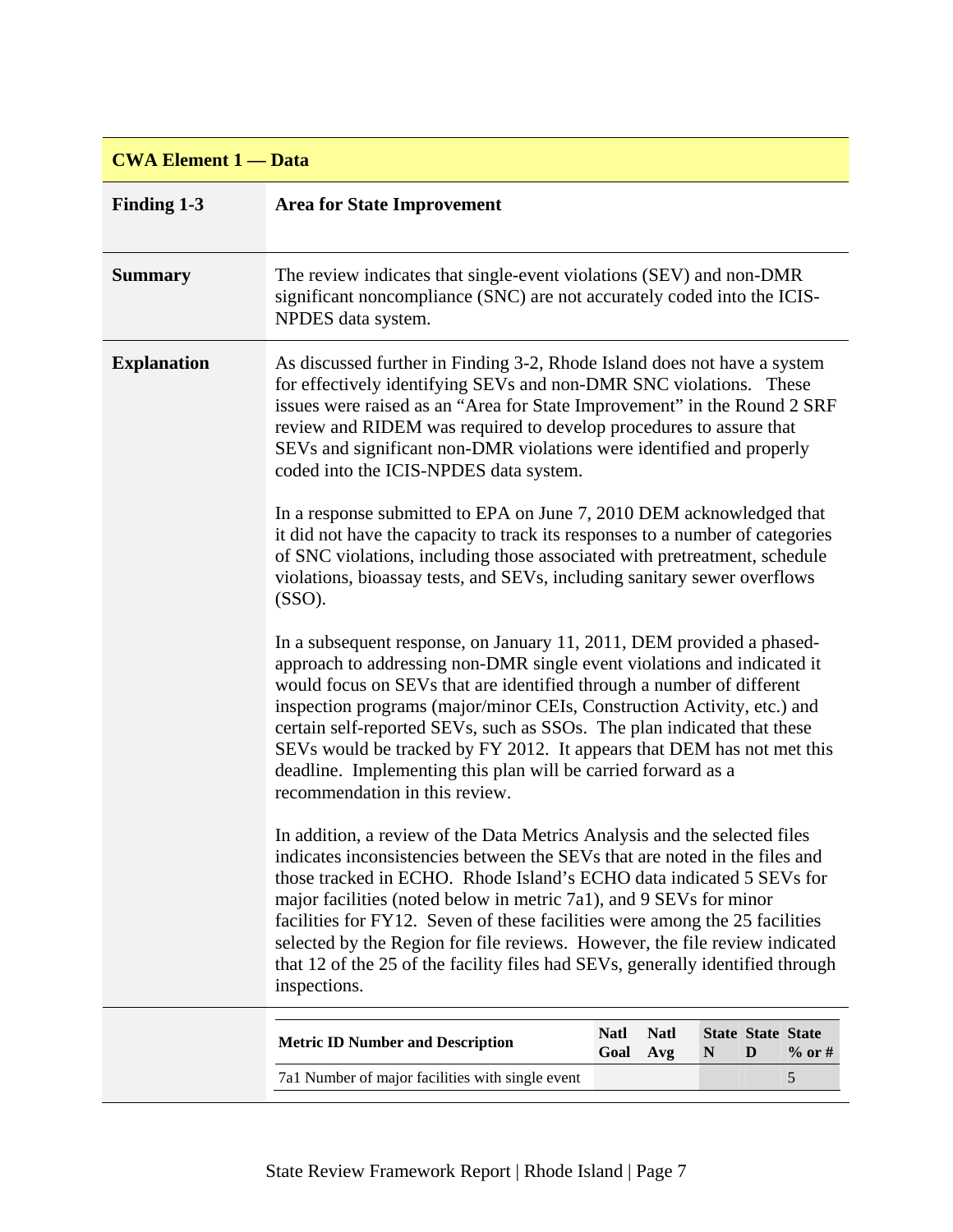| violations<br>Several findings require DEM's Office of Water Resources (OWR) to<br>data tracked in ICIS and made available to the public on ECHO.<br>Specifically the report refers to data related to inspections and informal<br>actions and also implies that OWR should track and manage additional<br>violations essentially expanding the workload from current conditions.<br>The EPA recognizes staffing limitations that prevent DEM from<br>currently committed as a direct ICIS user and intends to use ICIS to<br>implement it's RIPDES Program. OWR looks forward to working with<br>track the data. This increase in data entry and tracking will increase the<br>workload on data entry staff and technical staff. However, as EPA<br>At this point DEM cannot commit to any implementation deadline that<br>List and the FY 2015 PPA negotiations. It is anticipated that some<br>resources will be saved by utilizing NetDMR. Although data entry<br>resources will be re-purposed to administer the Net DMR system there |                                                                                                                                                                                                                                                                                                                                                                                                                                                                                                                                                                                                                                                                                                                                                                                                                           |  |  |  |  |  |  |  |  |
|--------------------------------------------------------------------------------------------------------------------------------------------------------------------------------------------------------------------------------------------------------------------------------------------------------------------------------------------------------------------------------------------------------------------------------------------------------------------------------------------------------------------------------------------------------------------------------------------------------------------------------------------------------------------------------------------------------------------------------------------------------------------------------------------------------------------------------------------------------------------------------------------------------------------------------------------------------------------------------------------------------------------------------------------|---------------------------------------------------------------------------------------------------------------------------------------------------------------------------------------------------------------------------------------------------------------------------------------------------------------------------------------------------------------------------------------------------------------------------------------------------------------------------------------------------------------------------------------------------------------------------------------------------------------------------------------------------------------------------------------------------------------------------------------------------------------------------------------------------------------------------|--|--|--|--|--|--|--|--|
| <b>State response</b>                                                                                                                                                                                                                                                                                                                                                                                                                                                                                                                                                                                                                                                                                                                                                                                                                                                                                                                                                                                                                      | develop and implement a plan to expand its efforts to improve accuracy of<br>addressing these issues through a State Data Management System. DEM is<br>EPA to incrementally develop the ability to fully utilize ICIS to enter and<br>develops additional ICIS tools DEM will align itself to utilize these tools.<br>requires additional resources without the availability of the ICIS tools and<br>the capability of staff. Any deadlines should be consistent with the P&C<br>should be a tangible benefit to technical staff by making the quarterly non-<br>compliance review process streamlined by improving quality and accuracy<br>of the data. The DEM offers the current example of DEM implementing<br>NetDMR with EPA support as an example of how DEM may be able to<br>address the findings of the audit. |  |  |  |  |  |  |  |  |
| <b>Recommendation</b>                                                                                                                                                                                                                                                                                                                                                                                                                                                                                                                                                                                                                                                                                                                                                                                                                                                                                                                                                                                                                      | Working jointly, by September 30, 2014, Region 1 and Rhode Island DEM<br>will develop a protocol for DEM to identify SEVs and other non-DMR<br>SNC violations and develop a plan to enter these violations into the ICIS-<br>NPDES data system.<br>EPA will evaluate Rhode Island's implementation of these plans during<br>periodic telephone calls and annual data metric reviews.                                                                                                                                                                                                                                                                                                                                                                                                                                      |  |  |  |  |  |  |  |  |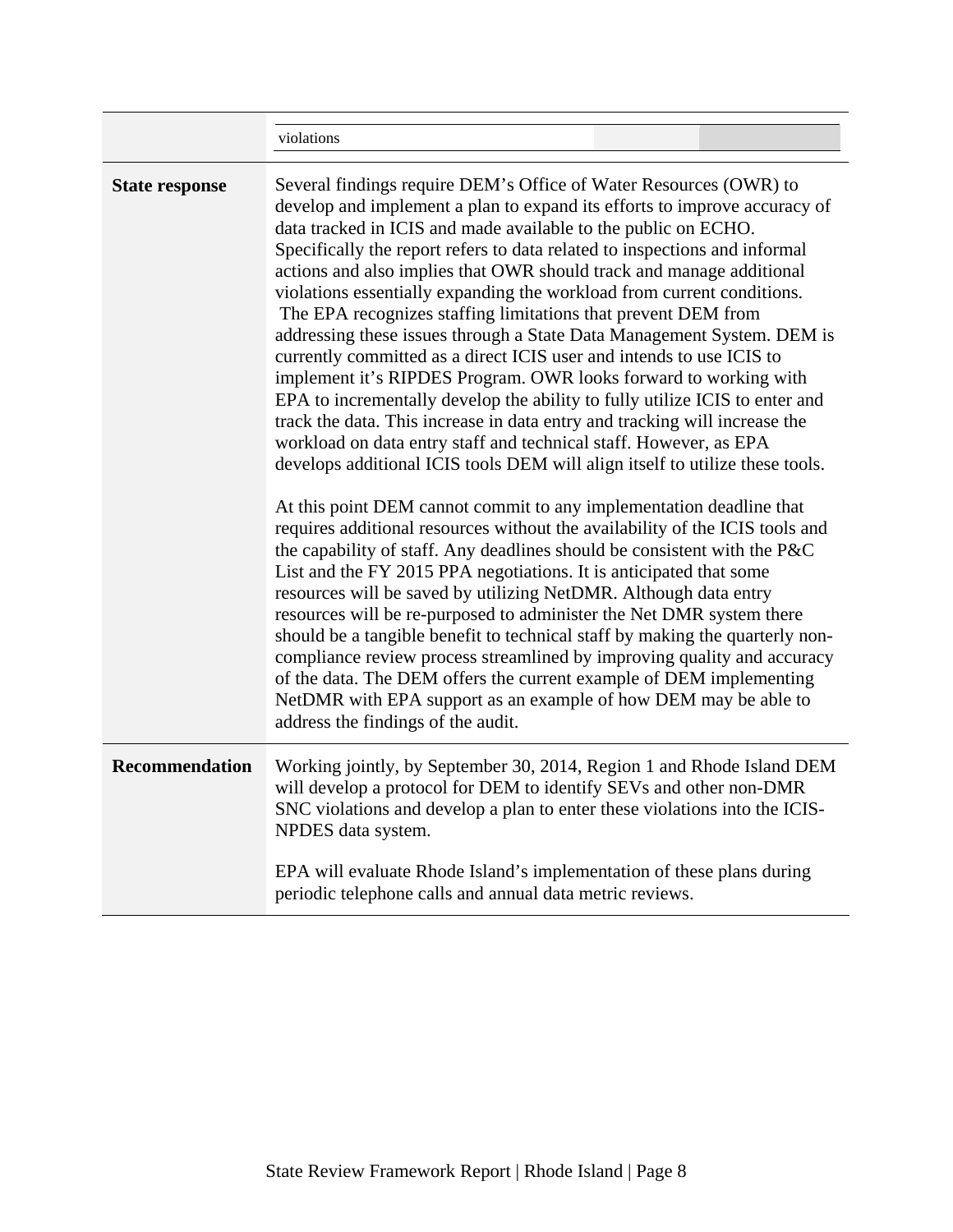| <b>CWA Element 2 — Inspections</b> |                                                                                                                                                                                                                                                                                                                                                                                                                                                 |                                                                                                                                                                                                                                                                                                                                                                                                                                                                                                                                                                                                                                                                   |                    |                |                               |              |  |  |  |  |
|------------------------------------|-------------------------------------------------------------------------------------------------------------------------------------------------------------------------------------------------------------------------------------------------------------------------------------------------------------------------------------------------------------------------------------------------------------------------------------------------|-------------------------------------------------------------------------------------------------------------------------------------------------------------------------------------------------------------------------------------------------------------------------------------------------------------------------------------------------------------------------------------------------------------------------------------------------------------------------------------------------------------------------------------------------------------------------------------------------------------------------------------------------------------------|--------------------|----------------|-------------------------------|--------------|--|--|--|--|
| <b>Finding 2-1</b>                 | <b>Meets or Exceeds Expectations</b>                                                                                                                                                                                                                                                                                                                                                                                                            |                                                                                                                                                                                                                                                                                                                                                                                                                                                                                                                                                                                                                                                                   |                    |                |                               |              |  |  |  |  |
| <b>Summary</b>                     | The review indicated a generally strong inspection program for most<br>permit types.                                                                                                                                                                                                                                                                                                                                                            |                                                                                                                                                                                                                                                                                                                                                                                                                                                                                                                                                                                                                                                                   |                    |                |                               |              |  |  |  |  |
| <b>Explanation</b>                 | A review indicated that with the exception of Phase I and Phase II MS4<br>audits and the Phase I and Phase II construction inspections, the state met<br>the commitments in its Compliance Monitoring Strategy (CMS). These are<br>commitments for conducting specific numbers of inspections at various<br>types of facilities (e.g., pretreatment, SIU, major, minor).<br>Rhode Island met its Compliance Monitoring Strategy commitments for |                                                                                                                                                                                                                                                                                                                                                                                                                                                                                                                                                                                                                                                                   |                    |                |                               |              |  |  |  |  |
|                                    | 20% CMS goal.                                                                                                                                                                                                                                                                                                                                                                                                                                   | FY12 for everything but MS4, where they committed to 15 and inspected<br>10 of their 41 MS4s. (Note that the CMS goal for MS4 is 100% over five<br>years, or 20%, and thus Rhode Island exceeded the CMS goal by<br>inspecting 24% of their universe.) Rhode Island committed to inspect 15%<br>of its non-majors and did 16%. The DMA is pulling a universe of 287<br>general permits (GPs) which mistakenly includes stormwater general<br>permits, which should be counted separately. The state has only 45 non-<br>stormwater GPs. When you divide 12 by 45, the state's GP inspection<br>coverage rate was 26%, well above their 15% CMS commitment and the |                    |                |                               |              |  |  |  |  |
| <b>Relevant metrics</b>            | <b>Metric ID Number and Description</b>                                                                                                                                                                                                                                                                                                                                                                                                         | <b>Natl</b><br>Goal                                                                                                                                                                                                                                                                                                                                                                                                                                                                                                                                                                                                                                               | <b>Natl</b><br>Avg | N              | <b>State State State</b><br>D | $%$ or #     |  |  |  |  |
|                                    | 4a1 Pretreatment compliance inspections and<br>audits                                                                                                                                                                                                                                                                                                                                                                                           | 100%                                                                                                                                                                                                                                                                                                                                                                                                                                                                                                                                                                                                                                                              |                    | $\overline{4}$ | $\overline{4}$                | 100%         |  |  |  |  |
|                                    | 4a2 Significant Industrial User inspections for<br>SIUs discharging to non-authorized POTWs                                                                                                                                                                                                                                                                                                                                                     | 100%                                                                                                                                                                                                                                                                                                                                                                                                                                                                                                                                                                                                                                                              |                    | $\mathbf{1}$   | $\mathbf{1}$                  | 100%         |  |  |  |  |
|                                    | 4a4 Major CSO inspections                                                                                                                                                                                                                                                                                                                                                                                                                       | 100%                                                                                                                                                                                                                                                                                                                                                                                                                                                                                                                                                                                                                                                              |                    | $\mathfrak{Z}$ | 3                             | 100%         |  |  |  |  |
|                                    | 4a5 SSO inspections                                                                                                                                                                                                                                                                                                                                                                                                                             |                                                                                                                                                                                                                                                                                                                                                                                                                                                                                                                                                                                                                                                                   |                    | $\overline{0}$ | $\overline{0}$                | $\mathbf{0}$ |  |  |  |  |
|                                    | 4a7 Phase I & II MS4 audits or inspections                                                                                                                                                                                                                                                                                                                                                                                                      | 100%                                                                                                                                                                                                                                                                                                                                                                                                                                                                                                                                                                                                                                                              |                    | 10             | 15                            | 67%          |  |  |  |  |
|                                    | 4a8 Industrial stormwater inspections                                                                                                                                                                                                                                                                                                                                                                                                           | 10%                                                                                                                                                                                                                                                                                                                                                                                                                                                                                                                                                                                                                                                               | 3%                 | $\sqrt{5}$     | 5                             | 100%         |  |  |  |  |
|                                    | 4a9 Phase I and II stormwater construction<br>inspections                                                                                                                                                                                                                                                                                                                                                                                       | 10%/<br>5%                                                                                                                                                                                                                                                                                                                                                                                                                                                                                                                                                                                                                                                        | 7%                 | 10             | 10                            | 7            |  |  |  |  |
|                                    | 5a1 Inspection coverage of NPDES majors                                                                                                                                                                                                                                                                                                                                                                                                         | 50%                                                                                                                                                                                                                                                                                                                                                                                                                                                                                                                                                                                                                                                               | 58%                | 24             | 24                            | 100%         |  |  |  |  |
|                                    | 5b1 Inspection coverage of NPDES non-majors<br>with individual permits                                                                                                                                                                                                                                                                                                                                                                          | 20%                                                                                                                                                                                                                                                                                                                                                                                                                                                                                                                                                                                                                                                               | 26%                | 9              | 55                            | 16%          |  |  |  |  |
|                                    | 5b2 Inspection coverage of NPDES non-majors<br>with general permits                                                                                                                                                                                                                                                                                                                                                                             | 20%                                                                                                                                                                                                                                                                                                                                                                                                                                                                                                                                                                                                                                                               | 6%                 | 12             | 287                           | 4%           |  |  |  |  |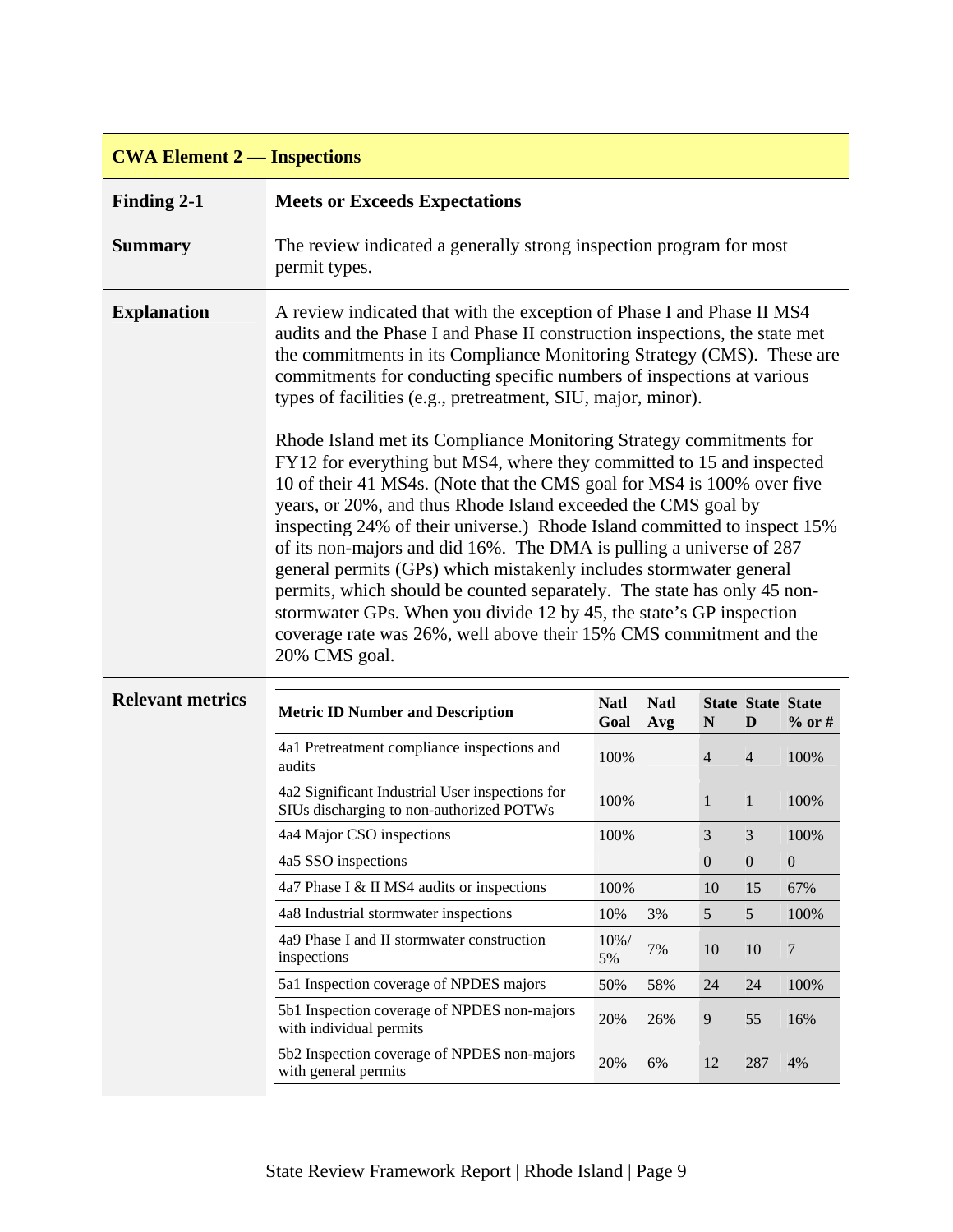|                       | 6a Inspection reports complete and sufficient to<br>determine compliance at the facility | 100\% | 17 | 100\% |
|-----------------------|------------------------------------------------------------------------------------------|-------|----|-------|
| <b>State Response</b> | None.                                                                                    |       |    |       |
| <b>Recommendation</b> | None.                                                                                    |       |    |       |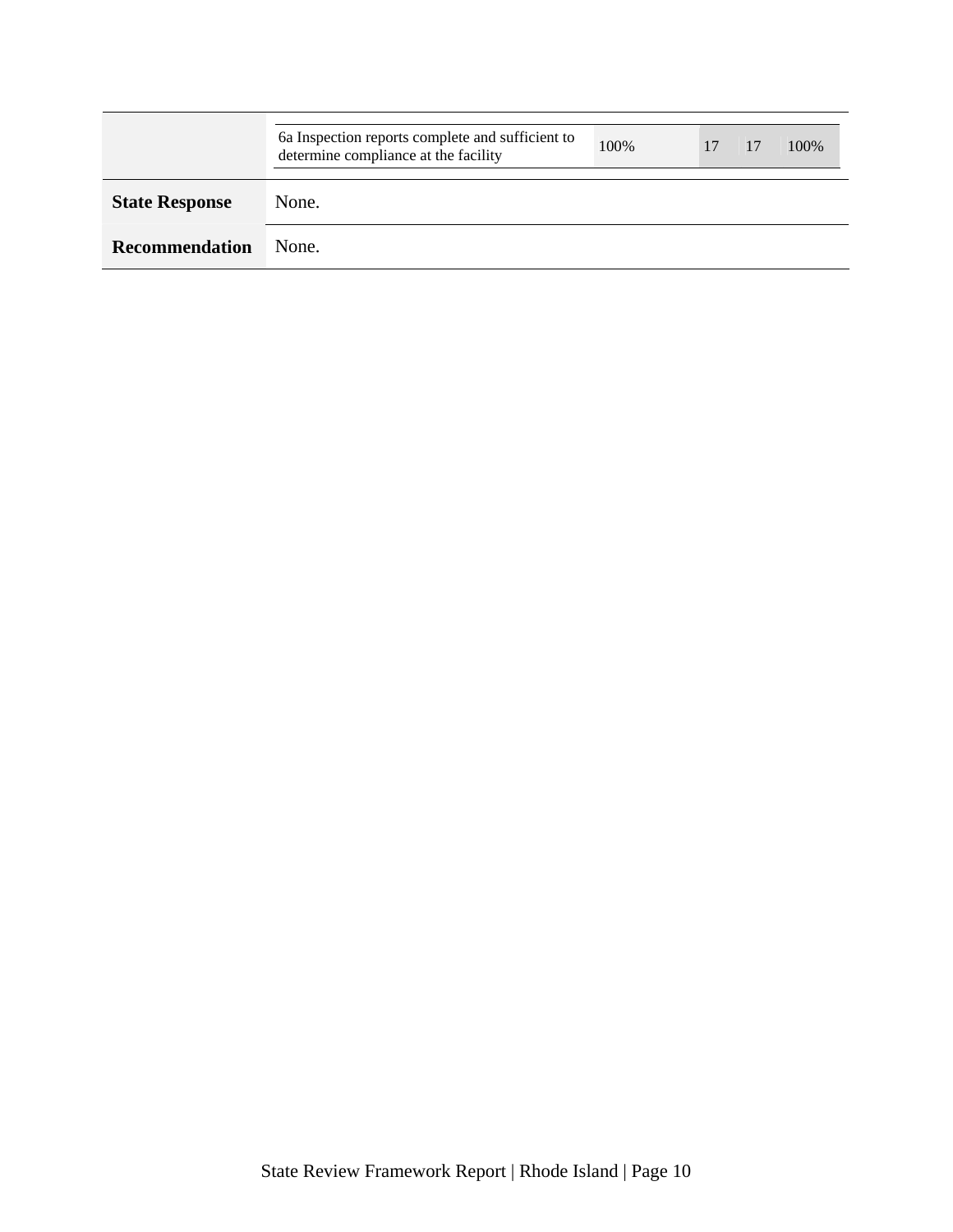| <b>CWA Element 2 — Inspections</b> |                                                                                                                                                                                                                                                                                                                                                                                                                                                                  |                     |                    |    |                               |           |  |  |  |  |
|------------------------------------|------------------------------------------------------------------------------------------------------------------------------------------------------------------------------------------------------------------------------------------------------------------------------------------------------------------------------------------------------------------------------------------------------------------------------------------------------------------|---------------------|--------------------|----|-------------------------------|-----------|--|--|--|--|
| Finding 2-2                        | <b>Area for State Attention</b>                                                                                                                                                                                                                                                                                                                                                                                                                                  |                     |                    |    |                               |           |  |  |  |  |
| <b>Summary</b>                     | A small number of inspection reports did not meet recommended<br>guidelines for timeliness.                                                                                                                                                                                                                                                                                                                                                                      |                     |                    |    |                               |           |  |  |  |  |
| <b>Explanation</b>                 | While all inspection reports were deemed sufficient to determine<br>compliance, 3 of 17 inspection reports were not signed and/or dated within<br>the 30 days (45 days for a sampling inspection) recommended in EPA<br>guidance. It is noted, however, that the average time to complete an<br>inspection report was well within EPA guidance. This represents a<br>significant improvement over the timeliness of reports noted in the<br>previous SRF review. |                     |                    |    |                               |           |  |  |  |  |
| <b>Relevant metrics</b>            | <b>Metric ID Number and Description</b>                                                                                                                                                                                                                                                                                                                                                                                                                          | <b>Natl</b><br>Goal | <b>Natl</b><br>Avg | N  | <b>State State State</b><br>D | $\%$ or # |  |  |  |  |
|                                    | 6b Inspection reports completed within prescribed<br>timeframe                                                                                                                                                                                                                                                                                                                                                                                                   |                     |                    | 14 | 17                            | 82%       |  |  |  |  |
| <b>State Response</b>              | None.                                                                                                                                                                                                                                                                                                                                                                                                                                                            |                     |                    |    |                               |           |  |  |  |  |
| <b>Recommendation</b>              | None.                                                                                                                                                                                                                                                                                                                                                                                                                                                            |                     |                    |    |                               |           |  |  |  |  |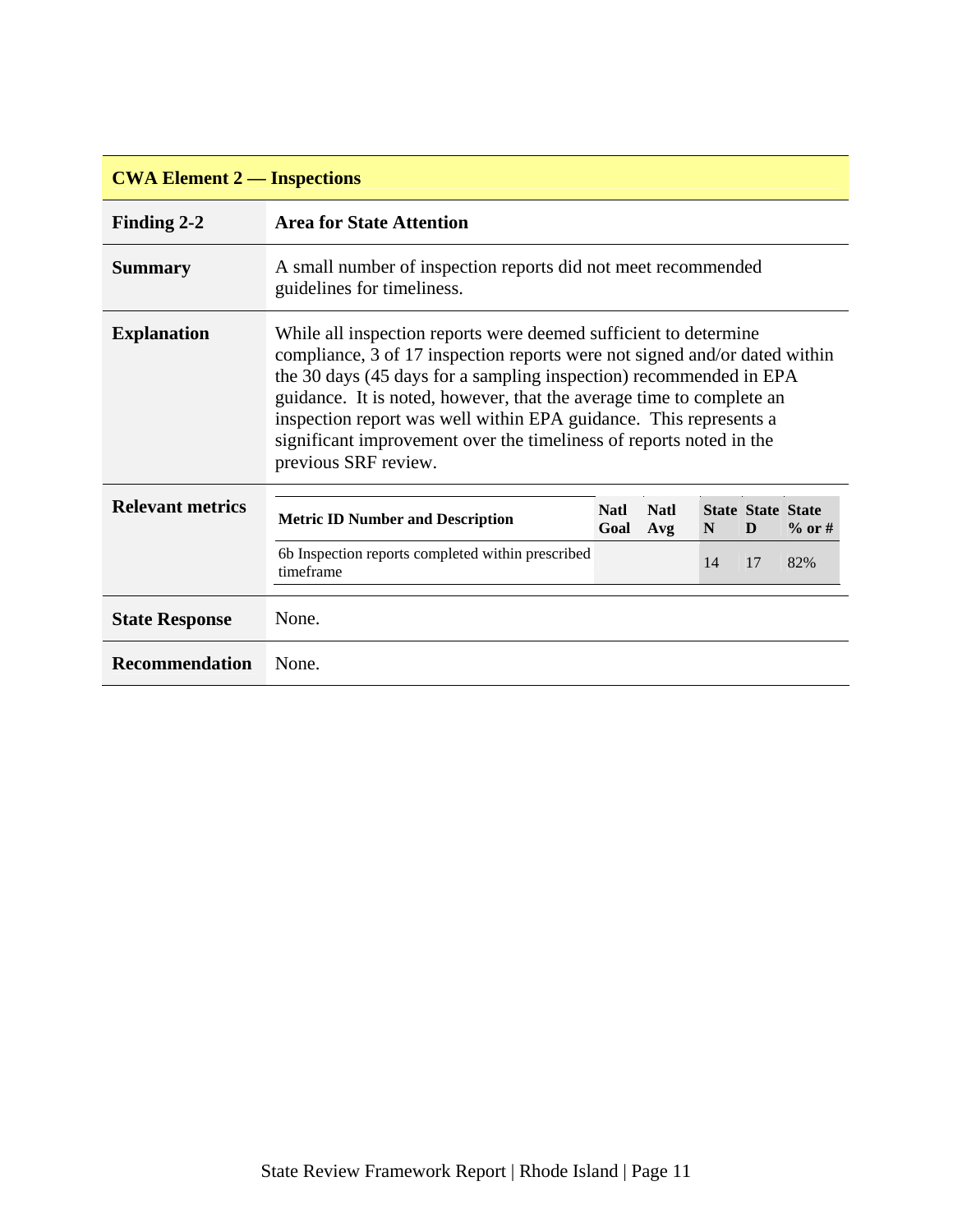| <b>CWA Element 3 — Violations</b> |                                                                                                                                                                                                                                                                                                                                          |                                                                        |                    |    |                               |          |  |  |  |
|-----------------------------------|------------------------------------------------------------------------------------------------------------------------------------------------------------------------------------------------------------------------------------------------------------------------------------------------------------------------------------------|------------------------------------------------------------------------|--------------------|----|-------------------------------|----------|--|--|--|
| <b>Finding 3-1</b>                | <b>Meets or Exceeds Expectations</b>                                                                                                                                                                                                                                                                                                     |                                                                        |                    |    |                               |          |  |  |  |
| <b>Summary</b>                    |                                                                                                                                                                                                                                                                                                                                          | Inspection reports reviewed led to accurate compliance determinations. |                    |    |                               |          |  |  |  |
| <b>Explanation</b>                | In 14 of 16 inspection reports reviewed, the reports lead to accurate<br>determinations of compliance. In the two exceptions, SEVs that were<br>observed during inspections were not entered into the ICIS-NPDES data<br>system. The issue of SEV identification and tracking is being directly<br>addressed under Findings 1-3 and 3-2. |                                                                        |                    |    |                               |          |  |  |  |
| <b>Relevant metrics</b>           | <b>Metric ID Number and Description</b>                                                                                                                                                                                                                                                                                                  | <b>Natl</b><br>Goal                                                    | <b>Natl</b><br>Avg | N  | <b>State State State</b><br>D | $%$ or # |  |  |  |
|                                   | 7e Inspection reports reviewed that led to an<br>accurate compliance determination                                                                                                                                                                                                                                                       |                                                                        |                    | 14 | 16                            | 87%      |  |  |  |
| <b>State Response</b>             | None.                                                                                                                                                                                                                                                                                                                                    |                                                                        |                    |    |                               |          |  |  |  |
| <b>Recommendation</b>             | None                                                                                                                                                                                                                                                                                                                                     |                                                                        |                    |    |                               |          |  |  |  |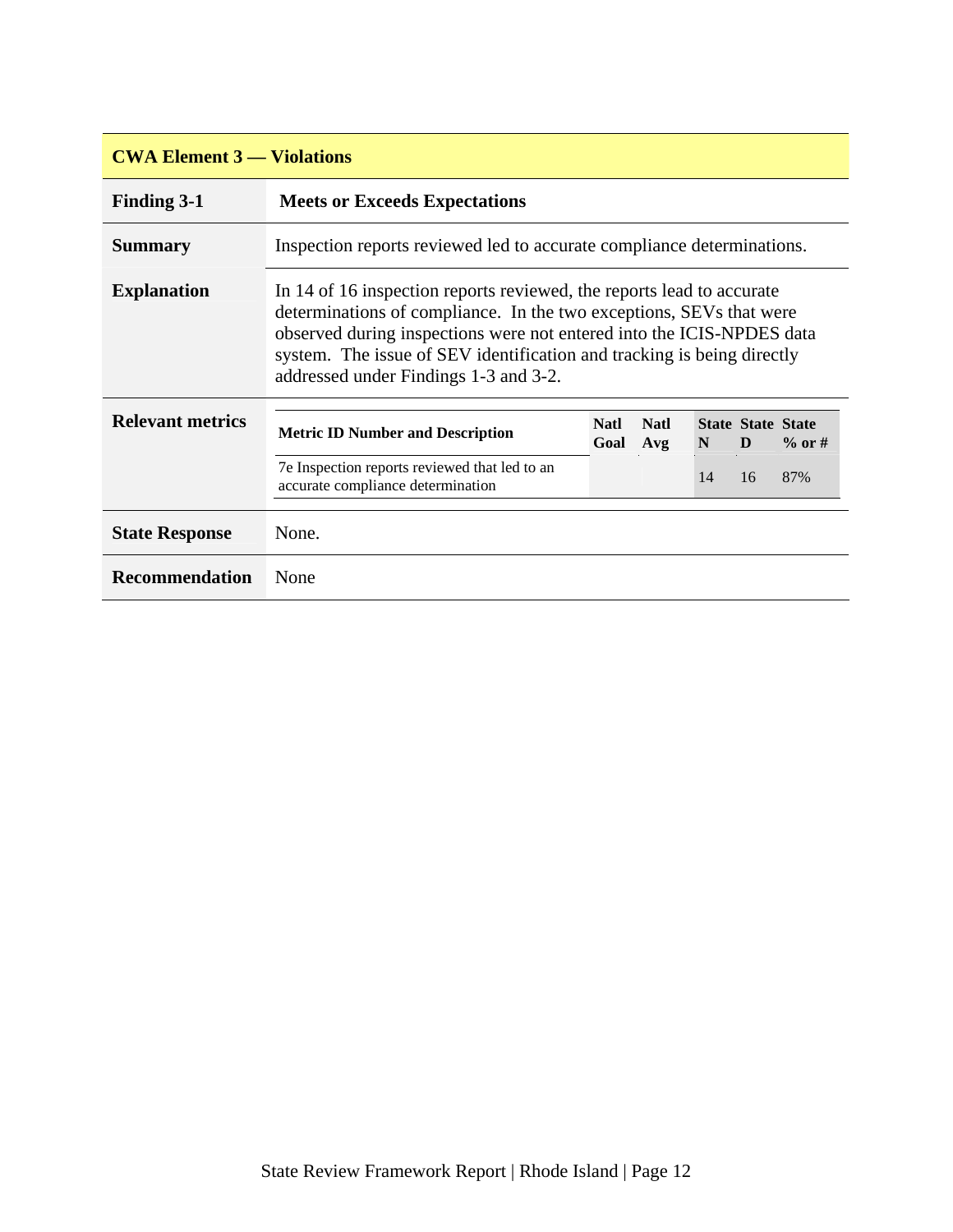| <b>CWA Element 3 — Violations</b> |                                                                                                                                                                                                                                                                                                                                                                                                                                                                                                                                                                                                                                                                                                                                                                                                                                                                                                                                                                                                                                                                                                                                                                                              |                     |                    |   |    |                                      |  |  |  |
|-----------------------------------|----------------------------------------------------------------------------------------------------------------------------------------------------------------------------------------------------------------------------------------------------------------------------------------------------------------------------------------------------------------------------------------------------------------------------------------------------------------------------------------------------------------------------------------------------------------------------------------------------------------------------------------------------------------------------------------------------------------------------------------------------------------------------------------------------------------------------------------------------------------------------------------------------------------------------------------------------------------------------------------------------------------------------------------------------------------------------------------------------------------------------------------------------------------------------------------------|---------------------|--------------------|---|----|--------------------------------------|--|--|--|
| <b>Finding 3-2</b>                | <b>Area for State Improvement</b>                                                                                                                                                                                                                                                                                                                                                                                                                                                                                                                                                                                                                                                                                                                                                                                                                                                                                                                                                                                                                                                                                                                                                            |                     |                    |   |    |                                      |  |  |  |
| <b>Summary</b>                    | The review indicates that single-event violations (SEV) and significant<br>noncompliance (SNC) violations are not accurately identified.                                                                                                                                                                                                                                                                                                                                                                                                                                                                                                                                                                                                                                                                                                                                                                                                                                                                                                                                                                                                                                                     |                     |                    |   |    |                                      |  |  |  |
| <b>Explanation</b>                | This review identifies tracking the state responses to SNC violations as an<br>"Area for State Improvement". This Finding is consistent with the findings<br>of the Round 2 SRF review, which required RIDEM to evaluate its<br>technical and legal enforcement resources to ensure that SNC violations are<br>addressed in a timely and appropriate manner. In its response to the Round<br>2 SRF finding, submitted to EPA on June 7, 2010, DEM acknowledged<br>that it did not have the capacity to track its responses to a number of<br>categories of SNC violations, including those associated with pretreatment,<br>schedule violations, bioassay tests, and SEVs, including SSOs.<br>This review finds, however, that through its development of an<br>Enforcement Management System (EMS), DEM has developed and<br>implemented a number of improvements with regard to its ability to<br>evaluate and respond to NPDES and other water quality violations in a<br>timely and appropriate manner. Continuing to develop protocols to ensure<br>that SNC violations are addressed in a timely and appropriate manner will<br>be carried forward as a recommendation of this review. |                     |                    |   |    |                                      |  |  |  |
| <b>Relevant metrics</b>           | <b>Metric ID Number and Description</b>                                                                                                                                                                                                                                                                                                                                                                                                                                                                                                                                                                                                                                                                                                                                                                                                                                                                                                                                                                                                                                                                                                                                                      | <b>Natl</b><br>Goal | <b>Natl</b><br>Avg | N | D  | <b>State State State</b><br>$%$ or # |  |  |  |
|                                   | 8a2 Percentage of major facilities in SNC                                                                                                                                                                                                                                                                                                                                                                                                                                                                                                                                                                                                                                                                                                                                                                                                                                                                                                                                                                                                                                                                                                                                                    |                     | 21%                | 5 | 25 | 20%                                  |  |  |  |
|                                   | 8b Single-event violations accurately identified<br>as SNC or non-SNC                                                                                                                                                                                                                                                                                                                                                                                                                                                                                                                                                                                                                                                                                                                                                                                                                                                                                                                                                                                                                                                                                                                        |                     |                    | 5 | 12 | 42%                                  |  |  |  |
|                                   | 8c Percentage of SEVs identified as SNC<br>reported timely at major facilities                                                                                                                                                                                                                                                                                                                                                                                                                                                                                                                                                                                                                                                                                                                                                                                                                                                                                                                                                                                                                                                                                                               |                     |                    | 2 | 4  | 50%                                  |  |  |  |
| <b>State Response</b>             | See response to Finding 1-3                                                                                                                                                                                                                                                                                                                                                                                                                                                                                                                                                                                                                                                                                                                                                                                                                                                                                                                                                                                                                                                                                                                                                                  |                     |                    |   |    |                                      |  |  |  |
| <b>Recommendation</b>             | Working jointly, by September 30, 2014, Region 1 and Rhode Island DEM<br>shall develop a protocol to identify SEVs and other non-DMR SNC<br>violations and develop a plan to enter these violations into the ICIS-<br>NPDES data system. By December 31, 2014, as appropriate based on the<br>joint EPA-Region 1 protocol development, DEM should review and update<br>the January 11, 2011 memo outlining its plan to identify and enter SEVs<br>into the ICIS-NPDES data system. EPA will evaluate Rhode Island's<br>implementation of these plans during periodic telephone calls and annual                                                                                                                                                                                                                                                                                                                                                                                                                                                                                                                                                                                              |                     |                    |   |    |                                      |  |  |  |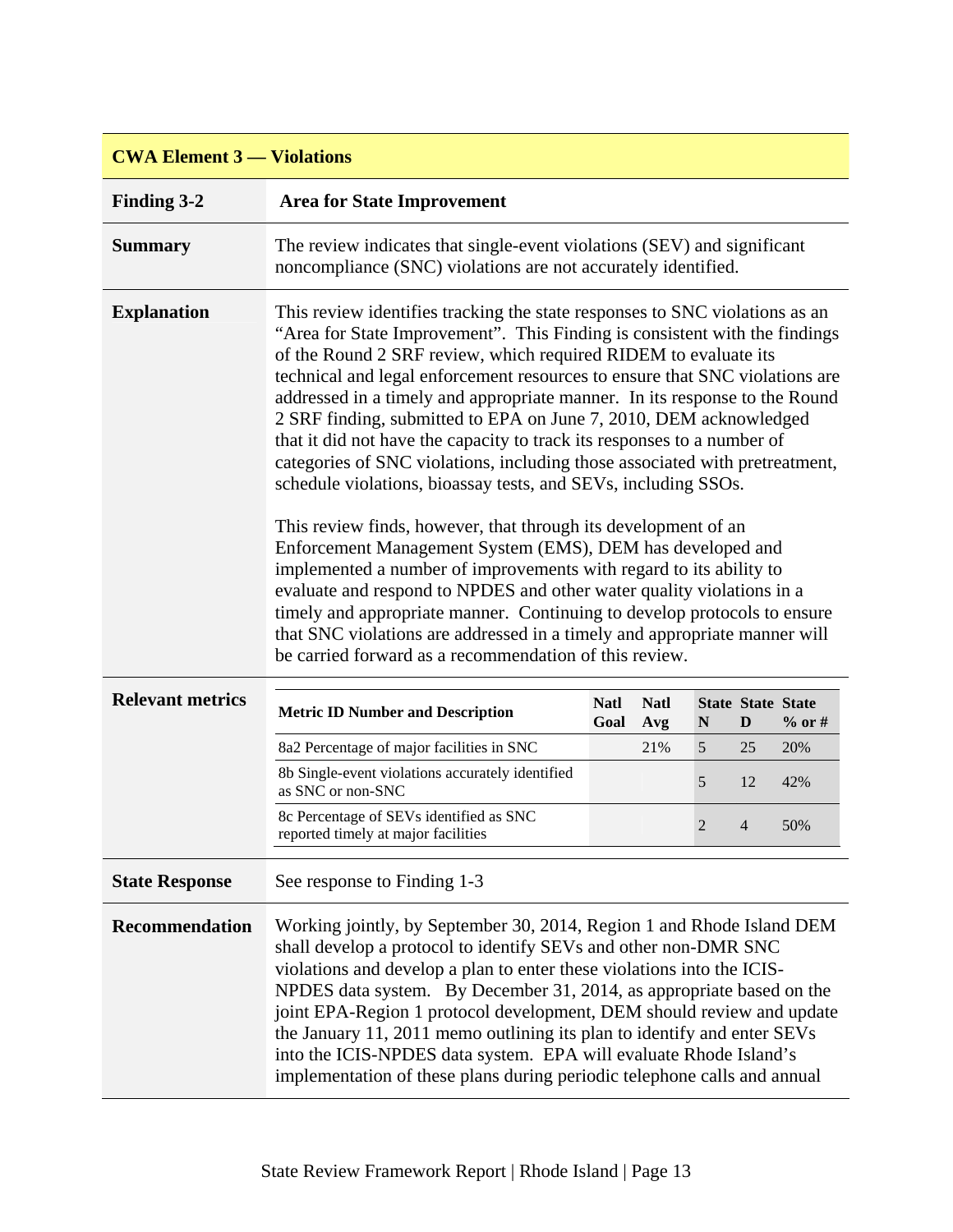data metric reviews.

| <b>CWA Element 4 – Enforcement</b> |                                                                                                                                                                                                                                                                                                                                                                                                                                                                                                                                                                                                                                                                                                                                                                                                                                                                                      |             |             |             |    |                          |  |  |  |
|------------------------------------|--------------------------------------------------------------------------------------------------------------------------------------------------------------------------------------------------------------------------------------------------------------------------------------------------------------------------------------------------------------------------------------------------------------------------------------------------------------------------------------------------------------------------------------------------------------------------------------------------------------------------------------------------------------------------------------------------------------------------------------------------------------------------------------------------------------------------------------------------------------------------------------|-------------|-------------|-------------|----|--------------------------|--|--|--|
| <b>Finding 4-1</b>                 | <b>Meets or Exceeds Expectations</b>                                                                                                                                                                                                                                                                                                                                                                                                                                                                                                                                                                                                                                                                                                                                                                                                                                                 |             |             |             |    |                          |  |  |  |
| <b>Summary</b>                     | Based on files reviewed, in 8 of 9 cases of facilities in SNC violations,<br>formal actions resulted in a return to compliance; in 19 of 20 cases with<br>SNC and non-SNC violations, timely and appropriate enforcement actions<br>were taken.                                                                                                                                                                                                                                                                                                                                                                                                                                                                                                                                                                                                                                      |             |             |             |    |                          |  |  |  |
| <b>Explanation</b>                 | Of the 9 SNC violations reviewed, in the one case without a formal action,<br>the facility was returned to compliance through informal action that EPA<br>deems was appropriate in this case.<br>DEM has expended significant resources developing an Enforcement<br>Management System (EMS) since the Round 2 SRF review. The EMS<br>contains detailed protocols regarding DEM's response to a range of<br>NPDES and other water quality violations. In many cases, the protocols<br>promote an informal response to quickly return the facility to compliance,<br>such as phone calls and SNC letters. EPA believes that in many cases, this<br>is an appropriate response to an isolated violation. The EMS stipulates that<br>if permittees do not come back into compliance as required by the informal<br>response, and/or there are further occurrences of noncompliance, the |             |             |             |    |                          |  |  |  |
| <b>Relevant metrics</b>            | facility will be referred for formal enforcement action.                                                                                                                                                                                                                                                                                                                                                                                                                                                                                                                                                                                                                                                                                                                                                                                                                             | <b>Natl</b> | <b>Natl</b> |             |    | <b>State State State</b> |  |  |  |
|                                    | <b>Metric ID Number and Description</b>                                                                                                                                                                                                                                                                                                                                                                                                                                                                                                                                                                                                                                                                                                                                                                                                                                              | Goal        | Avg         | $\mathbb N$ | D  | $%$ or #                 |  |  |  |
|                                    | 9a Percentage of enforcement responses that<br>return or will return source in violation to<br>compliance                                                                                                                                                                                                                                                                                                                                                                                                                                                                                                                                                                                                                                                                                                                                                                            |             |             | 8           | 9  | 89%                      |  |  |  |
|                                    | 10b Enforcement responses reviewed that<br>address violations in a timely and appropriate<br>manner                                                                                                                                                                                                                                                                                                                                                                                                                                                                                                                                                                                                                                                                                                                                                                                  |             |             | 19          | 20 | 95%                      |  |  |  |
| <b>State Response</b>              | None                                                                                                                                                                                                                                                                                                                                                                                                                                                                                                                                                                                                                                                                                                                                                                                                                                                                                 |             |             |             |    |                          |  |  |  |
| <b>Recommendation</b>              | While many violations are effectively being addressed through informal<br>enforcement, EPA is concerned that the DEM may not have sufficient<br>staffing to develop CWA Notices of Violation and consent agreements.<br>The State should work to ensure that staffing levels are sufficient to<br>address the need for formal enforcement actions.                                                                                                                                                                                                                                                                                                                                                                                                                                                                                                                                   |             |             |             |    |                          |  |  |  |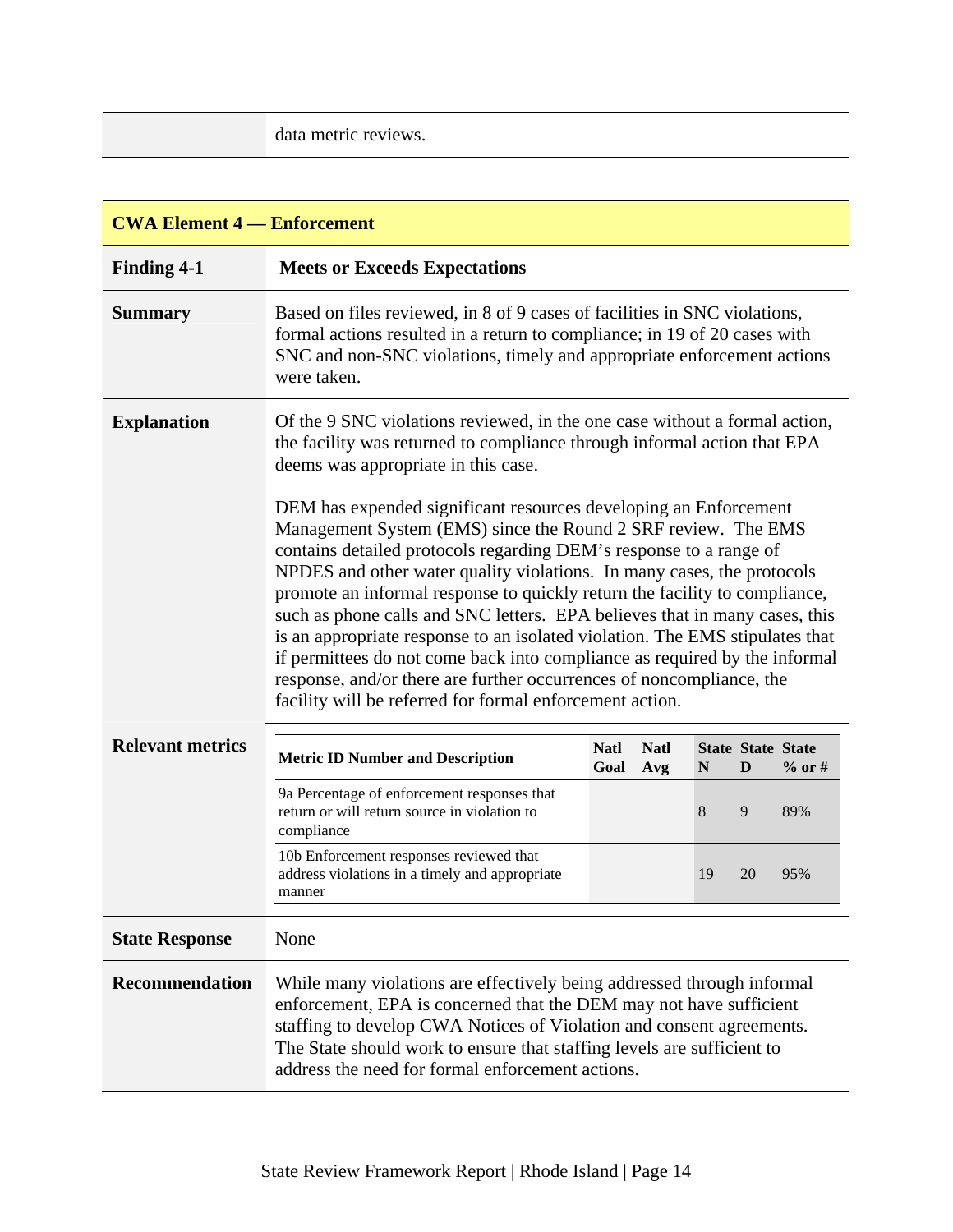| <b>CWA Element 5 — Penalties</b> |                                                                                                                                                    |                     |                    |                |                               |           |  |  |
|----------------------------------|----------------------------------------------------------------------------------------------------------------------------------------------------|---------------------|--------------------|----------------|-------------------------------|-----------|--|--|
| <b>Finding 5-1</b>               | <b>Meets or Exceeds Expectations</b>                                                                                                               |                     |                    |                |                               |           |  |  |
| <b>Summary</b>                   | Files reviewed documented the difference between initial and final<br>penalties and the collection of penalties.                                   |                     |                    |                |                               |           |  |  |
| <b>Explanation</b>               | All 4 files reviewed with administrative penalty orders contained<br>documentation of final penalty amounts and that the penalty was<br>collected. |                     |                    |                |                               |           |  |  |
| <b>Relevant metrics</b>          | <b>Metric ID Number and Description</b>                                                                                                            | <b>Natl</b><br>Goal | <b>Natl</b><br>Avg | N              | <b>State State State</b><br>D | $\%$ or # |  |  |
|                                  | 12a Documentation of the difference between<br>initial and final penalty and rationale                                                             |                     |                    | $\overline{4}$ | 4                             | 100%      |  |  |
|                                  | 12b Penalties collected                                                                                                                            |                     |                    | $\overline{4}$ | $\overline{4}$                | 100\%     |  |  |
| <b>State Response</b>            | None                                                                                                                                               |                     |                    |                |                               |           |  |  |
| <b>Recommendation</b>            | None.                                                                                                                                              |                     |                    |                |                               |           |  |  |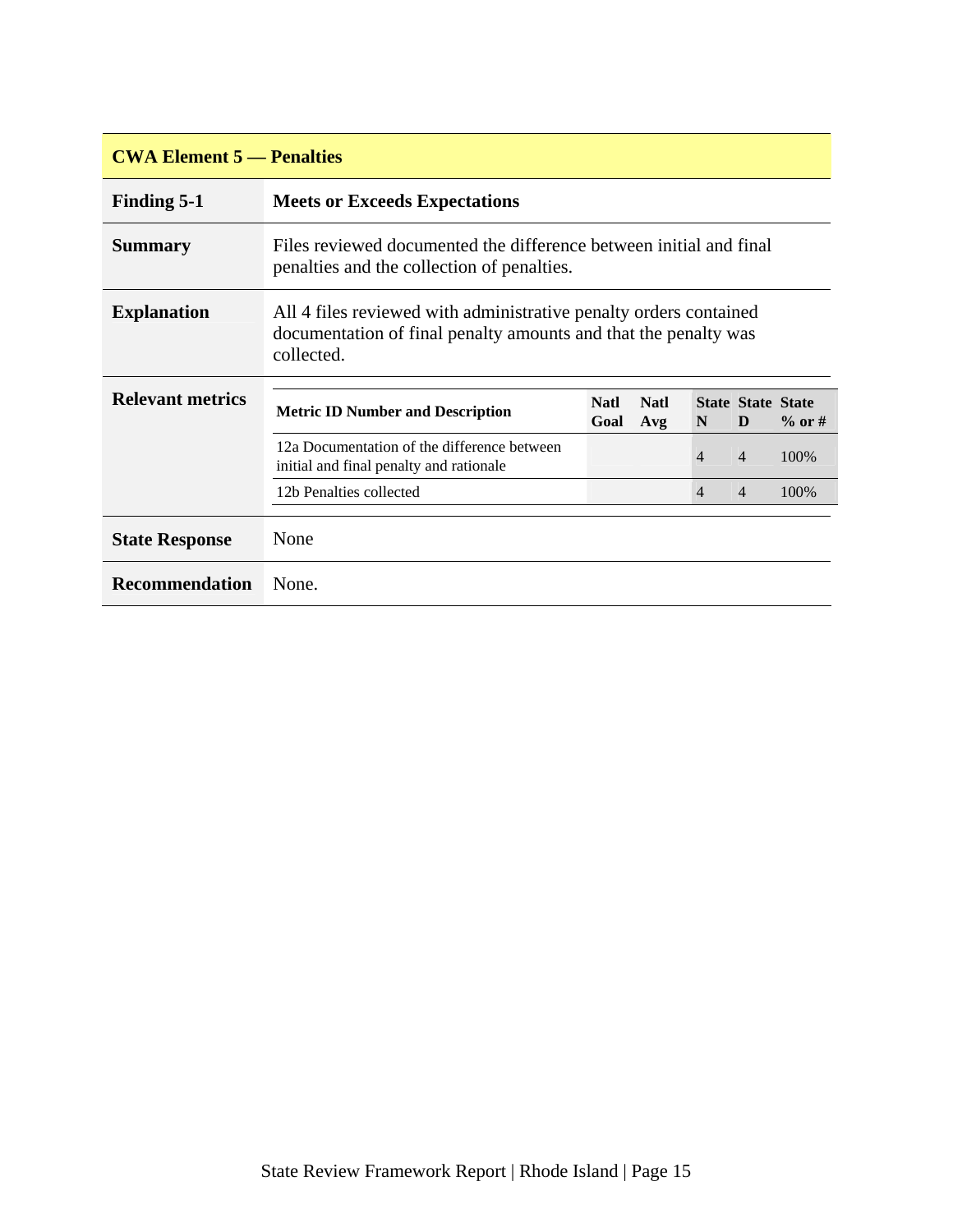| <b>CWA Element 5 — Penalties</b> |                                                                                                                                                                                                                                                                                                                                                                                                                                                                                                                                                                                                                                                                                                                                                                                                                                                                                                                                                                                                                                                             |                     |                    |                |                               |          |  |  |  |
|----------------------------------|-------------------------------------------------------------------------------------------------------------------------------------------------------------------------------------------------------------------------------------------------------------------------------------------------------------------------------------------------------------------------------------------------------------------------------------------------------------------------------------------------------------------------------------------------------------------------------------------------------------------------------------------------------------------------------------------------------------------------------------------------------------------------------------------------------------------------------------------------------------------------------------------------------------------------------------------------------------------------------------------------------------------------------------------------------------|---------------------|--------------------|----------------|-------------------------------|----------|--|--|--|
| Finding 5-2                      | <b>Area for State Improvement</b>                                                                                                                                                                                                                                                                                                                                                                                                                                                                                                                                                                                                                                                                                                                                                                                                                                                                                                                                                                                                                           |                     |                    |                |                               |          |  |  |  |
| <b>Summary</b>                   | Not all penalty calculations adequately consider economic benefits.                                                                                                                                                                                                                                                                                                                                                                                                                                                                                                                                                                                                                                                                                                                                                                                                                                                                                                                                                                                         |                     |                    |                |                               |          |  |  |  |
| <b>Explanation</b>               | In the files reviewed, penalty calculations were determined in<br>accordance with DEM penalty matrix worksheets, which are appended<br>to the formal action notice. In 2 of the 4 penalty cases reviewed,<br>economic benefits were not included in the penalty calculations. In<br>both cases, there is a memo to the file explaining that economic benefit<br>was not included because its value could not be quantified.<br>This represents an improvement over the finding in the Round 2 SRF<br>review, where only 1 of 6 penalty actions included economic benefit<br>and there was no discussion of the decision not to include an economic<br>benefit in the file. However, EPA believes that in the cases reviewed,<br>the State's decision does not include an adequate explanation of its<br>determination that economic benefits could not be quantified.<br>As a result of this finding, EPA is requiring that the DEM work with<br>EPA to identify an SOP to document its determination of whether an<br>economic benefit should be assessed. |                     |                    |                |                               |          |  |  |  |
| <b>Relevant metrics</b>          | <b>Metric ID Number and Description</b>                                                                                                                                                                                                                                                                                                                                                                                                                                                                                                                                                                                                                                                                                                                                                                                                                                                                                                                                                                                                                     | <b>Natl</b><br>Goal | <b>Natl</b><br>Avg | N              | <b>State State State</b><br>D | $%$ or # |  |  |  |
|                                  | 11a Penalty calculations reviewed that consider<br>and include gravity and economic benefit                                                                                                                                                                                                                                                                                                                                                                                                                                                                                                                                                                                                                                                                                                                                                                                                                                                                                                                                                                 |                     |                    | $\overline{2}$ | $\overline{4}$                | 50%      |  |  |  |
| <b>State Response</b>            | DEM will work with EPA to develop and implement an SOP for<br>calculating economic benefit and include economic benefit penalties<br>into its formal enforcement actions where it is determined that the<br>penalty is defensible. That is, DEM will not include a penalty that is at<br>best a guess.                                                                                                                                                                                                                                                                                                                                                                                                                                                                                                                                                                                                                                                                                                                                                      |                     |                    |                |                               |          |  |  |  |
|                                  |                                                                                                                                                                                                                                                                                                                                                                                                                                                                                                                                                                                                                                                                                                                                                                                                                                                                                                                                                                                                                                                             |                     |                    |                |                               |          |  |  |  |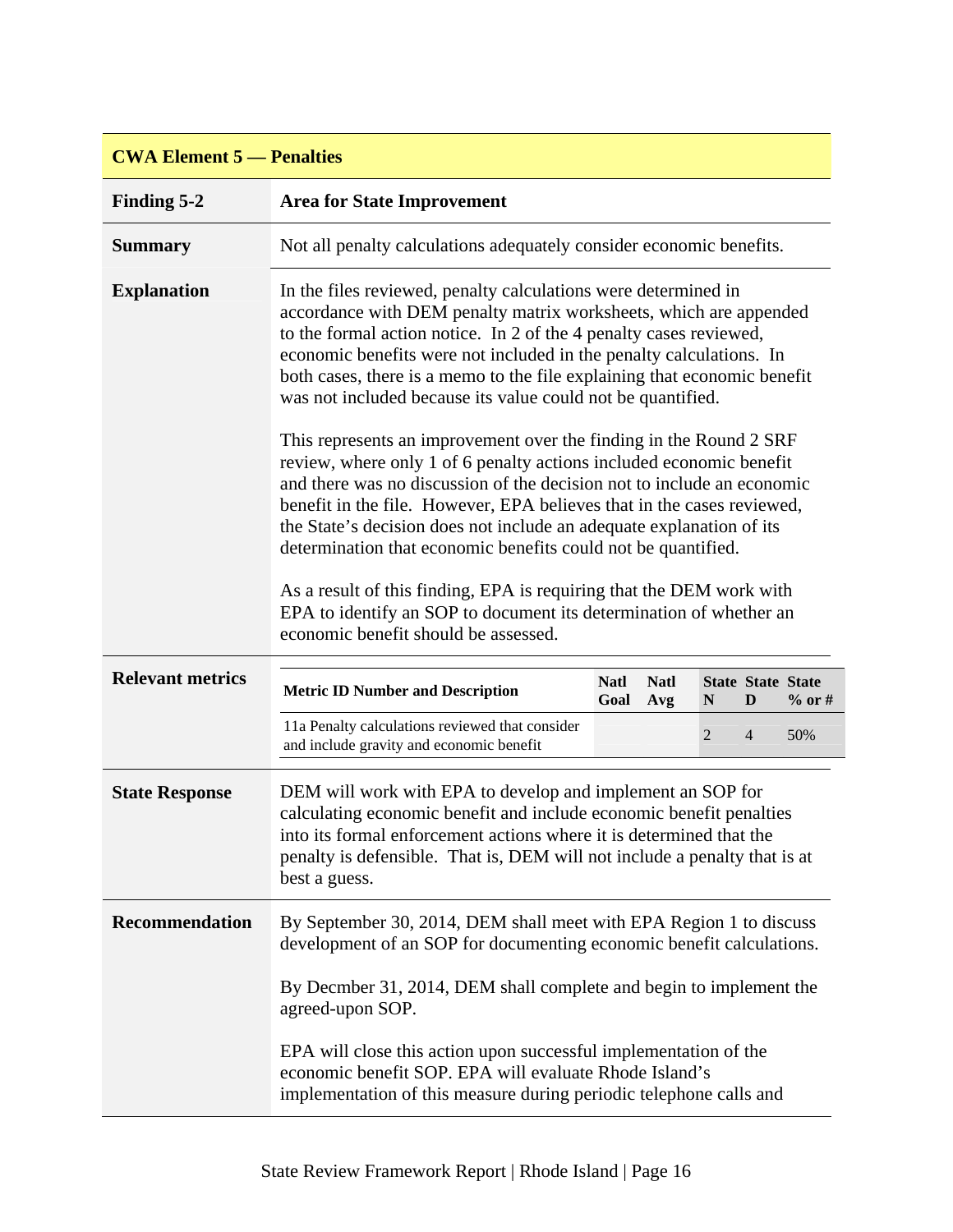annual data metric reviews.

# <span id="page-20-0"></span>**Clean Air Act Findings**

| <b>CAA Element 1 - Data</b> |                                                                                                                                                                                                                                                                                                                                                                                                                                                                                                                                                                                                                                               |
|-----------------------------|-----------------------------------------------------------------------------------------------------------------------------------------------------------------------------------------------------------------------------------------------------------------------------------------------------------------------------------------------------------------------------------------------------------------------------------------------------------------------------------------------------------------------------------------------------------------------------------------------------------------------------------------------|
| <b>Finding 1-1</b>          | <b>Area for State Improvement</b>                                                                                                                                                                                                                                                                                                                                                                                                                                                                                                                                                                                                             |
| <b>Summary</b>              | Both the file review metrics and the data metrics indicate that RIDEM<br>has had some issues regarding the accuracy and completeness of data<br>entered into AFS.                                                                                                                                                                                                                                                                                                                                                                                                                                                                             |
| <b>Explanation</b>          | A comparison of Metric 1h1 of the Data Metric Assessment (DMA) with<br>the RIDEM information for this metric indicates that for FFY 2012 the<br>total amount of assessed penalties in AFS does not correspond with the<br>actual amount of penalties assessed by RIDEM. Most of the penalty<br>amount not reported in AFS was for violations at true minor facilities<br>that are not federally-reportable; however, 1 penalty for a synthetic<br>minor 80 percent source (SM-80) was not entered into AFS. Six out of 7<br>reportable penalties were entered correctly. RIDEM has since entered<br>the missing penalty information into AFS. |
|                             | A comparison of Metric 3b1 of the DMA with the RIDEM information<br>for this metric indicates that 1 inspection activity was entered<br>incorrectly.                                                                                                                                                                                                                                                                                                                                                                                                                                                                                          |
|                             | A comparison of Metric 5a of the DMA with the RIDEM information for<br>this metric indicates that 6 Title V full compliance evaluations (FCEs)<br>were not conducted as required. The DMA reports that FCEs were<br>conducted for 16 out of 22 facilities. A closer look at this information<br>reveals that 3 of these 6 facilities were permanently shutdown prior to<br>FFY 2012; however, RIDEM did not change the operating status of these<br>3 facilities in AFS and did not coordinate with EPA to remove the<br>compliance monitoring strategy (CMS) flags for these facilities.                                                     |
|                             | In addition, 2 of the 6 facilities had changed size classification status<br>from Title V sources to SM-80 sources prior to FFY 2012; however, the<br>size classification change was not updated in AFS and RIDEM did not<br>coordinate with EPA to change the CMS flags to the proper<br>classification in AFS. The remaining facility was inspected in FFY 2013.<br>RIDEM has made the applicable changes to "operating status" for the 3<br>Title V facilities that have permanently shut down and has sent a<br>message to EPA to remove and/or change the associated CMS flags for                                                       |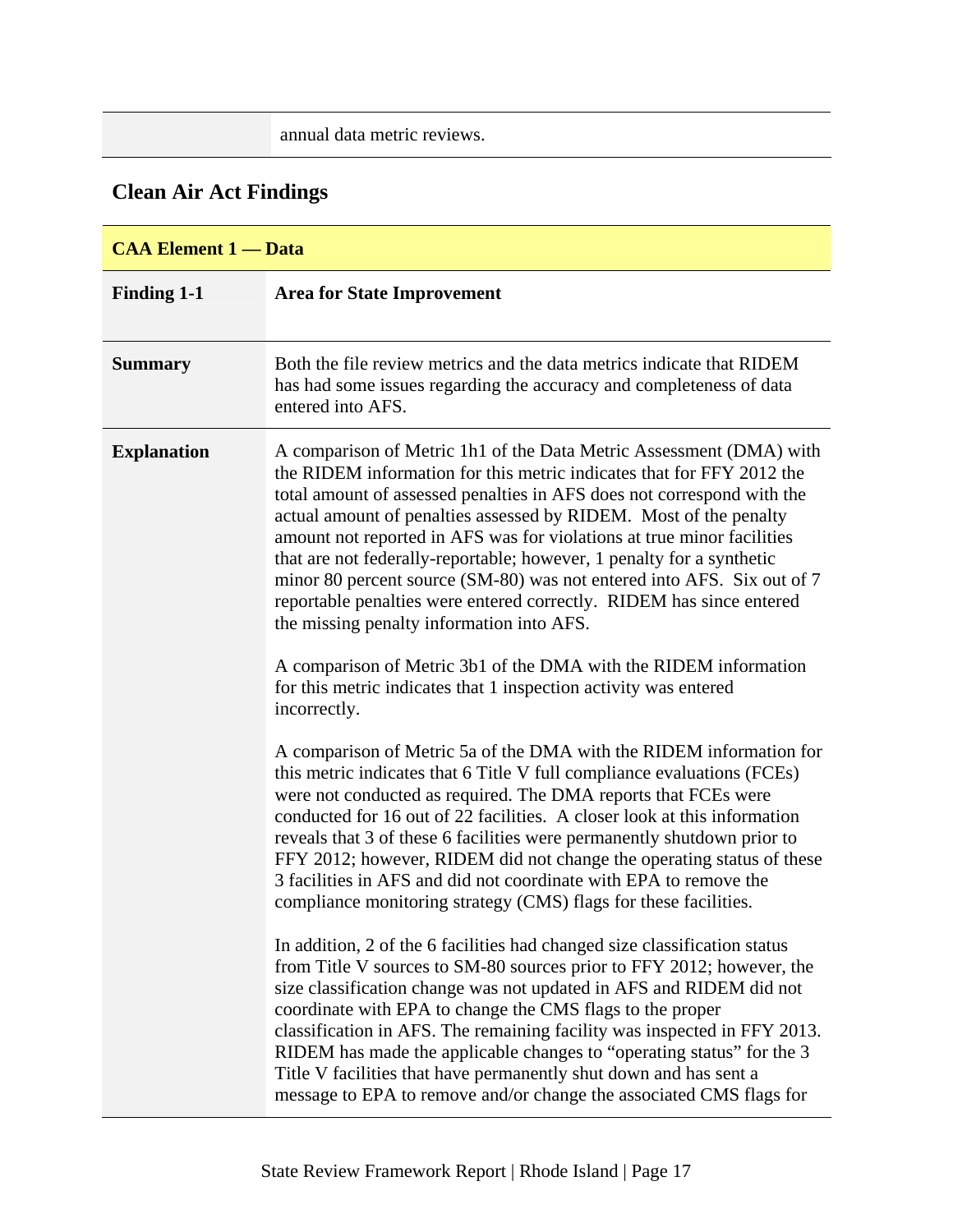these facilities

| Taking the above into account, RIDEM conducted FCEs at 16 out of 17 |  |
|---------------------------------------------------------------------|--|
| Title V major sources in FFY 2012.                                  |  |

| A comparison of Metric 5b of the DMA with the RIDEM information              |
|------------------------------------------------------------------------------|
| for this metric indicates that ten SM-80 FCEs were not conducted as          |
| required. The DMA reports that FCEs were conducted at 18 out of 28           |
| facilities. A closer look at this information reveals that 7 of these 10     |
| facilities were permanently shutdown prior to FFY 2012; however, the         |
| RIDEM did not change the operating status of these 7 facilities from         |
| "operating" to "permanently shutdown" in AFS and did not coordinate          |
| with EPA to remove the CMS flags for these facilities. Taking the above      |
| into account and the fact that one SM-80 FCE was entered into AFS            |
| incorrectly (inspection activity entered as $1/31/12$ instead of $1/31/13$ ) |
| RIDEM conducted FCEs at 17 out of 21 SM-80 sources in FFY 2012.              |

A comparison of Metric 5b for the full five-year Compliance Monitoring Strategy cycle for FCEs at SM80 sources indicates that RI DEM conducted FCEs at 81 out of 85 SM80 sources (95.29%) within the fiveyear cycle.

A comparison of Metric 7b1 of the DMA with the RIDEM information for this metric indicates that RIDEM did not change the compliance status from "in compliance" to "in violation" for 6 out of 17 facilities issued informal enforcement actions.

The file review also indicated some minor data accuracy issues [e.g., street addresses and zip codes not matching between the OTIS detailed facility report (DFR) and the RIDEM inspection files.] However, the file review did reveal that RIDEM did not enter the final penalty for 1 facility and coded 1 stack test incorrectly. In addition, there were 2 minor discrepancies regarding 2 inspection activities and 2 informal Letters of Noncompliance (LNCs).

| <b>Relevant metrics</b> | <b>Metric ID Number and Description</b>      | <b>Natl</b><br>Goal | <b>Natl</b><br>Avg | N   | <b>State State State</b><br>D | $\%$ or # |
|-------------------------|----------------------------------------------|---------------------|--------------------|-----|-------------------------------|-----------|
|                         | 1h1 Total Amount of Assessed Penalties       |                     |                    | 6   |                               | 85.7%     |
|                         | 2b Accurate MDR data in AFS                  | 100\%               |                    | 19  | 24                            | 79.2%     |
|                         | 5a FCE coverage: majors and mega-sites       | 100\%               | 90.4%              | 16  | 17                            | 94.1%     |
|                         | 5b FCE coverage: SM-80s                      | 100\%               | 93.4%              | 17  | 21                            | 81.0%     |
|                         | 7b1 Violations reported per informal actions | 100\%               | 59.7%              | -11 | 11                            | 100%      |
|                         | 7b3 Violations reported per HPV identified   | 100%                | 53.4%              | -5  | 5                             | 100%      |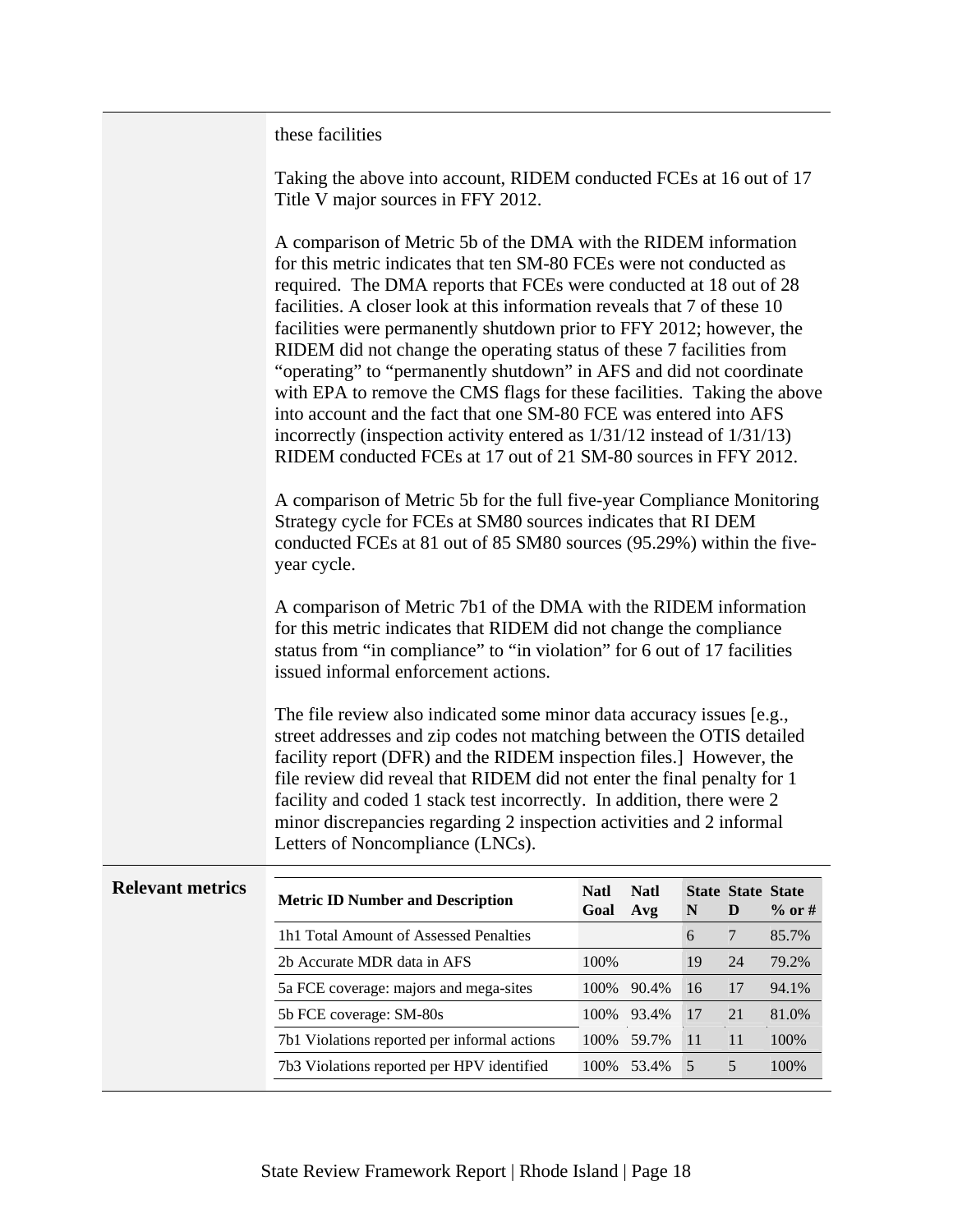| <b>State Response</b> | The DEM's Office of Air Resources (OAR) has had discussions with<br>EPA Region 1 and has agreed to the recommendations for Finding 1-1.<br>However in reviewing the Summary, Explanation, Relevant metrics<br>DEM has the following comments:<br>Metric 5b reports that the OAR conducted full compliance<br>evaluations at 17 of 21 SM 80 sources. This shows up as 81% for the<br>Relevant metric. This is a misleading number. The OAR only is<br>required to inspect all SM 80's within a five year period. The<br>number of SM 80's in universe of sources in Rhode Island is usually<br>between 80 and 85, depending on sources moving into or out of that<br>category. If you look at the inspection coverage over the five year<br>period ending in FY13 FCE's were conducted at 81 of 85 sources for<br>a 95% coverage, which is more reflective of our FCE coverage.<br>For the issue of not changing the operating status of sources the OAR<br>п<br>must input "not operating" for sources in the AFS data system. We<br>must then contact EPA to have them change the operating status<br>also. This is a bit redundant. Often miscommunications with EPA<br>may lead to the change in operating status not being accomplished.                                                                                                                                                                                                                                                                        |
|-----------------------|---------------------------------------------------------------------------------------------------------------------------------------------------------------------------------------------------------------------------------------------------------------------------------------------------------------------------------------------------------------------------------------------------------------------------------------------------------------------------------------------------------------------------------------------------------------------------------------------------------------------------------------------------------------------------------------------------------------------------------------------------------------------------------------------------------------------------------------------------------------------------------------------------------------------------------------------------------------------------------------------------------------------------------------------------------------------------------------------------------------------------------------------------------------------------------------------------------------------------------------------------------------------------------------------------------------------------------------------------------------------------------------------------------------------------------------------------------------------------------------------------------------------|
| <b>Recommendation</b> | RIDEM has already implemented a procedure to resolve the accuracy<br>issue regarding changes in the operating status of a facility and the<br>associated changes needed to the CMS codes/flags. On an ongoing<br>basis, RIDEM's Permit Section and Compliance/Inspection Section<br>(both part of the Office of Air Resources) will share information<br>regarding permits relinquished by facilities in the state and changes in<br>permit status from Title V to emission cap (synthetic minor) and vice<br>versa. Any required changes to the operating status of facilities and<br>associated CMS codes/flags will be updated in AFS to reflect these<br>changes.<br>Beginning in March 2014, and for the following 12 months, on a<br>quarterly basis, RIDEM and EPA should meet face-to-face or hold<br>conference calls to check if the Permit Section and<br>Compliance/Inspection Section of OAR are sharing information<br>regarding sources that have relinquished their permits (permanently<br>closed) or changed their size classification and whether all changes have<br>been updated/reflected in AFS. In addition, these meetings or<br>conference calls should be used to check if OAR and OC&I are<br>coordinating and communicating on a regular basis regarding penalty<br>data that needs to be entered into AFS to ensure all penalty data is<br>properly entered into AFS. EPA will close this action once it confirms<br>that RIDEM has sustained complete and accurate data entry of its |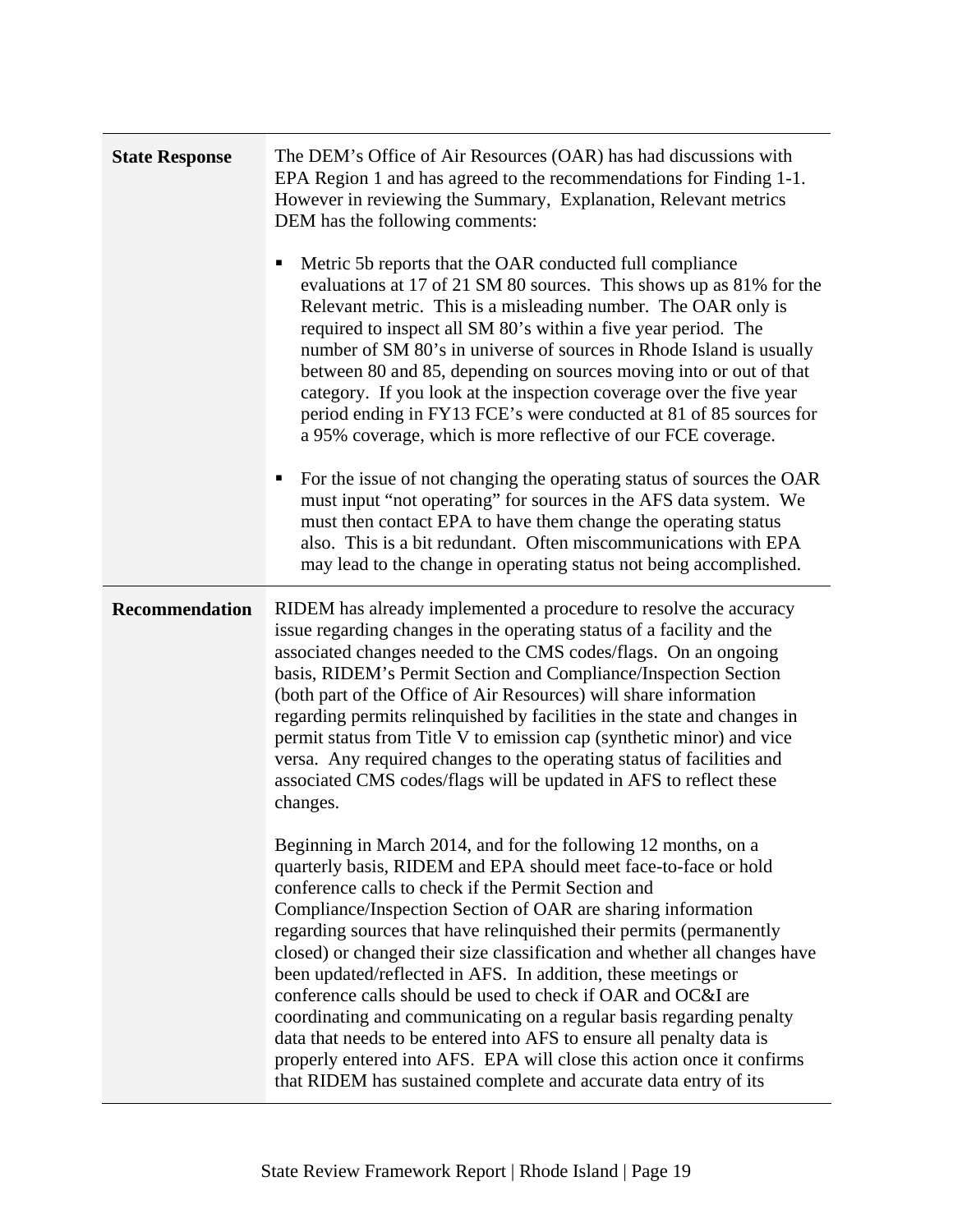MDRs.

Related to Rhode Island DEM's comments on Metric 5b, EPA Region 1 has amended the explanation section to include the following sentence: "A comparison of Metric 5b for the full five year Compliance Monitoring Strategy cycle for FCEs at SM80 sources indicates that RI DEM conducted FCEs at 81 out of 85 SM80 sources (95.29%) within the five year cycle."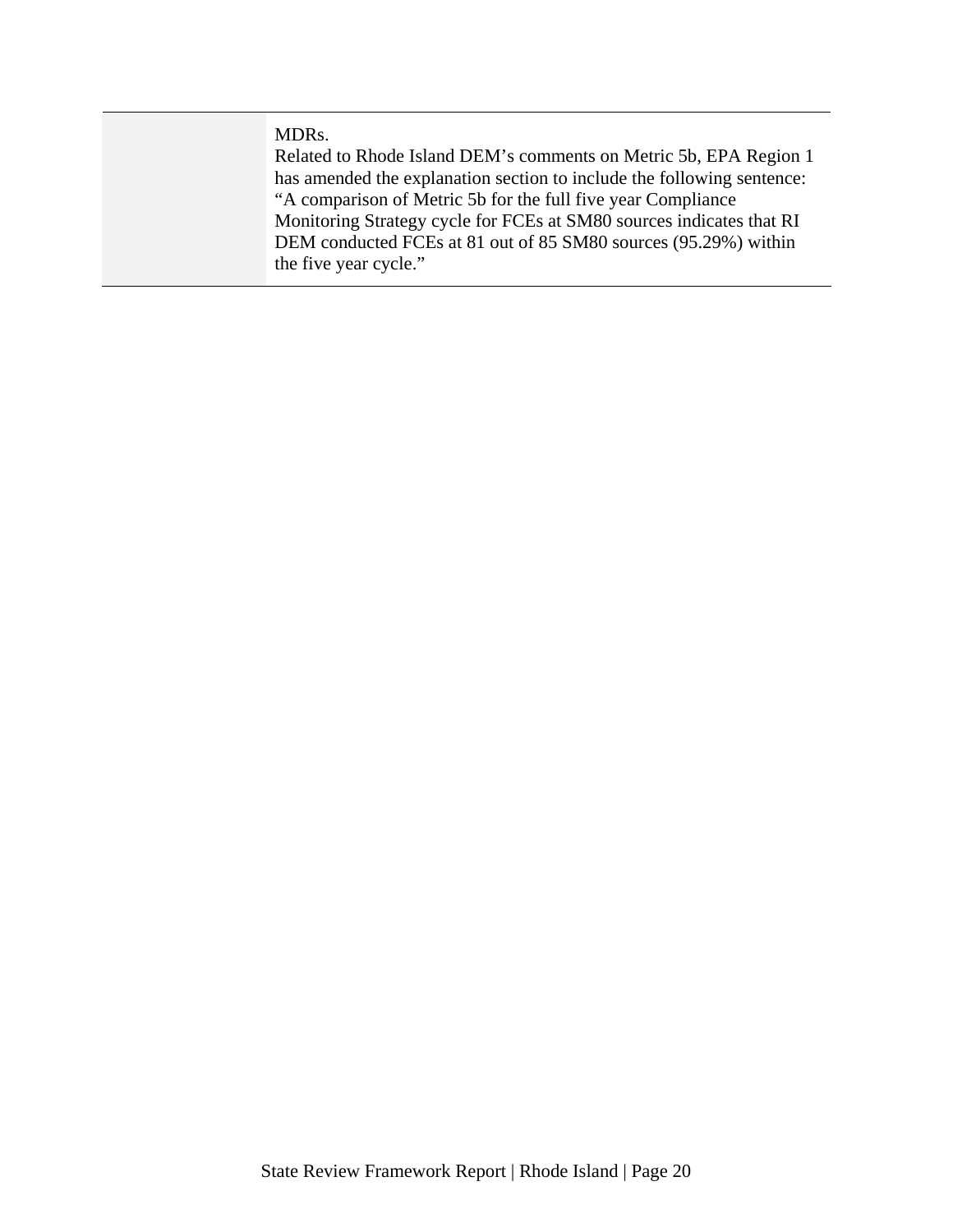## **CAA Element 1 — Data**

| <b>Finding 1-2</b> | <b>Area for State Improvement</b>                                                                                                                                                                                                                                                                                                                                                                                                                                                                                                                                                                          |
|--------------------|------------------------------------------------------------------------------------------------------------------------------------------------------------------------------------------------------------------------------------------------------------------------------------------------------------------------------------------------------------------------------------------------------------------------------------------------------------------------------------------------------------------------------------------------------------------------------------------------------------|
| <b>Summary</b>     | Both the file review metrics and the data metrics indicate that RIDEM<br>has had some issues regarding the timely entry of MDRs into AFS.                                                                                                                                                                                                                                                                                                                                                                                                                                                                  |
| <b>Explanation</b> | A review of Metric 3a2 of the DMA indicates that RIDEM had 1<br>untimely HPV entry entered more than 60 days after the HPV was<br>identified into AFS for FFY 2012. This HPV was entered 85 days after<br>the HPV was identified. One out of 6 facilities and 1 out of 7 HPVs<br>identified in FFY 2012 were untimely.                                                                                                                                                                                                                                                                                     |
|                    | A comparison of Metric 3b1 of the DMA with the RIDEM information<br>for this metric indicates that 6 compliance monitoring activities out of 64<br>were entered into AFS in an untimely manner (after 60 days of the<br>activity). In actuality, 5 compliance monitoring activities were entered<br>in an untimely manner. The remaining compliance monitoring activity<br>was entered into AFS incorrectly and was entered into AFS in a timely<br>manner. Taking the above into account, RIDEM entered timely MDRs<br>for compliance monitoring activities for 57 out of 63 such actions in<br>FFY 2012. |
|                    | A review of Metric 3b2 of the DMA indicates that 8 out of 8 stack tests<br>were reported in a timely manner. The file review portion of the SRF<br>revealed that 1 stack test was not entered into AFS (and over 60 days<br>from the activity date). As a result, 8 out of 9 stack tests were reported<br>in a timely manner. Subsequent to the file review, RIDEM did enter the<br>missing stack test information into AFS.                                                                                                                                                                               |
|                    | A comparison of Metric 3b3 of the DMA with the RIDEM information<br>for this metric indicates that 3 enforcement-related MDRs out of 29 were<br>entered into AFS more than 60 days after the enforcement action.                                                                                                                                                                                                                                                                                                                                                                                           |
|                    | The file review revealed that there were some timeliness issues as well.<br>Specifically, 2 compliance monitoring activities were entered into AFS<br>in an untimely manner.                                                                                                                                                                                                                                                                                                                                                                                                                               |
|                    | The numerator and denominator for Metric 2b encompass both the data<br>accuracy/completeness issues and the data timeliness issues. The minor<br>discrepancies found regarding the 2 inspection dates and 2 LNC dates<br>were not considered when populating the numerator directly below for<br>Metric 2b.                                                                                                                                                                                                                                                                                                |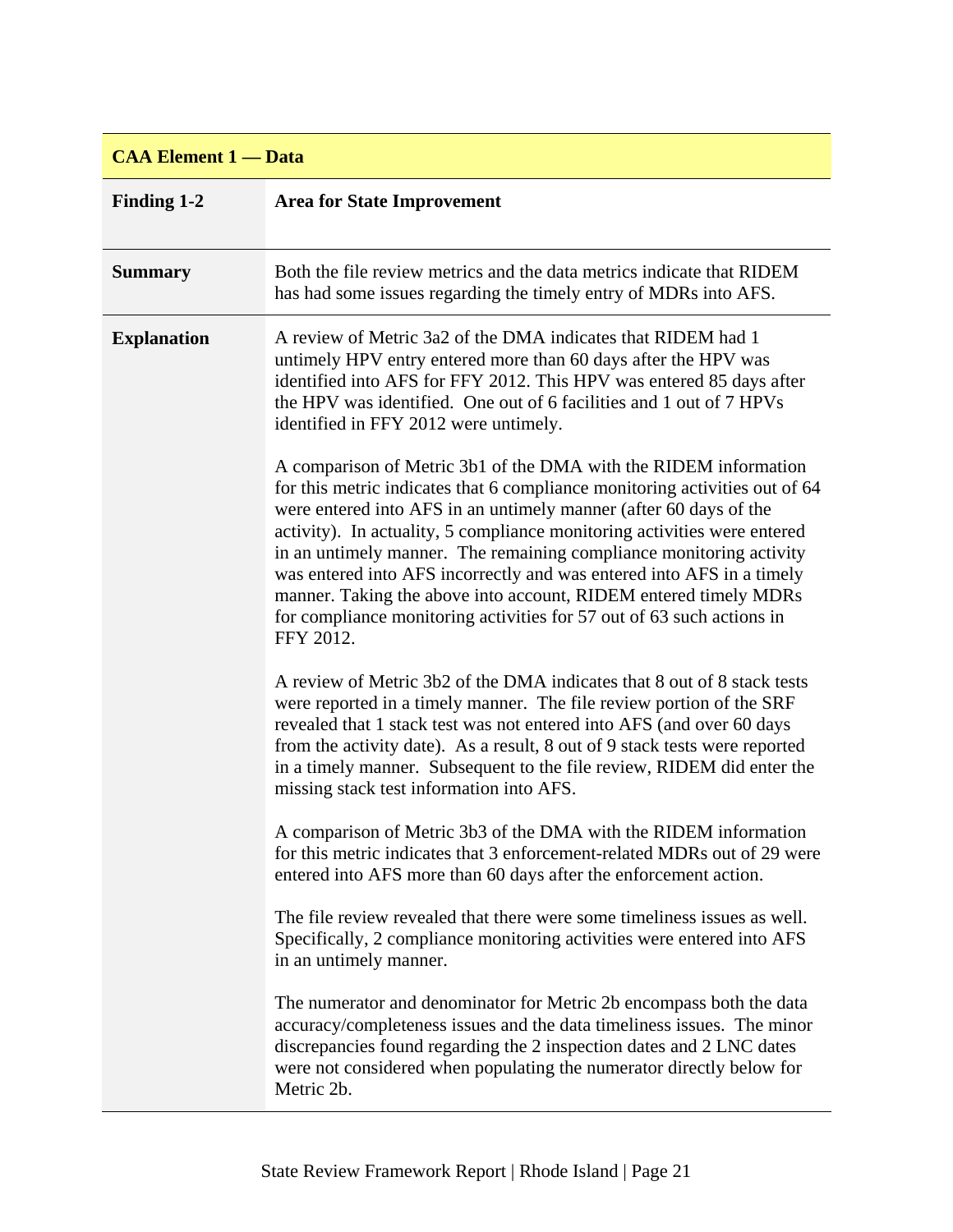| <b>Relevant metrics</b> | <b>Metric ID Number and Description</b>                                                                                                                                                                                                                                                                                                                                                                                                                                                                                                                                                                                                                                                                                                                                                                                                                                                       | <b>Natl</b><br>Goal | <b>Natl</b><br>Avg | N            | <b>State State State</b><br>D | $%$ or # |  |  |
|-------------------------|-----------------------------------------------------------------------------------------------------------------------------------------------------------------------------------------------------------------------------------------------------------------------------------------------------------------------------------------------------------------------------------------------------------------------------------------------------------------------------------------------------------------------------------------------------------------------------------------------------------------------------------------------------------------------------------------------------------------------------------------------------------------------------------------------------------------------------------------------------------------------------------------------|---------------------|--------------------|--------------|-------------------------------|----------|--|--|
|                         | 2b Accurate MDR data in AFS                                                                                                                                                                                                                                                                                                                                                                                                                                                                                                                                                                                                                                                                                                                                                                                                                                                                   | 100%                |                    | 19           | 24                            | 79.2%    |  |  |
|                         | 3a2 Untimely entry of HPV determinations                                                                                                                                                                                                                                                                                                                                                                                                                                                                                                                                                                                                                                                                                                                                                                                                                                                      |                     |                    | $\mathbf{1}$ | $\tau$                        | 14.3%    |  |  |
|                         | 3b1 Timely reporting of compliance<br>monitoring MDRs                                                                                                                                                                                                                                                                                                                                                                                                                                                                                                                                                                                                                                                                                                                                                                                                                                         | 100%                | 80.0%              | 57           | 63                            | 90.5%    |  |  |
|                         | 3b2 Timely reporting of stack test dates and<br>results                                                                                                                                                                                                                                                                                                                                                                                                                                                                                                                                                                                                                                                                                                                                                                                                                                       | 100%                | 73.1%              | 8            | 9                             | 88.9%    |  |  |
|                         | 3b3 Timely reporting of enforcement MDRs                                                                                                                                                                                                                                                                                                                                                                                                                                                                                                                                                                                                                                                                                                                                                                                                                                                      | 100%                | 73.7%              | 26           | 29                            | 89.7%    |  |  |
| <b>State Response</b>   | The OAR has had discussions with EPA Region 1 and has agreed to the<br>recommendations for Finding 1-2. RIDEM has no additional<br>comments.                                                                                                                                                                                                                                                                                                                                                                                                                                                                                                                                                                                                                                                                                                                                                  |                     |                    |              |                               |          |  |  |
| <b>Recommendation</b>   | EPA recommends that after April 1, 2014, RIDEM should on an ongoing<br>basis, but at a minimum once every 45 days, input the required MDRs<br>into AFS for the AFS data forms accumulated over the corresponding<br>time period. This allows field personnel that complete many of the AFS<br>data forms a cushion to submit the completed AFS data entry forms to<br>the data entry person to ensure that MDRs are entered within the<br>required 60-day period.<br>Beginning in April 2014, and for the following 12 months, on a quarterly<br>basis, RIDEM and EPA should meet face-to-face or hold conference<br>calls to check if the AFS data entry form information is being entered<br>into AFS in a timely manner (within 60 days of the completed activity).<br>EPA will close this action once it confirms that RIDEM has sustained<br>complete and timely data entry of its MDRs. |                     |                    |              |                               |          |  |  |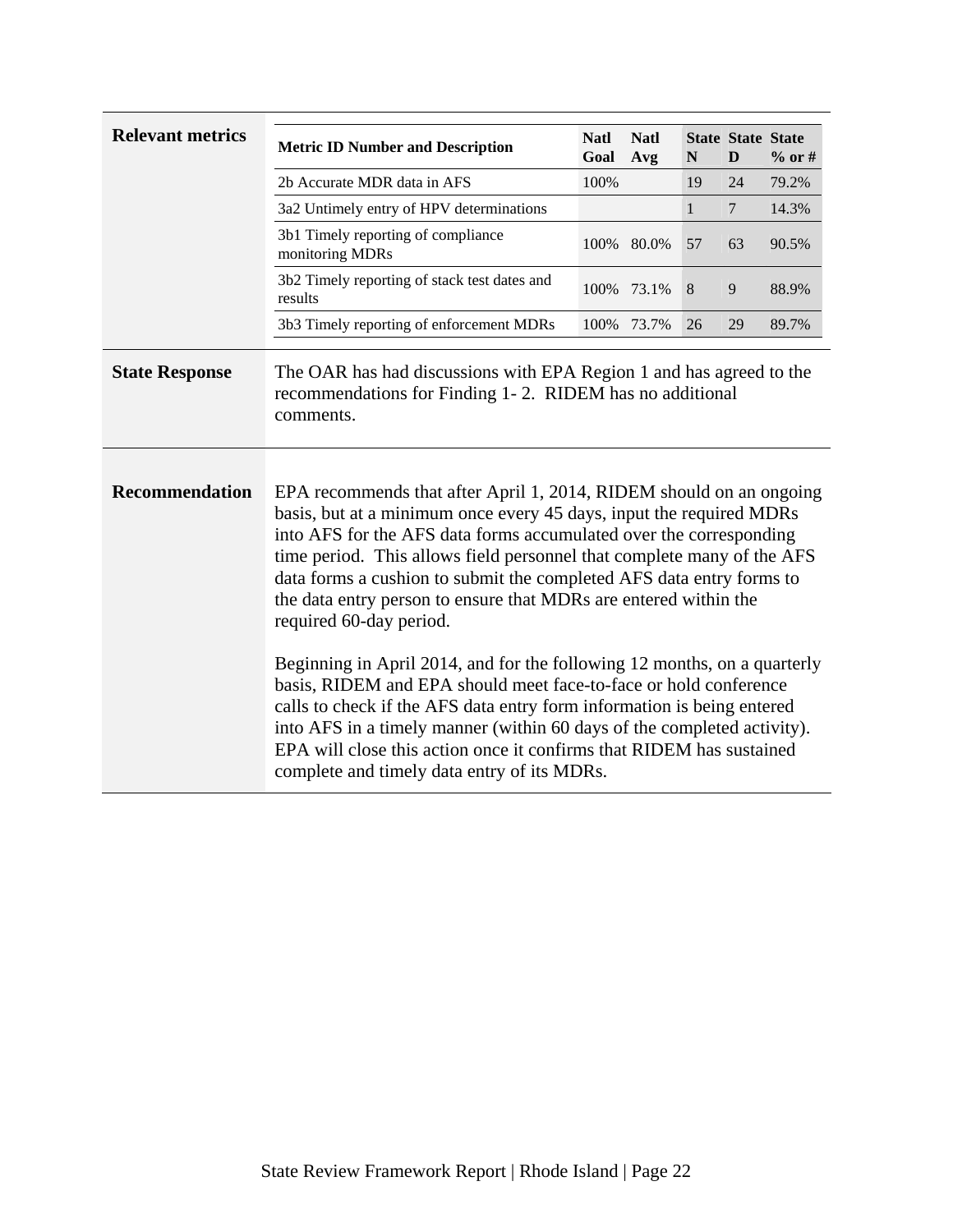| <b>CAA Element 2 — Inspections</b> |                                                                                                                                                                                               |                                                                                                                                                                                                                                                                                                                                                                                                                                                                                                                                                                                                                                                                                                                                                                                                                                                                                                                                                                                                                                                                                                                                                 |                    |    |                               |          |  |  |  |  |
|------------------------------------|-----------------------------------------------------------------------------------------------------------------------------------------------------------------------------------------------|-------------------------------------------------------------------------------------------------------------------------------------------------------------------------------------------------------------------------------------------------------------------------------------------------------------------------------------------------------------------------------------------------------------------------------------------------------------------------------------------------------------------------------------------------------------------------------------------------------------------------------------------------------------------------------------------------------------------------------------------------------------------------------------------------------------------------------------------------------------------------------------------------------------------------------------------------------------------------------------------------------------------------------------------------------------------------------------------------------------------------------------------------|--------------------|----|-------------------------------|----------|--|--|--|--|
| Finding 2-1                        | <b>Meets or Exceeds Expectations</b>                                                                                                                                                          |                                                                                                                                                                                                                                                                                                                                                                                                                                                                                                                                                                                                                                                                                                                                                                                                                                                                                                                                                                                                                                                                                                                                                 |                    |    |                               |          |  |  |  |  |
| <b>Summary</b>                     | RIDEM inspectors write well-documented and comprehensive inspection<br>reports with accurate compliance determinations.                                                                       |                                                                                                                                                                                                                                                                                                                                                                                                                                                                                                                                                                                                                                                                                                                                                                                                                                                                                                                                                                                                                                                                                                                                                 |                    |    |                               |          |  |  |  |  |
| <b>Explanation</b>                 | develop and continue to use this checklist.<br>reports were finalized within 30 days, 3 were finalized within 40 days, 1<br>was finalized within 41 days, and 1 was finalized within 78 days. | Of the 24 files reviewed, 20 contained compliance monitoring reports<br>(CMRs). In all 20 of the CMRs, RIDEM generally documented the<br>elements listed in Chapter IX of the CMS. In 2 of the inspection reports,<br>one for a SM-80 facility and one for a Tier II minor source, the class<br>designation was not found in the report or in the inspection file.<br>For those reports where an FCE was done at a Title V major source with a<br>Title V permit issued (7 out of 11 facilities), the inspection file included a<br>completed Title V checklist that lists each condition of a Title V permit,<br>the method used to determine compliance, and the compliance status of<br>each permit condition. This has been considered a "Good Practice" in past<br>SRFs and RIDEM should be commended for taking the initiative to<br>EPA's Region 1 Air Technical Unit has a general policy that inspection<br>reports should be completed within 30 days of conducting an FCE or PCE<br>(partial compliance evaluation), but in no case later than 90 days. Of the<br>20 inspections reports completed by RIDEM, 15 of the 20 inspection |                    |    |                               |          |  |  |  |  |
| <b>Relevant metrics</b>            | <b>Metric ID Number and Description</b>                                                                                                                                                       | <b>Natl</b><br>Goal                                                                                                                                                                                                                                                                                                                                                                                                                                                                                                                                                                                                                                                                                                                                                                                                                                                                                                                                                                                                                                                                                                                             | <b>Natl</b><br>Avg | N  | <b>State State State</b><br>D | $%$ or # |  |  |  |  |
|                                    | 6a Documentation of FCE elements                                                                                                                                                              | 100%                                                                                                                                                                                                                                                                                                                                                                                                                                                                                                                                                                                                                                                                                                                                                                                                                                                                                                                                                                                                                                                                                                                                            |                    | 18 | 20                            | 90%      |  |  |  |  |
|                                    | 6b Compliance monitoring reports reviewed that<br>provide sufficient documentation to determine<br>facility compliance                                                                        | 100%                                                                                                                                                                                                                                                                                                                                                                                                                                                                                                                                                                                                                                                                                                                                                                                                                                                                                                                                                                                                                                                                                                                                            |                    | 20 | 20                            | 100%     |  |  |  |  |
| <b>State Response</b>              | None.                                                                                                                                                                                         |                                                                                                                                                                                                                                                                                                                                                                                                                                                                                                                                                                                                                                                                                                                                                                                                                                                                                                                                                                                                                                                                                                                                                 |                    |    |                               |          |  |  |  |  |
| <b>Recommendation</b>              | None.                                                                                                                                                                                         |                                                                                                                                                                                                                                                                                                                                                                                                                                                                                                                                                                                                                                                                                                                                                                                                                                                                                                                                                                                                                                                                                                                                                 |                    |    |                               |          |  |  |  |  |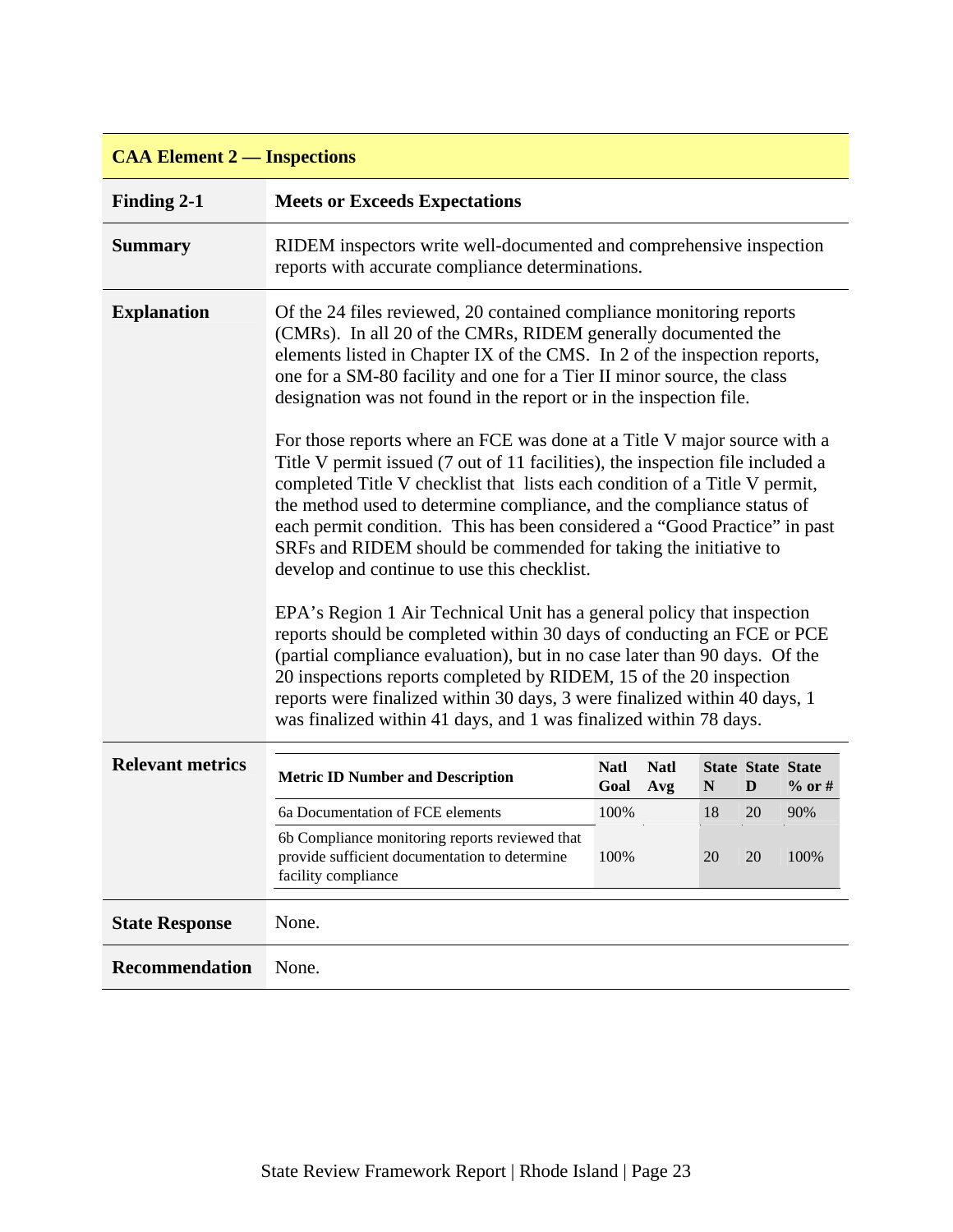| <b>CAA Element 2 — Inspections</b> |                                                                                                                                                                                                                                                                                                                                                                                                                                                                                                                                                                                                                                                                                                                                                                                                                                                                                                                                                                                                                                                                                                                                                                                                                                                      |
|------------------------------------|------------------------------------------------------------------------------------------------------------------------------------------------------------------------------------------------------------------------------------------------------------------------------------------------------------------------------------------------------------------------------------------------------------------------------------------------------------------------------------------------------------------------------------------------------------------------------------------------------------------------------------------------------------------------------------------------------------------------------------------------------------------------------------------------------------------------------------------------------------------------------------------------------------------------------------------------------------------------------------------------------------------------------------------------------------------------------------------------------------------------------------------------------------------------------------------------------------------------------------------------------|
| Finding 2-2                        | <b>Meets or Exceeds Expectations</b>                                                                                                                                                                                                                                                                                                                                                                                                                                                                                                                                                                                                                                                                                                                                                                                                                                                                                                                                                                                                                                                                                                                                                                                                                 |
| <b>Summary</b>                     | RIDEM came close to meeting its CMS Title V and SM-80 FCE inspection<br>coverage for FFY 2012. RIDEM was unable to meet its inspection<br>commitments due to the loss of an injured inspector for a six-month period<br>in FFY 2012.                                                                                                                                                                                                                                                                                                                                                                                                                                                                                                                                                                                                                                                                                                                                                                                                                                                                                                                                                                                                                 |
| <b>Explanation</b>                 | A comparison of Metric 5a of the DMA with the RIDEM information for<br>this metric indicates that 6 Title V FCEs were not conducted as required.<br>The DMA reports that FCEs were conducted for 16 out of 22 facilities.<br>Three of these 6 facilities were permanently shutdown prior to FFY 2012;<br>however, RIDEM did not change the operating status from "operating" to<br>"permanently shutdown" in AFS and did not coordinate with EPA to<br>remove the CMS flags for these facilities. Similarly, 2 of the 6 facilities<br>had changed size classification status from Title V sources to SM-80<br>sources prior to FFY 2012; however, the size classification change was not<br>updated in AFS and RIDEM did not update CMS flags. The remaining<br>facility was inspected in FFY 2013. RIDEM has made the applicable<br>changes to "operating status" for the 3 Title V facilities that have<br>permanently shut down and have changed the CMS flag for 1 of the 2<br>facilities that changed from a Title V facility to an SM-80 facility. Taking<br>the above into account, RIDEM conducted FCEs at 16 out of 17 Title V<br>major sources in FFY 2012.                                                                                |
|                                    | A comparison of Metric 5b of the DMA with the RIDEM information for<br>this metric indicates that ten SM-80 FCEs were not conducted within the<br>required five-year period set out in the CMS plan (i.e., 18 out of 28<br>facilities). Seven of these 10 facilities were permanently shutdown prior to<br>FFY 2012. As above, the RIDEM did not change the operating status of<br>these 7 facilities from "operating" to "permanently shutdown" in AFS and<br>did not coordinate with EPA to remove the CMS flags for these facilities.<br>Taking the above information into account and including the fact that one<br>SM-80 FCE was entered into AFS incorrectly (inspection activity entered<br>as $1/31/12$ instead of $1/31/13$ ), RIDEM conducted FCEs at 17 out of the<br>remaining 21 SM-80 sources required to have FCEs within the past five-<br>year period.<br>Metric 5e of the DMA indicates that RIDEM did not review all Title V<br>annual compliance certifications. RI DEM did review all Title V<br>certifications received, even as 3 of the 5 certifications were for facilities<br>that had not yet been issued their Title V permits, and thus, no<br>certifications would have been due. The remaining 2 certifications were |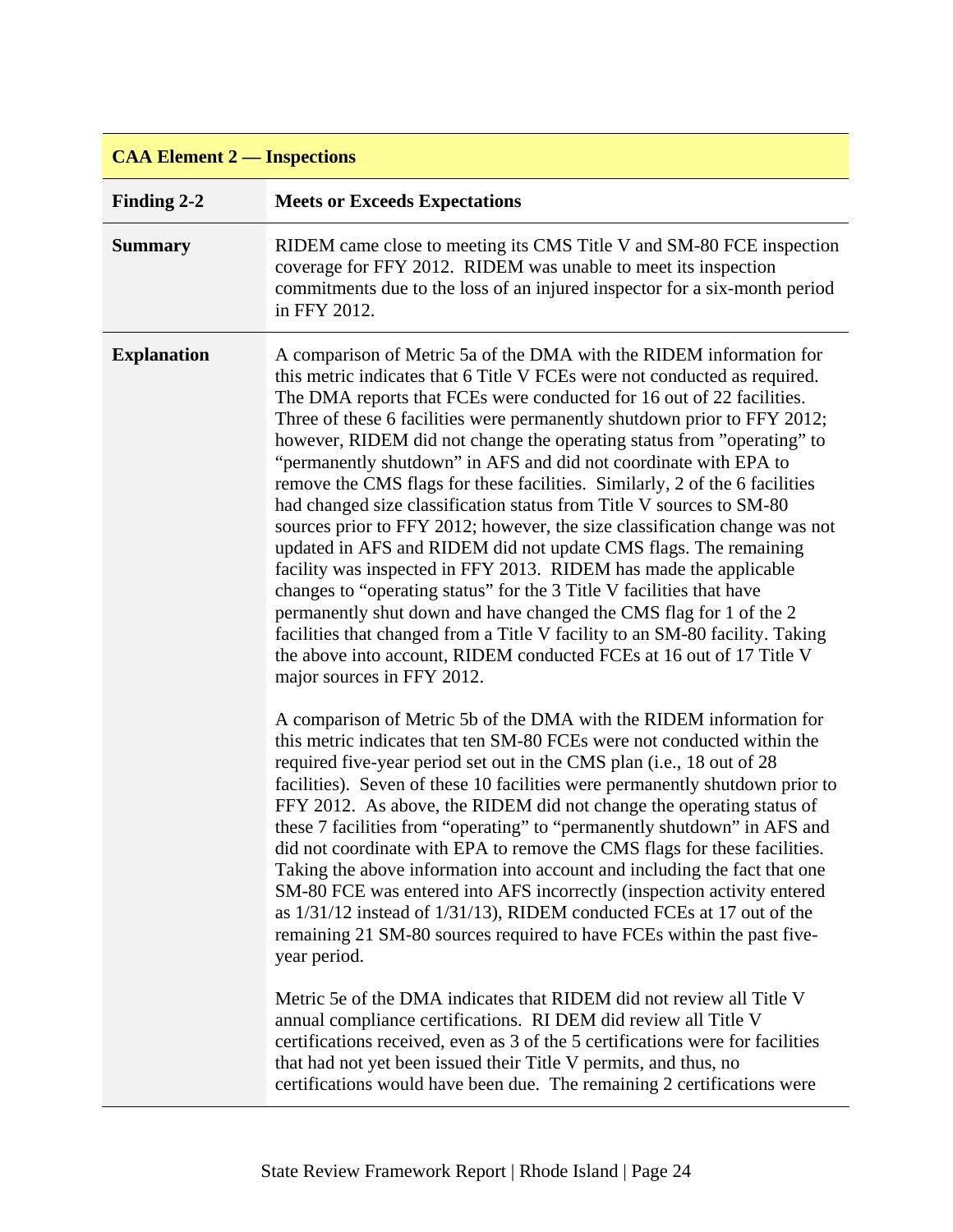|                         | not submitted in a timely manner, and thus, could not be reviewed in FFY<br>2012. The 2 facilities that submitted late certifications were made "High<br>Priority Violators" and the certifications were ultimately received and<br>reviewed by RIDEM in FFY 2013. Taking the above into account,<br>RIDEM reviewed Title V annual compliance certifications for 30 out of 30<br>certifications received in FFY 2012.<br>Although RIDEM did not quite meet their Title V and SM-80 inspection<br>commitments for FFY 2012, they did come close. The reason RIDEM did<br>not meet their inspection commitments was because an inspector was<br>injured and out of work for six months in FFY 2012. The injured inspector<br>has since resumed his inspection duties and there is no ongoing issue in<br>this area. |                     |                    |    |                               |          |  |  |  |
|-------------------------|-------------------------------------------------------------------------------------------------------------------------------------------------------------------------------------------------------------------------------------------------------------------------------------------------------------------------------------------------------------------------------------------------------------------------------------------------------------------------------------------------------------------------------------------------------------------------------------------------------------------------------------------------------------------------------------------------------------------------------------------------------------------------------------------------------------------|---------------------|--------------------|----|-------------------------------|----------|--|--|--|
| <b>Relevant metrics</b> | <b>Metric ID Number and Description</b>                                                                                                                                                                                                                                                                                                                                                                                                                                                                                                                                                                                                                                                                                                                                                                           | <b>Natl</b><br>Goal | <b>Natl</b><br>Avg | N  | <b>State State State</b><br>D | $%$ or # |  |  |  |
|                         | 5a FCE coverage: majors and mega-sites                                                                                                                                                                                                                                                                                                                                                                                                                                                                                                                                                                                                                                                                                                                                                                            | 100%                | 90.4%              | 16 | 17                            | 94.1%    |  |  |  |
|                         | 5b FCE coverage: SM-80s                                                                                                                                                                                                                                                                                                                                                                                                                                                                                                                                                                                                                                                                                                                                                                                           |                     | 100% 93.4%         | 17 | 21                            | 81.0%    |  |  |  |
|                         | 5e Review of Title V annual compliance<br>certifications                                                                                                                                                                                                                                                                                                                                                                                                                                                                                                                                                                                                                                                                                                                                                          |                     | 100% 81.8%         | 30 | 30                            | 100%     |  |  |  |
| <b>State Response</b>   | None.                                                                                                                                                                                                                                                                                                                                                                                                                                                                                                                                                                                                                                                                                                                                                                                                             |                     |                    |    |                               |          |  |  |  |
| <b>Recommendation</b>   | None.                                                                                                                                                                                                                                                                                                                                                                                                                                                                                                                                                                                                                                                                                                                                                                                                             |                     |                    |    |                               |          |  |  |  |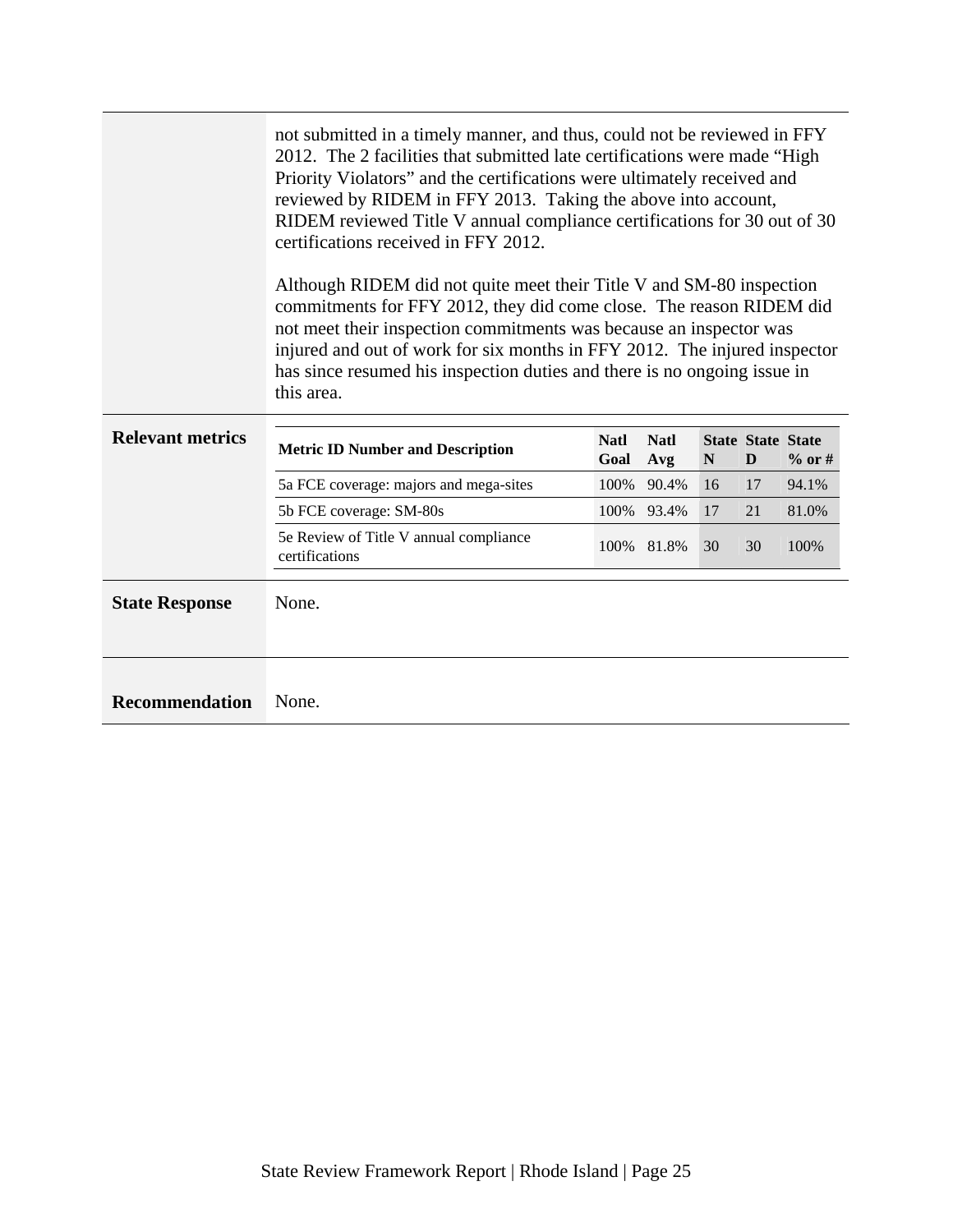| <b>CAA Element 3 — Violations</b> |                                                                                                                                                                                                                                                                                                                                                                                                                                                                                                                                                                                                                                                                                                                                                                                                                                                                                                                                                                                                                            |                     |                    |              |                               |          |  |  |  |
|-----------------------------------|----------------------------------------------------------------------------------------------------------------------------------------------------------------------------------------------------------------------------------------------------------------------------------------------------------------------------------------------------------------------------------------------------------------------------------------------------------------------------------------------------------------------------------------------------------------------------------------------------------------------------------------------------------------------------------------------------------------------------------------------------------------------------------------------------------------------------------------------------------------------------------------------------------------------------------------------------------------------------------------------------------------------------|---------------------|--------------------|--------------|-------------------------------|----------|--|--|--|
| <b>Finding 3-1</b>                | <b>Meets or Exceeds Expectations</b>                                                                                                                                                                                                                                                                                                                                                                                                                                                                                                                                                                                                                                                                                                                                                                                                                                                                                                                                                                                       |                     |                    |              |                               |          |  |  |  |
| <b>Summary</b>                    | RIDEM does an excellent job of documenting violations and making<br>accurate compliance and HPV determinations.                                                                                                                                                                                                                                                                                                                                                                                                                                                                                                                                                                                                                                                                                                                                                                                                                                                                                                            |                     |                    |              |                               |          |  |  |  |
| <b>Explanation</b>                | In 18 out of the 24 files reviewed, there were some violations noted. In 18<br>files with violations, RIDEM made accurate compliance and HPV<br>determinations, based on inspections, stack test report reviews, and various<br>other types of report reviews. EPA notes that RIDEM continues to<br>disinvest from observing stack tests due to resource constraints. HPV<br>determinations are a collaborative effort between RIDEM and EPA. On an<br>ongoing basis, at a minimum once per quarter, RIDEM and EPA discuss<br>every enforcement action (informal and formal) taken by RIDEM to<br>determine whether any of the violations meet the HPV criteria. The<br>ultimate HPV determination is mutually agreed by both RIDEM and EPA.<br>In the 6 files reviewed without violations, the compliance determinations<br>appeared accurate based on the CMR reports, where applicable, or other<br>information found in the file. In most cases, information regarding HPVs<br>is entered into AFS in a timely manner. |                     |                    |              |                               |          |  |  |  |
| <b>Relevant metrics</b>           | <b>Metric ID Number and Description</b>                                                                                                                                                                                                                                                                                                                                                                                                                                                                                                                                                                                                                                                                                                                                                                                                                                                                                                                                                                                    | <b>Natl</b><br>Goal | <b>Natl</b><br>Avg | N            | <b>State State State</b><br>D | $%$ or # |  |  |  |
|                                   | 3a2 Untimely entry of HPV determinations                                                                                                                                                                                                                                                                                                                                                                                                                                                                                                                                                                                                                                                                                                                                                                                                                                                                                                                                                                                   | $\boldsymbol{0}$    |                    | $\mathbf{1}$ | 7                             | 14.3%    |  |  |  |
|                                   | 3b2 Timely reporting of stack test dates and<br>results                                                                                                                                                                                                                                                                                                                                                                                                                                                                                                                                                                                                                                                                                                                                                                                                                                                                                                                                                                    | 100%                | 73.1%              | $\,8\,$      | 9                             | 88.9%    |  |  |  |
|                                   | 7a Accuracy of compliance determinations                                                                                                                                                                                                                                                                                                                                                                                                                                                                                                                                                                                                                                                                                                                                                                                                                                                                                                                                                                                   | 100%                |                    | 24           | 24                            | 100%     |  |  |  |
|                                   | 7b1 Violations reported per informal actions                                                                                                                                                                                                                                                                                                                                                                                                                                                                                                                                                                                                                                                                                                                                                                                                                                                                                                                                                                               | 100%                | 59.7%              | 11           | 11                            | 100%     |  |  |  |
|                                   | 7b3 Violations reported per HPV identified                                                                                                                                                                                                                                                                                                                                                                                                                                                                                                                                                                                                                                                                                                                                                                                                                                                                                                                                                                                 |                     | 100% 53.4%         | 5            | 5                             | 100%     |  |  |  |
|                                   | 8a HPV discovery rate at majors                                                                                                                                                                                                                                                                                                                                                                                                                                                                                                                                                                                                                                                                                                                                                                                                                                                                                                                                                                                            |                     | 4.3%               | 5            | 36                            | 13.9%    |  |  |  |
|                                   | 8c Verify the accuracy of HPV determinations                                                                                                                                                                                                                                                                                                                                                                                                                                                                                                                                                                                                                                                                                                                                                                                                                                                                                                                                                                               | 100%                |                    | 18           | 18                            | 100%     |  |  |  |
| <b>State Response</b>             | None.                                                                                                                                                                                                                                                                                                                                                                                                                                                                                                                                                                                                                                                                                                                                                                                                                                                                                                                                                                                                                      |                     |                    |              |                               |          |  |  |  |
| Recommendation                    | While the DEM has been able to perform the minimum number of<br>federally required compliance evaluations, due to staff vacancies, it has not<br>been able to observe air emissions ("stack") tests. In order to maintain a<br>minimum field presence necessary to observe stack tests, EPA strongly<br>suggests that the Air Division fill its inspector vacancy as soon as possible.                                                                                                                                                                                                                                                                                                                                                                                                                                                                                                                                                                                                                                     |                     |                    |              |                               |          |  |  |  |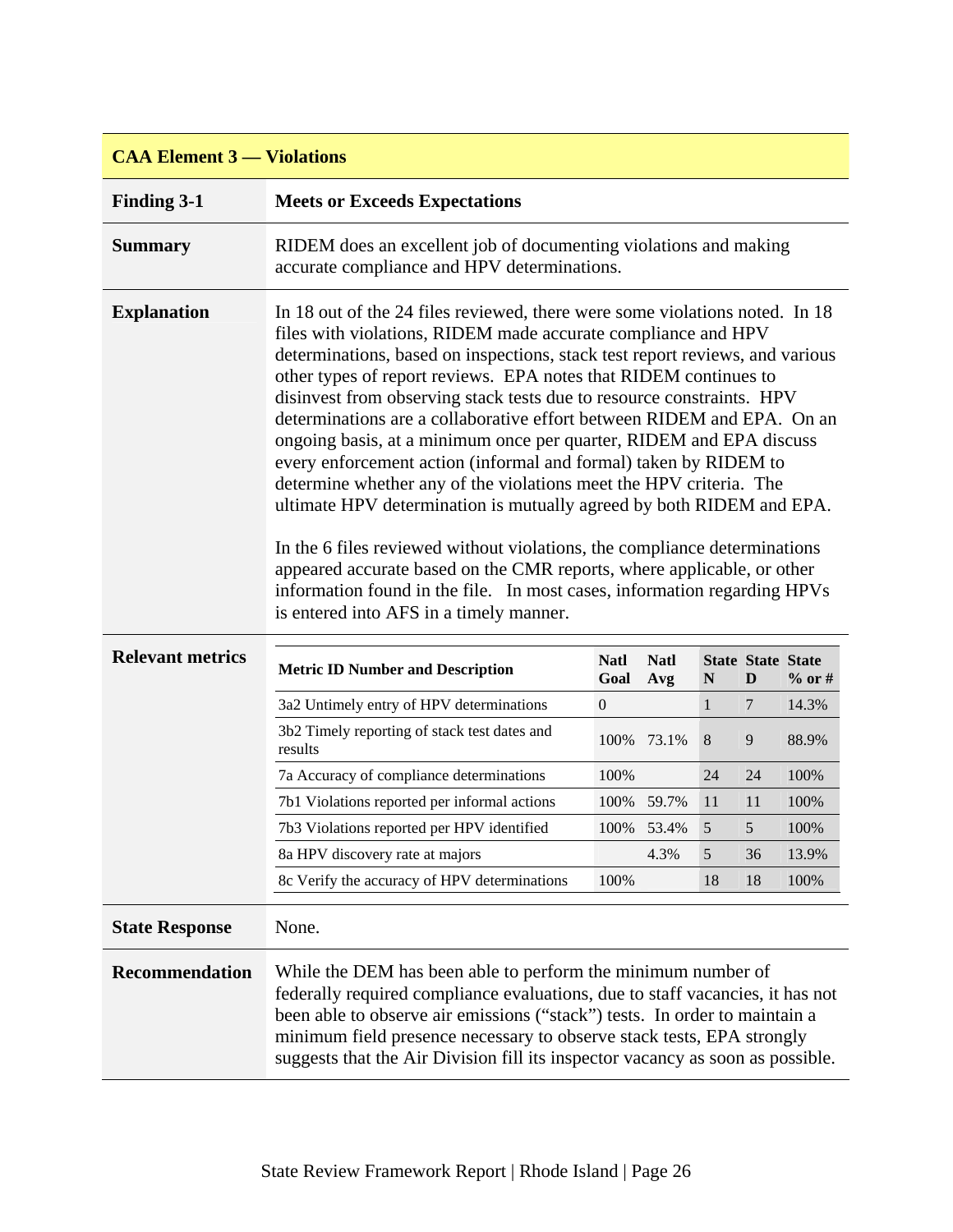| <b>CAA Element 4 – Enforcement</b> |                                                                                                                                                                                                                                                                                                                                                                                                                                                                                                                                                                                                                                                                                                                                                                                                                                                                                                                                                                                                                                                                                                                                                                                                                                                                                                                                                                                                                                                                                                                                                                                                                                                                                                                                                                                                                                                                                                                                                                                                                                             |  |  |  |
|------------------------------------|---------------------------------------------------------------------------------------------------------------------------------------------------------------------------------------------------------------------------------------------------------------------------------------------------------------------------------------------------------------------------------------------------------------------------------------------------------------------------------------------------------------------------------------------------------------------------------------------------------------------------------------------------------------------------------------------------------------------------------------------------------------------------------------------------------------------------------------------------------------------------------------------------------------------------------------------------------------------------------------------------------------------------------------------------------------------------------------------------------------------------------------------------------------------------------------------------------------------------------------------------------------------------------------------------------------------------------------------------------------------------------------------------------------------------------------------------------------------------------------------------------------------------------------------------------------------------------------------------------------------------------------------------------------------------------------------------------------------------------------------------------------------------------------------------------------------------------------------------------------------------------------------------------------------------------------------------------------------------------------------------------------------------------------------|--|--|--|
| <b>Finding 4-1</b>                 | <b>Meets or Exceeds Expectations</b>                                                                                                                                                                                                                                                                                                                                                                                                                                                                                                                                                                                                                                                                                                                                                                                                                                                                                                                                                                                                                                                                                                                                                                                                                                                                                                                                                                                                                                                                                                                                                                                                                                                                                                                                                                                                                                                                                                                                                                                                        |  |  |  |
| <b>Summary</b>                     | RIDEM does an excellent job of taking timely and appropriate<br>enforcement. RIDEM also does an excellent job of providing "early<br>warning notice" to facilities with violations to expedite their return to<br>compliance.                                                                                                                                                                                                                                                                                                                                                                                                                                                                                                                                                                                                                                                                                                                                                                                                                                                                                                                                                                                                                                                                                                                                                                                                                                                                                                                                                                                                                                                                                                                                                                                                                                                                                                                                                                                                               |  |  |  |
| <b>Explanation</b>                 | RIDEM took informal and/or formal enforcement actions against 18 out of<br>the 24 facilities in the files reviewed. Two of the facilities had 2 separate<br>violations with 2 separate enforcement responses. A total of 16 informal<br>and 9 formal enforcement actions were taken against these 18 facilities.<br>For the 18 facilities with violations, 17 of the 20 violations included<br>corrective actions to be taken in the informal enforcement stage and 3<br>included corrective actions to be taken in the formal enforcement stage. In<br>17 out of the 20 violations reviewed, the violating facility had returned to<br>compliance prior to formal enforcement being taken.<br>RIDEM should be commended for its continued use of an "early warning<br>notice" to violators to help expedite the return to compliance. This has<br>been considered a "Good Practice" in earlier SRFs.<br>In populating the numerator in Metric 9a below, the corrective actions<br>included in both the informal and formal enforcement actions are counted.<br>The DMA indicates that RIDEM met the timeliness goal of addressing<br>HPVs (within 270 days of "Day Zero") in 8 out of 8 cases.<br>Seven of the 10 HPVs reviewed were identified in FFY 2012. Two of the<br>10 HPVs were identified in FFY 2011, and 1 of the 10 HPVs was<br>identified in FFY 2010. All 10 HPVs were reviewed as part of the SRF<br>file review for continuity purposes because some relevant information such<br>as addressing and/or resolving actions occurred during FFY 2012.<br>RIDEM addressed 9 out of the 10 identified HPVs from the file review in a<br>timely manner (within 270 days of "Day Zero"). The one HPV that was<br>not addressed in a timely manner was addressed 403 days after "Day<br>Zero." The reason this HPV was not addressed in a timely manner is<br>because the case was being assessed by RIDEM's Criminal Division for<br>investigation. Ultimately, the case was given back to RIDEM's OC&I for<br>civil enforcement. |  |  |  |
|                                    | Currently, RIDEM has streamlined the enforcement process by issuing                                                                                                                                                                                                                                                                                                                                                                                                                                                                                                                                                                                                                                                                                                                                                                                                                                                                                                                                                                                                                                                                                                                                                                                                                                                                                                                                                                                                                                                                                                                                                                                                                                                                                                                                                                                                                                                                                                                                                                         |  |  |  |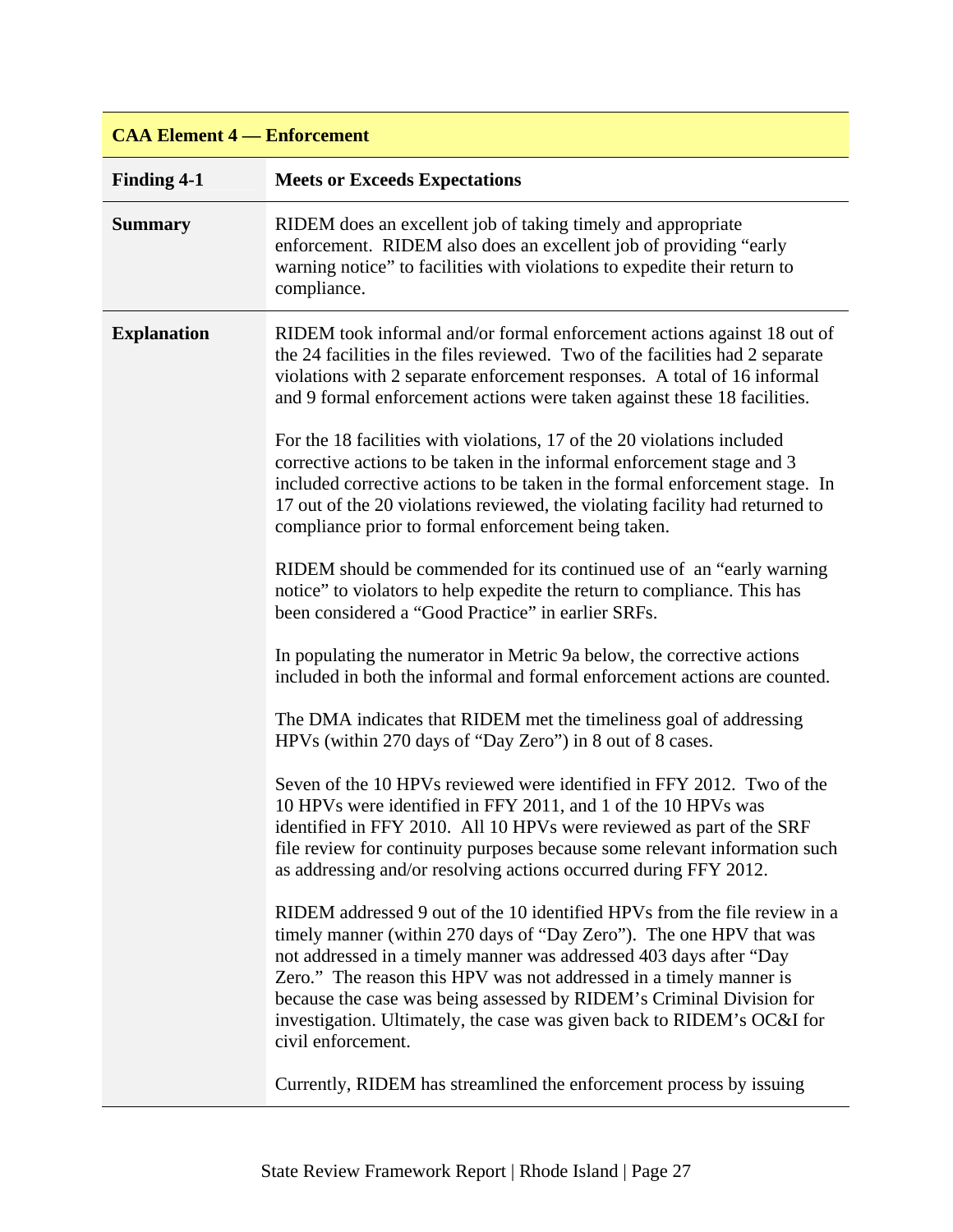|                         | "Closure Letters" in lieu of Consent Agreements in simple penalty cases<br>requiring no injunctive relief.<br>For the numerator and denominator in Metric 10a below, the HPV<br>information from the SRF file review was used rather than the HPV data<br>from the DMA. In any event, RIDEM does an excellent job of taking<br>timely and appropriate enforcement. |                     |                    |    |                               |           |
|-------------------------|--------------------------------------------------------------------------------------------------------------------------------------------------------------------------------------------------------------------------------------------------------------------------------------------------------------------------------------------------------------------|---------------------|--------------------|----|-------------------------------|-----------|
| <b>Relevant metrics</b> | <b>Metric ID Number and Description</b>                                                                                                                                                                                                                                                                                                                            | <b>Natl</b><br>Goal | <b>Natl</b><br>Avg | N  | <b>State State State</b><br>D | $\%$ or # |
|                         | 9a Formal enforcement responses that include<br>required corrective action that will return the<br>facility to compliance in a specified timeframe                                                                                                                                                                                                                 | 100\%               |                    | 20 | 20                            | 100\%     |
|                         | 10a Timely action taken to address HPVs                                                                                                                                                                                                                                                                                                                            | 100\%               | 70.5%              | 9  | 10                            | 90%       |
| <b>State Response</b>   | None.                                                                                                                                                                                                                                                                                                                                                              |                     |                    |    |                               |           |
| <b>Recommendation</b>   | None.                                                                                                                                                                                                                                                                                                                                                              |                     |                    |    |                               |           |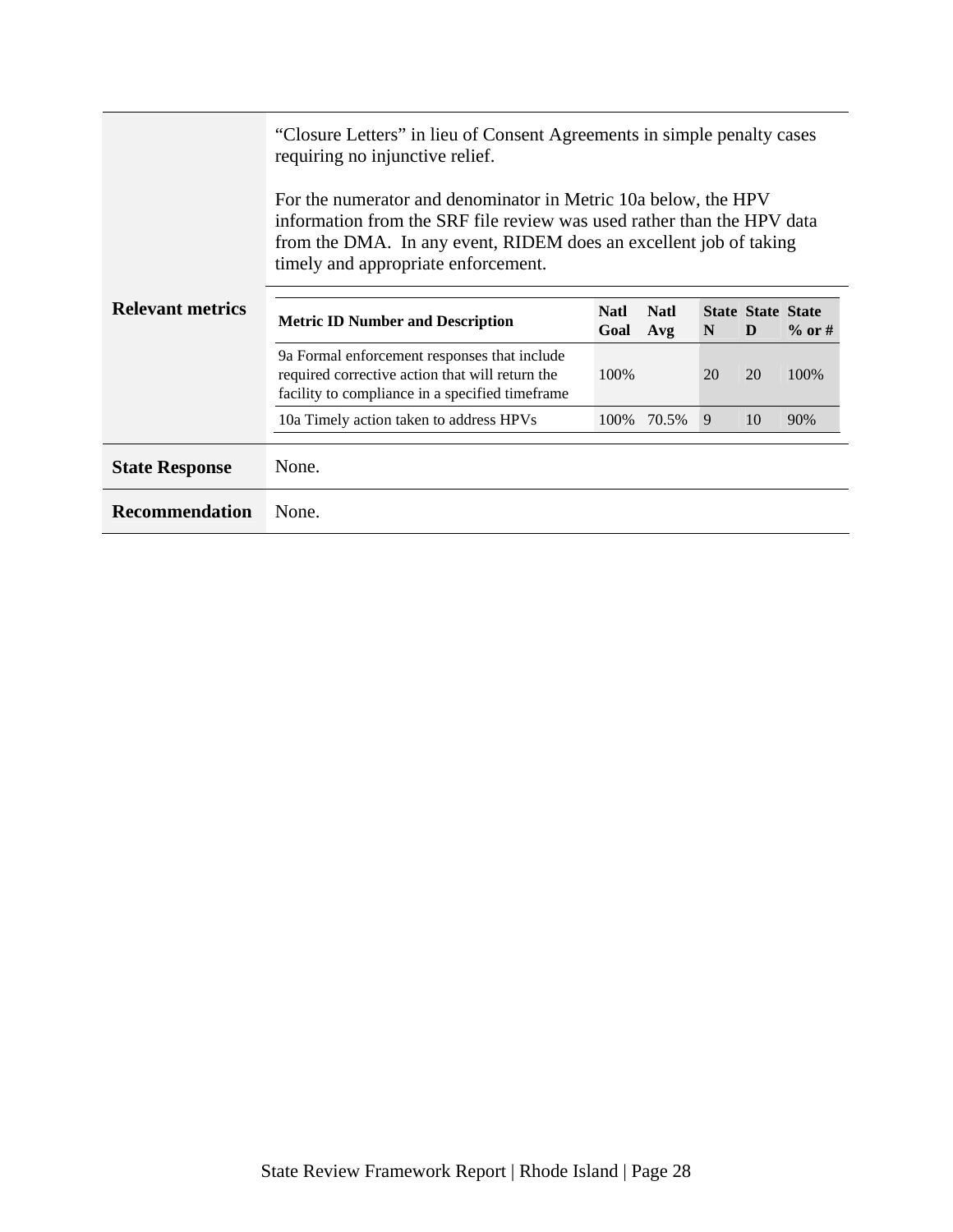| <b>CAA Element 5 — Penalties</b> |                                                                                                                                                                                                                                                                                                                                                                                                                                                                                                                                                                                                                                                                                                                                                                                                                                                                                                                                                                                                                                                                                                |
|----------------------------------|------------------------------------------------------------------------------------------------------------------------------------------------------------------------------------------------------------------------------------------------------------------------------------------------------------------------------------------------------------------------------------------------------------------------------------------------------------------------------------------------------------------------------------------------------------------------------------------------------------------------------------------------------------------------------------------------------------------------------------------------------------------------------------------------------------------------------------------------------------------------------------------------------------------------------------------------------------------------------------------------------------------------------------------------------------------------------------------------|
| <b>Finding 5-1</b>               | <b>Meets or Exceeds Expectations</b>                                                                                                                                                                                                                                                                                                                                                                                                                                                                                                                                                                                                                                                                                                                                                                                                                                                                                                                                                                                                                                                           |
| <b>Summary</b>                   | RIDEM does a very good job of calculating the gravity portion and the<br>economic benefit portion of its penalties, documenting the difference<br>between initial and final penalty amounts, and documenting that penalties<br>have been collected.                                                                                                                                                                                                                                                                                                                                                                                                                                                                                                                                                                                                                                                                                                                                                                                                                                            |
| <b>Explanation</b>               | A total of 7 out of the 24 files reviewed included penalties. A total of 2 out<br>of the 7 files with penalties included 2 separate penalties for 2 separate<br>violations. Therefore, a total of 9 penalties were reviewed as part of the<br>SRF file review. Three of the penalties were paid in years other than FFY<br>2012, but were reviewed for continuity purposes. A total of 7 out of the 9<br>penalty cases reviewed were resolved using "Closure Letters" and 2 out of<br>the 9 penalty cases were resolved using Consent Agreements.<br>In all 9 penalty cases, RIDEM calculated both the gravity and economic<br>portions of the penalty. In 1 out of the 9 penalty cases an economic benefit<br>component was assessed and collected. In the other 8 penalty cases,<br>RIDEM reported that the economic benefit was insignificant, and would<br>not be assessed as part of the penalty. In 8 out of the 9 penalty cases, a<br>gravity component was part of the final assessed penalty, except for 1 case<br>where the economic benefit portion of the penalty was assessed and |
|                                  | collected.<br>Seven out of the 9 penalty cases had the initial penalty reduced, and 2 cases<br>did not have a penalty reduction. For the 7 penalty cases with a penalty<br>reduction, RIDEM had a completed penalty justification memo in the<br>enforcement file that offered general rationalizations for why the penalty<br>was reduced (e.g., litigation risk, good faith/cooperation, etc.).<br>For 1 identified FFY 2012 HPV, no penalty was assessed and collected<br>because the facility had entered into bankruptcy and because there was no<br>ongoing violation. Rhode Island state law prohibits RIDEM from seeking<br>penalties from bankrupt facilities.<br>At the time of the file review (March 2013), 2 out of the 9 penalty cases<br>had yet to be settled. For the 7 penalty cases that were settled, copies of<br>penalty checks were found in the enforcement files.                                                                                                                                                                                                     |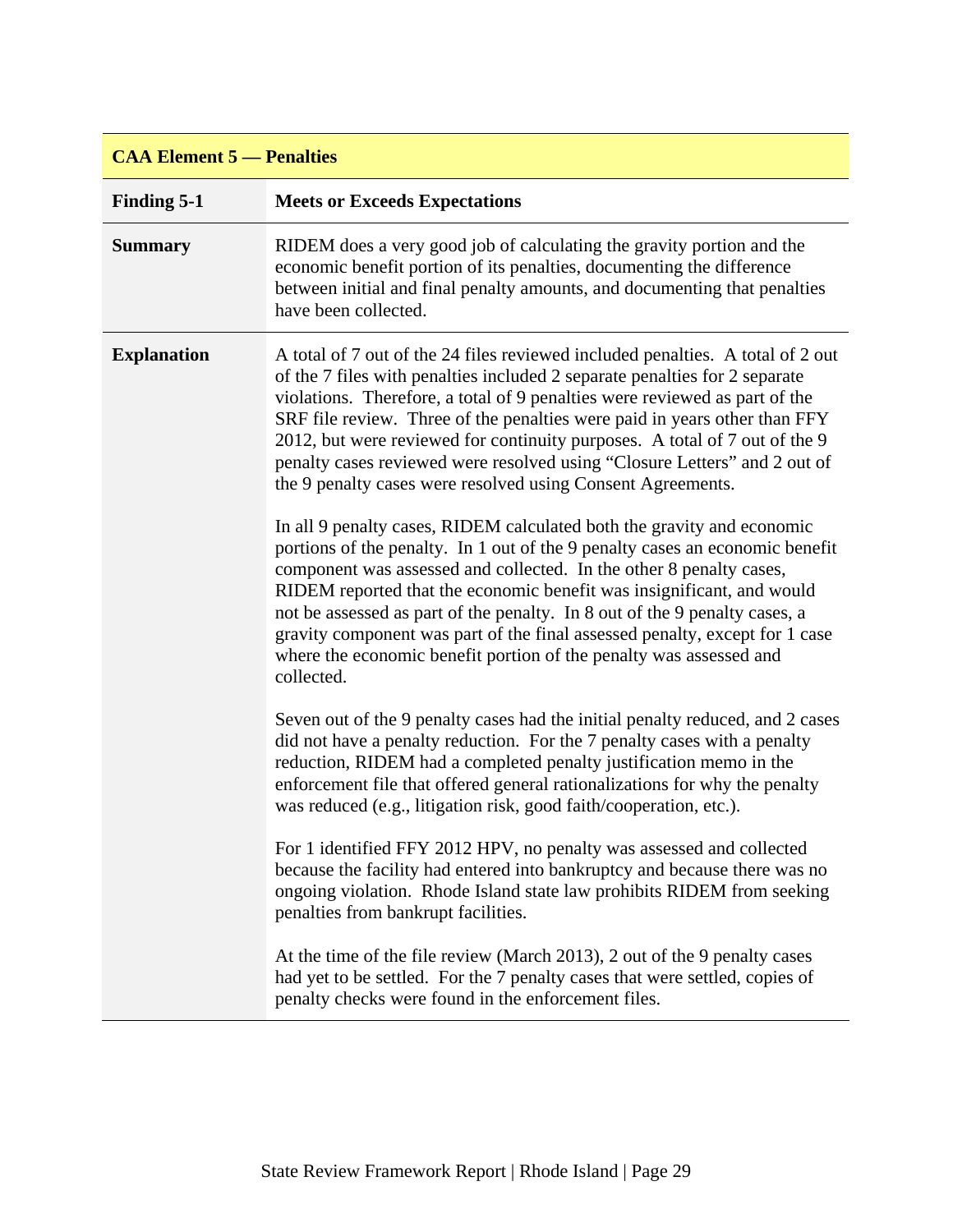| <b>Relevant metrics</b> | <b>Metric ID Number and Description</b>                              | <b>Natl</b><br>Goal | <b>Natl</b><br>Avg | N | <b>State State State</b><br>D | $\%$ or # |
|-------------------------|----------------------------------------------------------------------|---------------------|--------------------|---|-------------------------------|-----------|
|                         | 11a Penalty calculations include gravity and<br>economic benefit     | 100%                |                    | 9 | 9                             | 100\%     |
|                         | 12a Documentation on difference between initial<br>and final penalty | 100%                |                    | 7 | $7\phantom{.0}$               | 100\%     |
|                         | 12b Penalties collected                                              | 100%                |                    | 7 | 7                             | 100%      |
| <b>State Response</b>   | None.                                                                |                     |                    |   |                               |           |
| <b>Recommendation</b>   | None.                                                                |                     |                    |   |                               |           |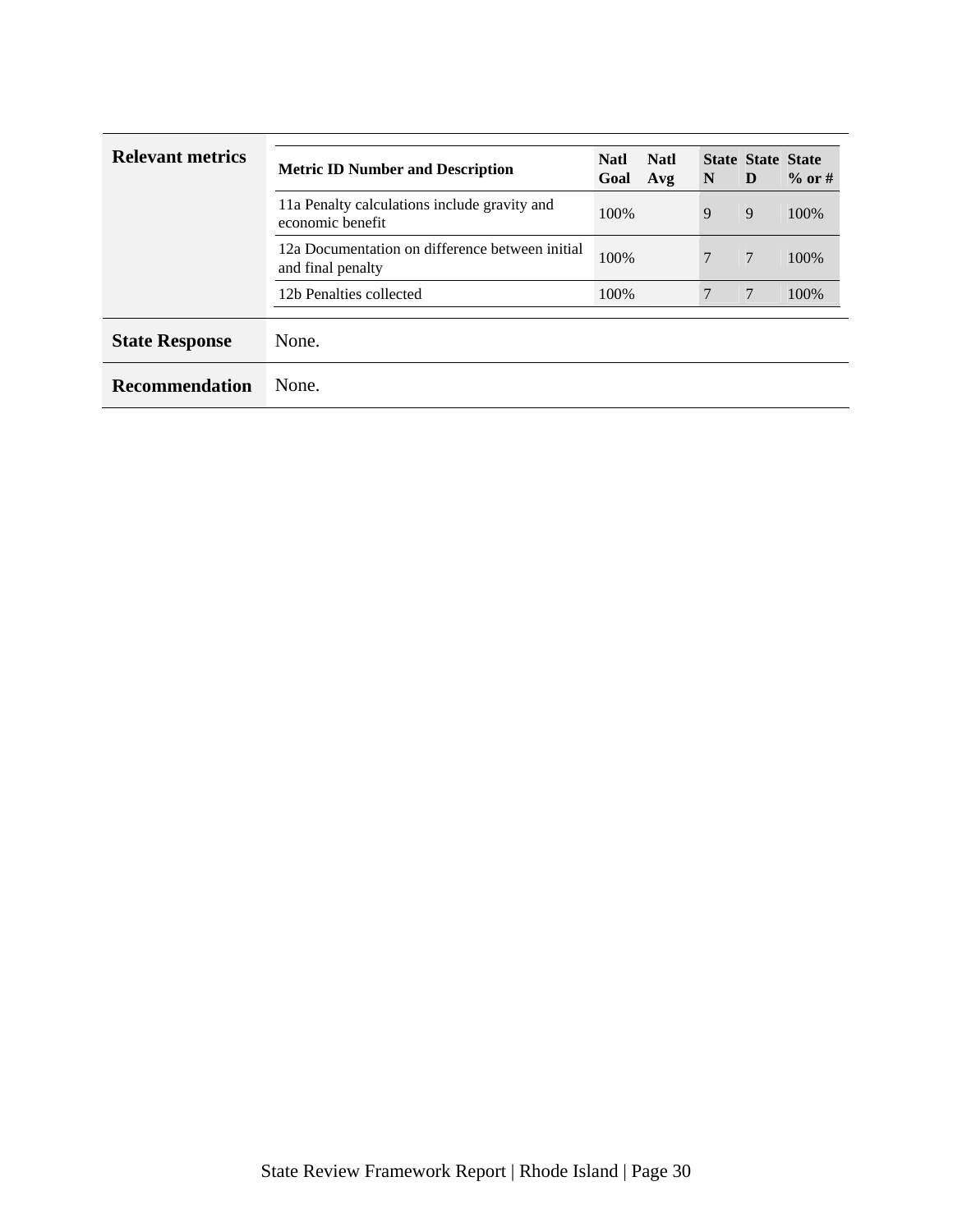# <span id="page-34-0"></span>**Resource Conservation and Recovery Act Findings**

| <b>RCRA Element 1 — Data</b> |                                                                                                                                                                                                                                                                                                                                                                                                                                                                                                                                                                                                                                                                   |  |  |  |
|------------------------------|-------------------------------------------------------------------------------------------------------------------------------------------------------------------------------------------------------------------------------------------------------------------------------------------------------------------------------------------------------------------------------------------------------------------------------------------------------------------------------------------------------------------------------------------------------------------------------------------------------------------------------------------------------------------|--|--|--|
| <b>Finding 1-1</b>           | <b>Area for State Attention</b>                                                                                                                                                                                                                                                                                                                                                                                                                                                                                                                                                                                                                                   |  |  |  |
| <b>Summary</b>               | Rhode Island's inspection counts, documentation of violations found,<br>enforcement action documentation and counts were accurate according to<br>the file review metrics and the Data Metrics Analysis (DMA).<br>Rhode<br>Island has universe counts that are more up-to-date than figures in OTIS<br>for: LQGs inspected, five-year inspection coverage for LQGs, and final<br>penalties collected.                                                                                                                                                                                                                                                             |  |  |  |
| <b>Explanation</b>           | Twenty-five files were selected and reviewed to determine the<br>completeness of minimum data requirements. RIDEM RCRA staff spent<br>considerable time assuring a major improvement in data accuracy. All<br>twenty-five files reviewed had data that matched in the file content,<br>RCRAInfo content and OTIS Detailed Facility Reports (DFR). Most of<br>the data analyzed in the DMA was complete and accurate. Areas where<br>discrepancies exist are discussed below.                                                                                                                                                                                      |  |  |  |
|                              | Due to a change in RIDEM policy there are discrepancies in the number of<br>formal cases taken and the total dollar amount of final penalties in the<br>DMA. There were 6 sites with formal actions rather than 3, and RIDEM<br>collected \$56,481 in final penalties instead of \$14,333. These differences<br>are due to the use of a case closure letter in lieu of a CAFO. Thus for cases<br>where this was used, final actions were not logged into RCRAInfo. Final<br>penalty figures are noted under the data for the initial action.                                                                                                                      |  |  |  |
|                              | Rhode Island conducted 18 LQG inspections in FY2012. These facilities<br>were LQGs at the time of inspection. The difference is due to changes in<br>status between the date of inspection and the date that the data was frozen<br>for review.                                                                                                                                                                                                                                                                                                                                                                                                                   |  |  |  |
|                              | The five-year inspection coverage number should be 100%.<br>Of the 19<br>facilities identified as not being inspected in the period, 7 were inspected<br>by EPA. The remaining 12 facilities listed as LQGs not inspected include<br>10 street manholes that are not generation sites but were the site $(s)$ of a<br>one-time cleanout of sediment. One facility notified as an LQG and then<br>re-notified as an SQG three months later. One facility notified as an LQG<br>and then re-notified as an SQG two years later. Both of these had changed<br>status back to SQG prior to an inspection being scheduled and well within<br>the five-year time frame. |  |  |  |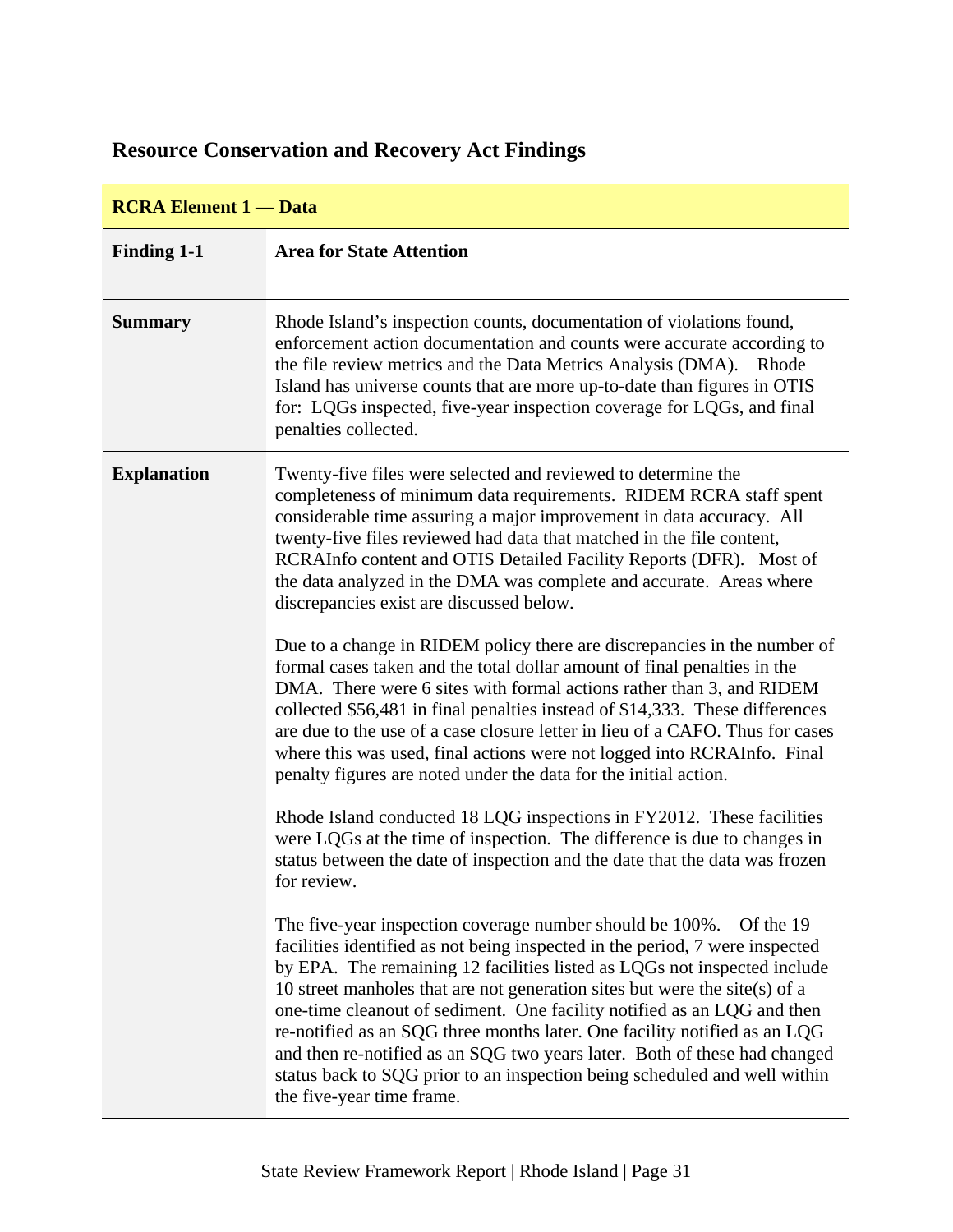| <b>Relevant metrics</b> | <b>Metric ID Number and Description</b>                                                                                                                                                                                                                                                                                                                                                                                                                                                                                                                            | <b>Natl</b><br>Goal | <b>Natl</b><br>Avg | N              | <b>State State State</b><br>D | $\%$ or # |
|-------------------------|--------------------------------------------------------------------------------------------------------------------------------------------------------------------------------------------------------------------------------------------------------------------------------------------------------------------------------------------------------------------------------------------------------------------------------------------------------------------------------------------------------------------------------------------------------------------|---------------------|--------------------|----------------|-------------------------------|-----------|
|                         | 2b Complete and accurate entry of mandatory data 100%                                                                                                                                                                                                                                                                                                                                                                                                                                                                                                              |                     |                    | 25             | 25                            | 100\%     |
|                         | 5a Two-year inspection coverage for operating<br><b>TSDFs</b>                                                                                                                                                                                                                                                                                                                                                                                                                                                                                                      | 100%                | 88%                | $\overline{2}$ | $\overline{2}$                | 100%      |
|                         | 5b Annual inspection coverage for LQGs                                                                                                                                                                                                                                                                                                                                                                                                                                                                                                                             | 20%                 | 21.7%              | 18             | 70                            | 25.7%     |
|                         | 5c Five-year inspection coverage for LQGs                                                                                                                                                                                                                                                                                                                                                                                                                                                                                                                          | 100\%               | 64.1%              | 51             | 70                            | 72.9%     |
|                         | 7b Violations found during inspections                                                                                                                                                                                                                                                                                                                                                                                                                                                                                                                             | 100\%               |                    | 20             | 20                            | 100%      |
| <b>State Response</b>   | RIDEM will adopt the new reporting method for entering final formal<br>actions and reporting final penalties collected within 14 days of notification<br>from EPA that the new data entry code has been created.                                                                                                                                                                                                                                                                                                                                                   |                     |                    |                |                               |           |
| <b>Recommendation</b>   | Due to the inability of EPA to readily determine the penalty amount that<br>RIDEM had settled cases for when using an action closure letter, the<br>finding of "Area for State Attention" is appropriate. Regional RCRA and<br>RCRAInfo data management staff are working with HQ data management<br>and program office staff to create a new method for reporting these actions<br>in the RCRAInfo system so that HQ and the Region will be able to retrieve<br>appropriate measurement data. RIDEM will adopt the new reporting<br>method by September 30, 2014. |                     |                    |                |                               |           |

 $\overline{\phantom{a}}$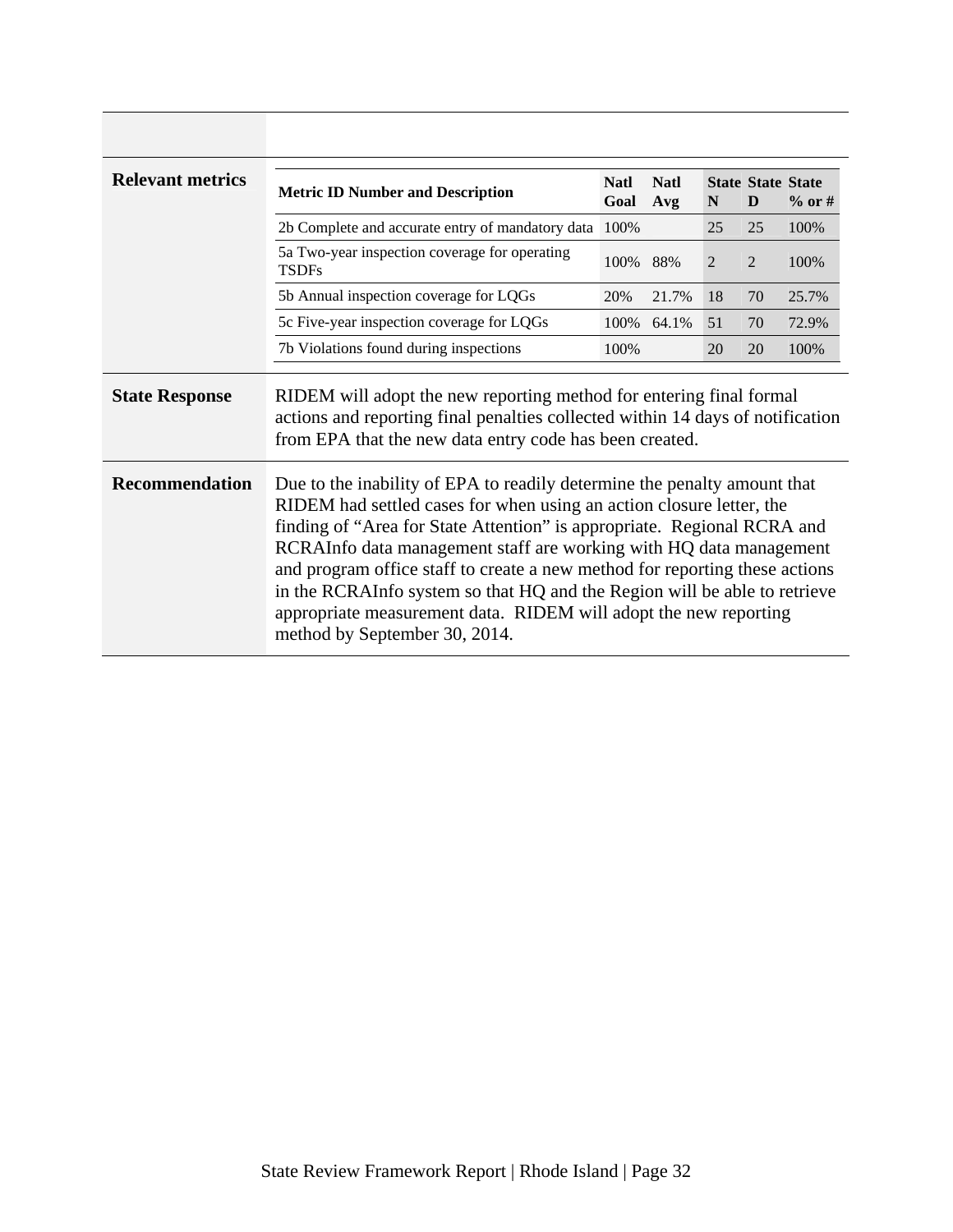| <b>RCRA Element 2 — Inspections</b> |                                                                                                                                                                                                                                                                                                                                                                                                                                                                                                                                                                                                                                                                                                                                                                                                                                                                                                                                                                                                                                          |                                                                |     |                              |    |                                     |
|-------------------------------------|------------------------------------------------------------------------------------------------------------------------------------------------------------------------------------------------------------------------------------------------------------------------------------------------------------------------------------------------------------------------------------------------------------------------------------------------------------------------------------------------------------------------------------------------------------------------------------------------------------------------------------------------------------------------------------------------------------------------------------------------------------------------------------------------------------------------------------------------------------------------------------------------------------------------------------------------------------------------------------------------------------------------------------------|----------------------------------------------------------------|-----|------------------------------|----|-------------------------------------|
| <b>Finding 2-1</b>                  | <b>Area for State Attention</b>                                                                                                                                                                                                                                                                                                                                                                                                                                                                                                                                                                                                                                                                                                                                                                                                                                                                                                                                                                                                          |                                                                |     |                              |    |                                     |
| <b>Summary</b>                      |                                                                                                                                                                                                                                                                                                                                                                                                                                                                                                                                                                                                                                                                                                                                                                                                                                                                                                                                                                                                                                          | Seven of 25 inspection reports reviewed had some deficiencies. |     |                              |    |                                     |
| <b>Explanation</b>                  | The areas that were deficient include; the type of inspection conducted, the<br>facility description, a description of all RCRA regulated activities,<br>photographs and maps and drawings. Most of the 7 referenced reports had<br>deficiencies in several of these areas. In spite of the lack of details in some<br>of the overall reports; all of the violations determined by RIDEM<br>inspectors had sufficient details concerning those violations in the report.<br>In addition, complete file reviews showed that there was sufficient<br>documentation to accurately determine facility compliance status. It was<br>also evident in the reports that all appropriate compliance standards were<br>evaluated. Finally, many of the inspections conducted by RIDEM were at<br>facilities that had been inspected numerous times in the past and additional<br>details about the facility were available in other portions of the file.<br>Therefore, all case files reviewed were adequate to determine facility<br>compliance. |                                                                |     |                              |    |                                     |
| <b>Relevant metrics</b>             | <b>Metric ID Number and Description</b>                                                                                                                                                                                                                                                                                                                                                                                                                                                                                                                                                                                                                                                                                                                                                                                                                                                                                                                                                                                                  | <b>Natl</b><br>Goal                                            | Avg | <b>Natl State State</b><br>N |    | <b>State</b><br>$\mathbf{D}$ % or # |
|                                     | 6a Inspection reports complete and sufficient to<br>determine compliance                                                                                                                                                                                                                                                                                                                                                                                                                                                                                                                                                                                                                                                                                                                                                                                                                                                                                                                                                                 | 100%                                                           |     | 18                           | 25 | 72%                                 |
| <b>State Response</b>               | RIDEM has recently revised and updated the CEI checklist to address these<br>concerns and to address significant modifications to the state's hazardous<br>waste regulations. RIDEM's EPA coordinator reviewed the updated<br>checklist. RIDEM inspectors have been trained on using the new checklist<br>and will be using the new checklist going forward.                                                                                                                                                                                                                                                                                                                                                                                                                                                                                                                                                                                                                                                                             |                                                                |     |                              |    |                                     |
| <b>Recommendation</b>               | Starting September 1, 2014, RIDEM should include all details in future<br>inspection reports before the lack of details compromise a potential case.<br>If facility details are present elsewhere in the facility case file, then the<br>inspection report should reference the locations in the file where these<br>documents can be found.                                                                                                                                                                                                                                                                                                                                                                                                                                                                                                                                                                                                                                                                                             |                                                                |     |                              |    |                                     |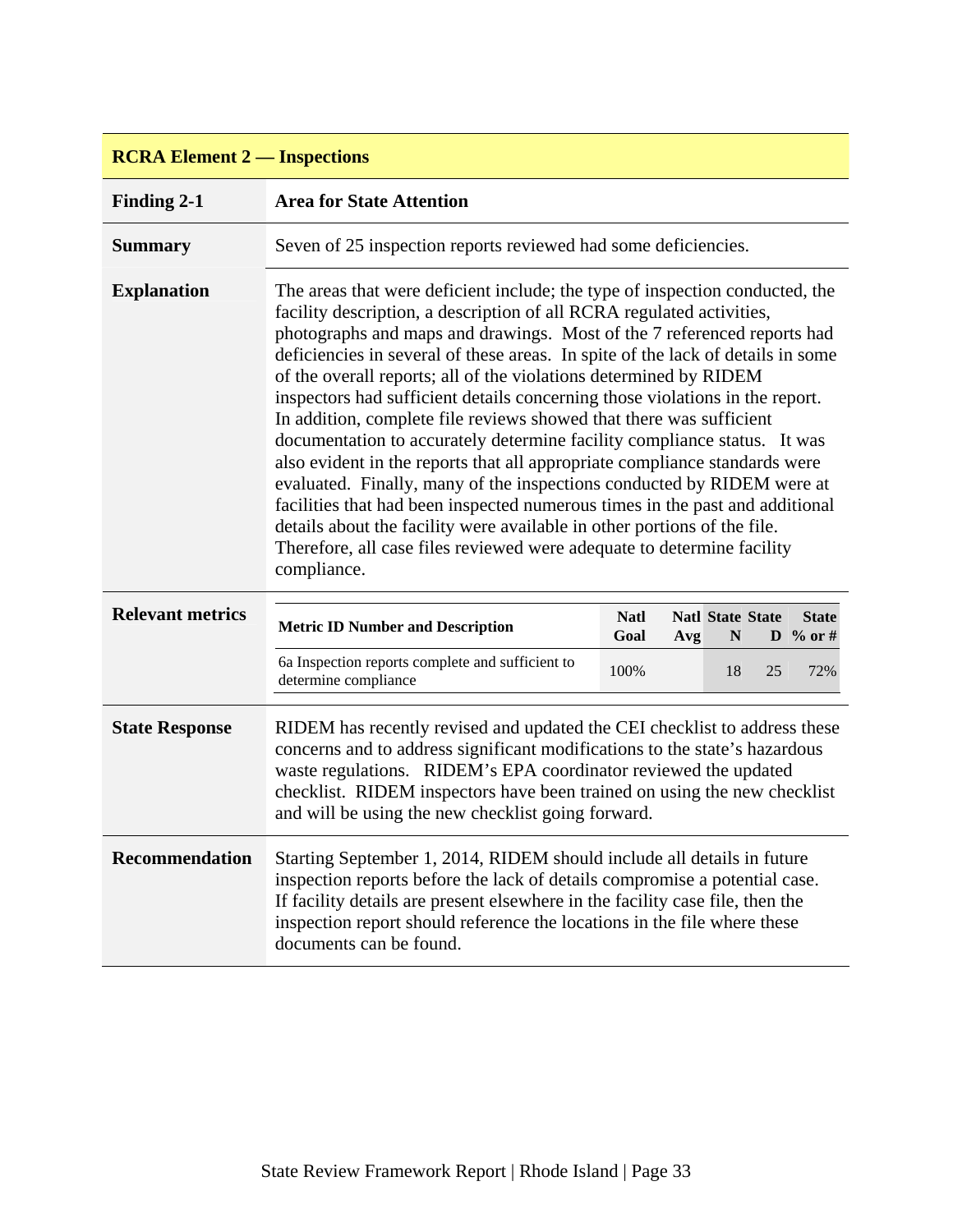| <b>RCRA Element 2 — Inspections</b> |                                                                                                                                                                                                                                                                                                                                                                  |                     |     |                              |    |                                     |
|-------------------------------------|------------------------------------------------------------------------------------------------------------------------------------------------------------------------------------------------------------------------------------------------------------------------------------------------------------------------------------------------------------------|---------------------|-----|------------------------------|----|-------------------------------------|
| Finding 2-2                         | <b>Meets or Exceeds Expectations</b>                                                                                                                                                                                                                                                                                                                             |                     |     |                              |    |                                     |
| <b>Summary</b>                      | Twenty-four of 25 inspection reports reviewed were completed in a<br>timely manner.                                                                                                                                                                                                                                                                              |                     |     |                              |    |                                     |
| <b>Explanation</b>                  | Twenty-five files were selected and reviewed. The average length of<br>time to complete the inspection reports was 14 days. This included 1<br>completed in 36 days, 1 completed in 41 days and 1 completed in 100<br>days. Without these 3 reports, which were outside the norm, the average<br>length of time to complete the remaining 22 reports was 8 days. |                     |     |                              |    |                                     |
| <b>Relevant metrics</b>             | <b>Metric ID Number and Description</b>                                                                                                                                                                                                                                                                                                                          | <b>Natl</b><br>Goal | Avg | <b>Natl State State</b><br>N |    | <b>State</b><br>$\mathbf{D}$ % or # |
|                                     | 6b Timeliness of inspection report completion                                                                                                                                                                                                                                                                                                                    | 100\%               |     | 24                           | 25 | 96%                                 |
| <b>State Response</b>               | None.                                                                                                                                                                                                                                                                                                                                                            |                     |     |                              |    |                                     |
| <b>Recommendation</b>               | None.                                                                                                                                                                                                                                                                                                                                                            |                     |     |                              |    |                                     |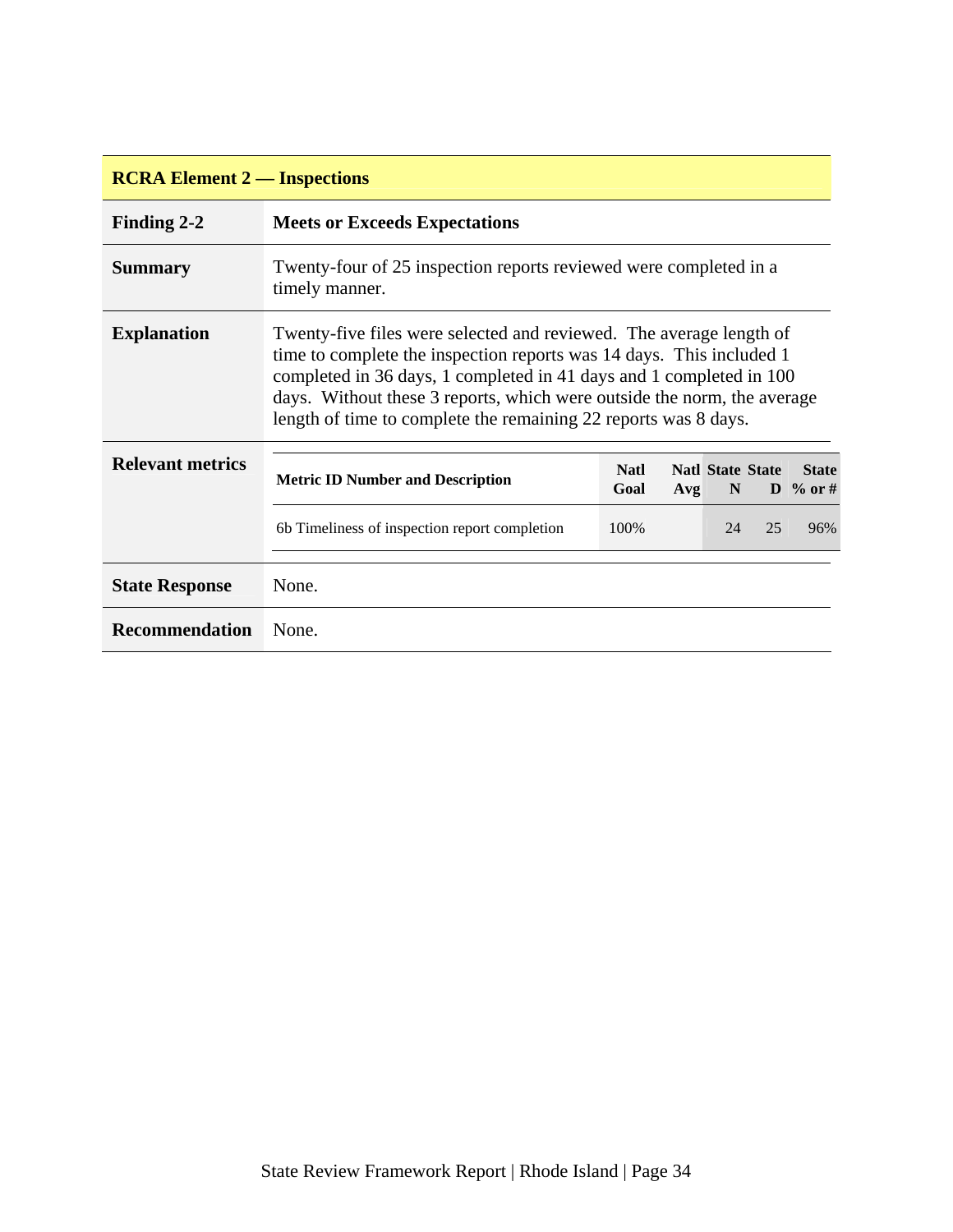| <b>RCRA Element 2 — Inspections</b> |                                                                                                                                                                                                                                             |                     |       |                              |                |                          |
|-------------------------------------|---------------------------------------------------------------------------------------------------------------------------------------------------------------------------------------------------------------------------------------------|---------------------|-------|------------------------------|----------------|--------------------------|
| Finding 2-3                         | <b>Meets or Exceeds Expectations</b>                                                                                                                                                                                                        |                     |       |                              |                |                          |
| <b>Summary</b>                      | RIDEM met its agreed-upon inspection coverage for FY2012.                                                                                                                                                                                   |                     |       |                              |                |                          |
| <b>Explanation</b>                  | A review of Metrics 5a and 5b of the DMA and RCRAInfo data shows that<br>RIDEM met or exceeded their inspection coverage requirements. Metric<br>5c is discussed in Element 1. See the discussion in Finding 1-1 for<br>additional details. |                     |       |                              |                |                          |
| <b>Relevant metrics</b>             | <b>Metric ID Number and Description</b>                                                                                                                                                                                                     | <b>Natl</b><br>Goal | Avg   | <b>Natl State State</b><br>N |                | <b>State</b><br>D % or # |
|                                     | 5a Two-year inspection coverage of operating<br><b>TSDFs</b>                                                                                                                                                                                | 100%                |       | $\mathfrak{D}$               | $\mathfrak{D}$ | 100%                     |
|                                     | 5b Annual inspection coverage of LQGs                                                                                                                                                                                                       | 20%                 | 21.7% | 18                           | 70             | 25.7%                    |
|                                     | 5c Five-year inspection coverage of LQGs                                                                                                                                                                                                    | 100%                | 64.1% | 51                           |                | 70 72.9%                 |
| <b>State Response</b>               | None.                                                                                                                                                                                                                                       |                     |       |                              |                |                          |
| Recommendation                      | None.                                                                                                                                                                                                                                       |                     |       |                              |                |                          |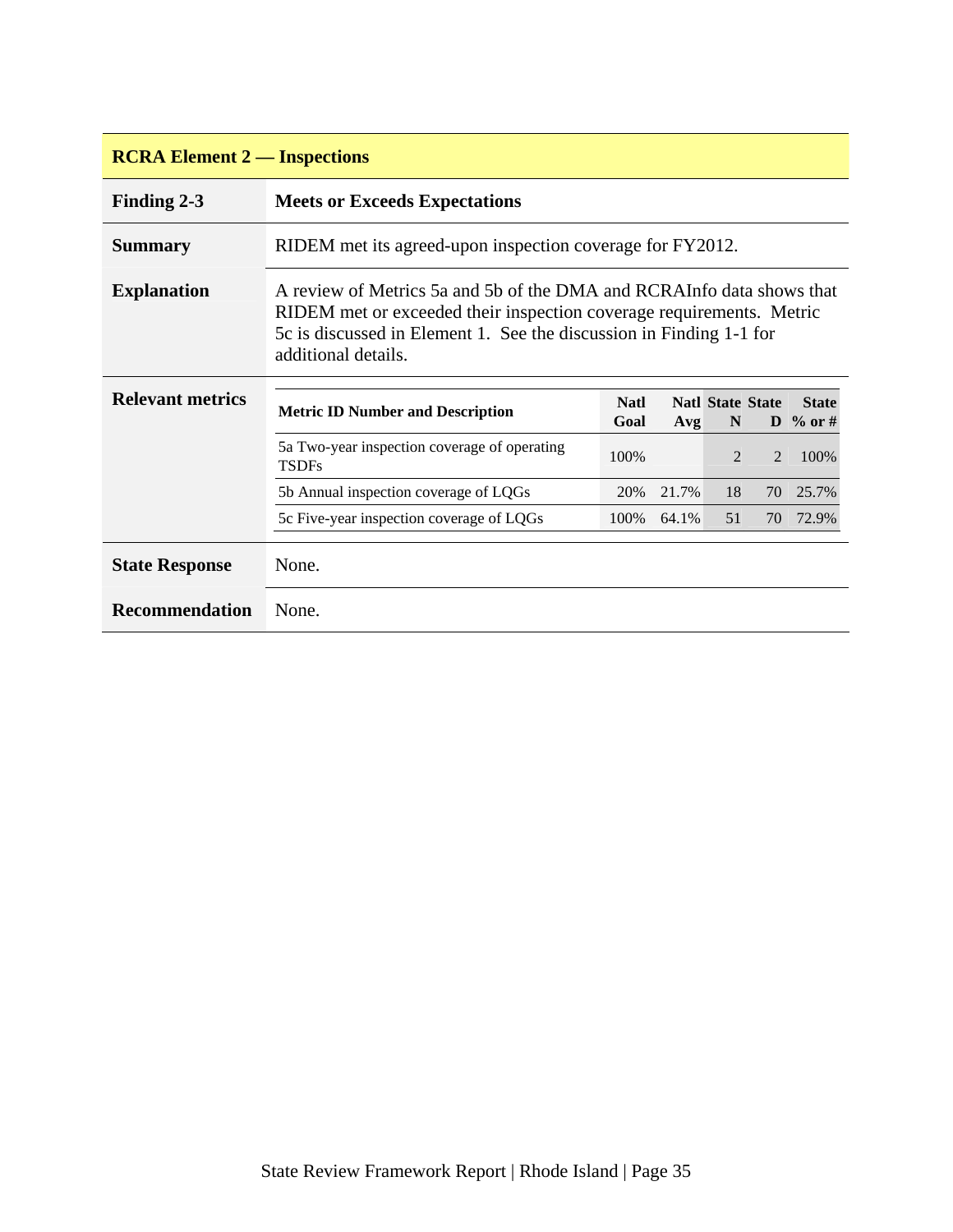| <b>RCRA Element 3 — Violations</b> |                                                                                                                                                                                                                                                                                                                                                                                                                                                                            |                                                                                                                                      |       |                              |     |                                     |
|------------------------------------|----------------------------------------------------------------------------------------------------------------------------------------------------------------------------------------------------------------------------------------------------------------------------------------------------------------------------------------------------------------------------------------------------------------------------------------------------------------------------|--------------------------------------------------------------------------------------------------------------------------------------|-------|------------------------------|-----|-------------------------------------|
| <b>Finding 3-1</b>                 | <b>Meets or Exceeds Expectations</b>                                                                                                                                                                                                                                                                                                                                                                                                                                       |                                                                                                                                      |       |                              |     |                                     |
| <b>Summary</b>                     | determinations.                                                                                                                                                                                                                                                                                                                                                                                                                                                            | RIDEM does an excellent job of documenting compliance status and<br>determining violations allowing them to make accurate compliance |       |                              |     |                                     |
| <b>Explanation</b>                 | Each of the 25 files reviewed had accurate and complete descriptions of the<br>potential violations observed during the inspection. RIDEM inspectors<br>produce inspection reports, violation summaries and penalty calculations<br>all documenting the detailed nature and extent of the violations. All<br>information necessary to make compliance determinations was present.<br>Finally, RIDEM's violation identification rate is well above the national<br>average. |                                                                                                                                      |       |                              |     |                                     |
| <b>Relevant metrics</b>            | <b>Metric ID Number and Description</b>                                                                                                                                                                                                                                                                                                                                                                                                                                    | <b>Natl</b><br>Goal                                                                                                                  | Avg   | <b>Natl State State</b><br>N |     | <b>State</b><br>$\mathbf{D}$ % or # |
|                                    | 7a Accurate compliance determinations                                                                                                                                                                                                                                                                                                                                                                                                                                      | 100%                                                                                                                                 |       | 25                           | 25  | 100%                                |
|                                    | 7b Violations found during inspections                                                                                                                                                                                                                                                                                                                                                                                                                                     |                                                                                                                                      | 35.9% | 72                           | 141 | 51.1%                               |
| <b>State Response</b>              | None.                                                                                                                                                                                                                                                                                                                                                                                                                                                                      |                                                                                                                                      |       |                              |     |                                     |
| Recommendation                     | None.                                                                                                                                                                                                                                                                                                                                                                                                                                                                      |                                                                                                                                      |       |                              |     |                                     |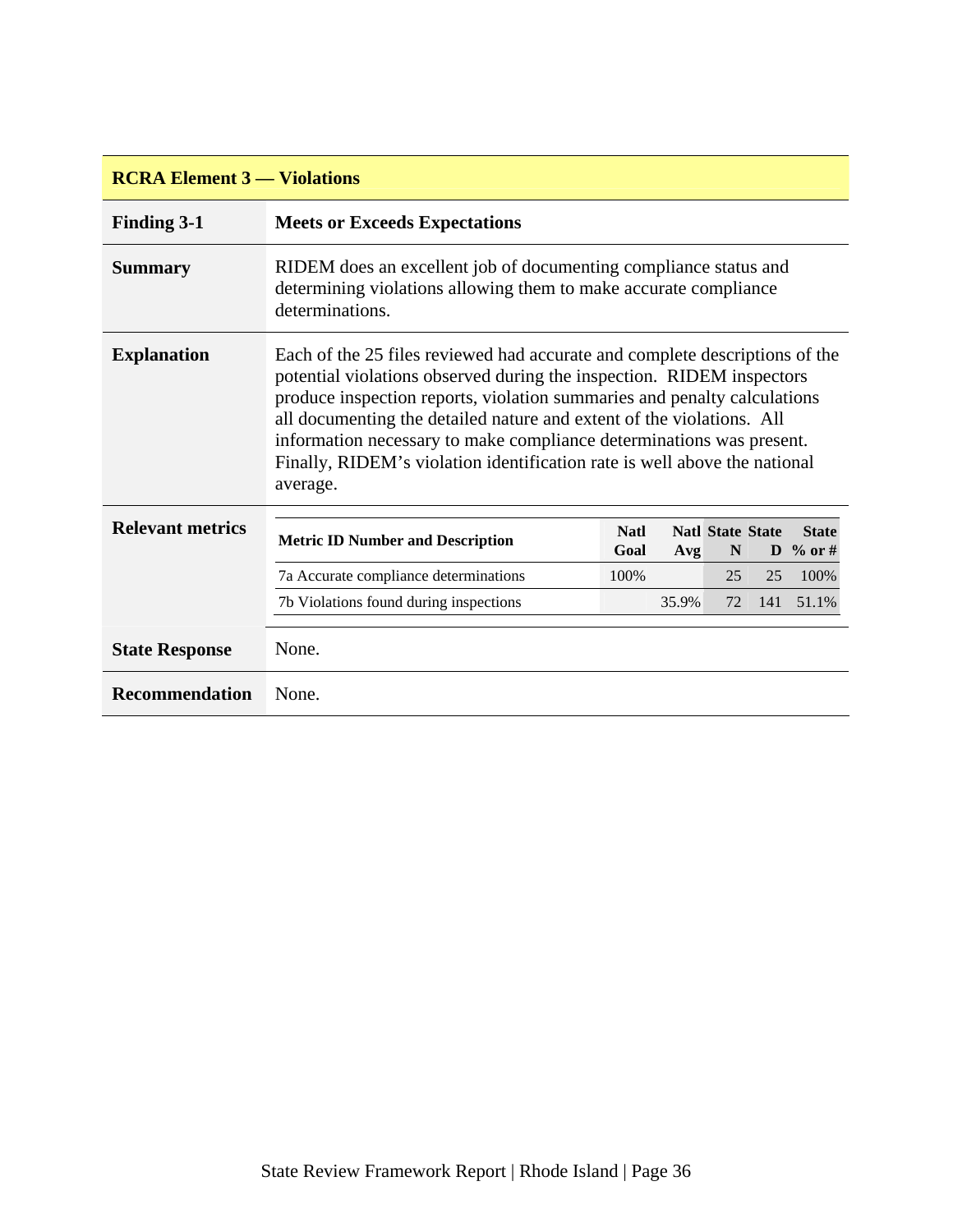# **RCRA Element 3 — Violations**

| <b>Finding 3-2</b>      | <b>Area for State Improvement</b>                                                                                                                                                                                                                                                                                                                                                                                                                                                                                                                                                                                                                                                                                                                                                               |                     |      |                              |     |                                     |
|-------------------------|-------------------------------------------------------------------------------------------------------------------------------------------------------------------------------------------------------------------------------------------------------------------------------------------------------------------------------------------------------------------------------------------------------------------------------------------------------------------------------------------------------------------------------------------------------------------------------------------------------------------------------------------------------------------------------------------------------------------------------------------------------------------------------------------------|---------------------|------|------------------------------|-----|-------------------------------------|
| <b>Summary</b>          | A review of the case files and the DMA indicates that RIDEM did not<br>make an appropriate SNC determination in 3of the 20 enforcement cases.                                                                                                                                                                                                                                                                                                                                                                                                                                                                                                                                                                                                                                                   |                     |      |                              |     |                                     |
| <b>Explanation</b>      | Seventeen of 20 facilities had appropriate determinations made on their<br>SNC status. Three did not. RIDEM only had 4 formal actions during<br>FY2012 so 3 missed potential cases is significant. If the proper<br>determinations had been made in all cases, then the SNC identification rate<br>would have been double the national average.                                                                                                                                                                                                                                                                                                                                                                                                                                                 |                     |      |                              |     |                                     |
|                         | Due to the DMA data, this review included supplemental file selections<br>designed to evaluate the reason for a lower-than-expected formal case total<br>in FY2012. The 3 facilities identified as having an inappropriate SNC<br>determination had similar characteristics. Each had multiple inspections<br>conducted; each had a violation total that was among the highest for any<br>case reviewed; and each had serious violations of waste management and<br>programmatic standards (such as: failure to notify of hazardous waste<br>operations, failure to conduct proper hazardous waste determinations,<br>failure to adequately train personnel, and failure to have an adequate<br>contingency plan).                                                                              |                     |      |                              |     |                                     |
|                         | In 1 case, RIDEM decided on an informal action in part due to the fact that<br>it was the first time the facility was inspected. In the second case, RIDEM<br>did not take into account that the facility had the same violations in the<br>previous RIDEM inspection. That inspection occurred five years<br>previously, and after that inspection, RIDEM issued a Notice of Intent to<br>Enforce (NOI) to the facility. After the NOI was issued, no further<br>enforcement occurred. The most recent inspection determined that the<br>facility did not return to compliance. The third case was not pursued as a<br>formal case due to management decision. No further information on this<br>case was available. The Region disagrees with the decision-making in all 3<br>of these cases. |                     |      |                              |     |                                     |
| <b>Relevant metrics</b> | <b>Metric ID Number and Description</b>                                                                                                                                                                                                                                                                                                                                                                                                                                                                                                                                                                                                                                                                                                                                                         | <b>Natl</b><br>Goal | Avg  | <b>Natl State State</b><br>N |     | <b>State</b><br>$\mathbf{D}$ % or # |
|                         | 8a SNC identification rate                                                                                                                                                                                                                                                                                                                                                                                                                                                                                                                                                                                                                                                                                                                                                                      |                     | 1.7% | 2                            | 141 | 1.4%                                |
|                         | 8c Appropriate SNC determinations                                                                                                                                                                                                                                                                                                                                                                                                                                                                                                                                                                                                                                                                                                                                                               | 100%                |      | 17                           | 20  | 85%                                 |
| <b>State Response</b>   | RIDEM has a standard practice and procedure for evaluating each case to                                                                                                                                                                                                                                                                                                                                                                                                                                                                                                                                                                                                                                                                                                                         |                     |      |                              |     |                                     |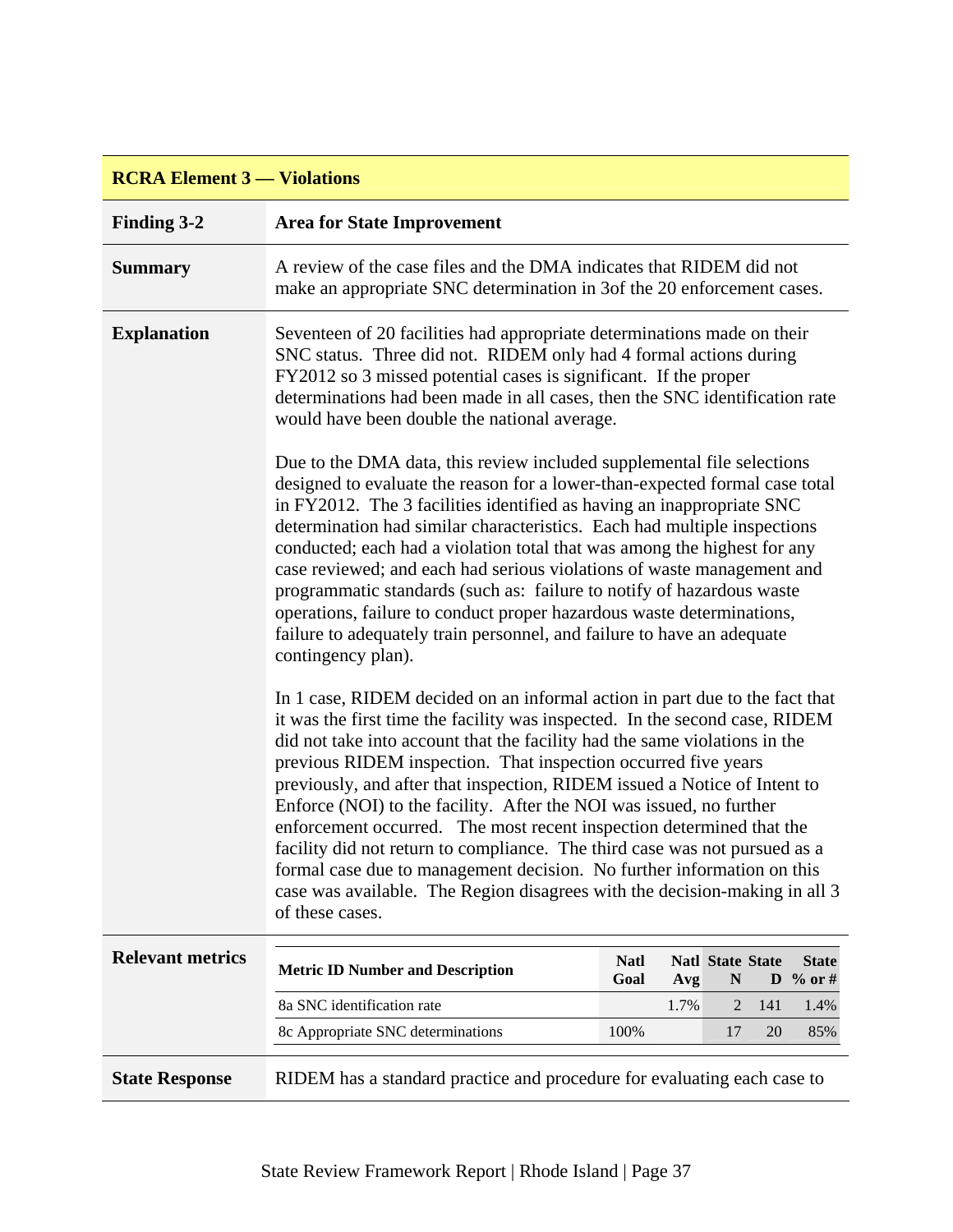|                       | determine whether the generator was operating in significant<br>noncompliance (SNC). RIDEM follows the guidance contained in EPA's<br>Civil Enforcement Response Policy when evaluating a case to make the<br>SNC determination. The RCRA managers meet and discuss with the<br>Office Chief cases that appear to be SNC for a final decision on whether to<br>issue a formal enforcemen action. Going forward, RIDEM will include a<br>memo in the file for those cases where the Office Chief decides no formal<br>enforcement action will be taken. RIDEM believes that 1 of the 3 cases<br>identified by EPA involved secondary violations. The remaining 2 cases<br>were, in our opinion, questionable, so RIDEM decided not to issue a<br>formal enforcement action. |
|-----------------------|----------------------------------------------------------------------------------------------------------------------------------------------------------------------------------------------------------------------------------------------------------------------------------------------------------------------------------------------------------------------------------------------------------------------------------------------------------------------------------------------------------------------------------------------------------------------------------------------------------------------------------------------------------------------------------------------------------------------------------------------------------------------------|
| <b>Recommendation</b> | By September 30, 2014, the RIDEM RCRA enforcement office (with EPA<br>concurrence) should have a new SOP in place to review all potential<br>enforcement actions for the possibility of SNC, which would require<br>RIDEM to issue a formal action. This SOP should require a management<br>sign-off on the proposed enforcement response and SNC determination.<br>Meetings with the Region to review these case determinations shall be<br>conducted quarterly. In these meetings, the Region and RIDEM personnel<br>will review each enforcement action from the previous quarter. These<br>meetings can be done face-to-face or via conference call.                                                                                                                   |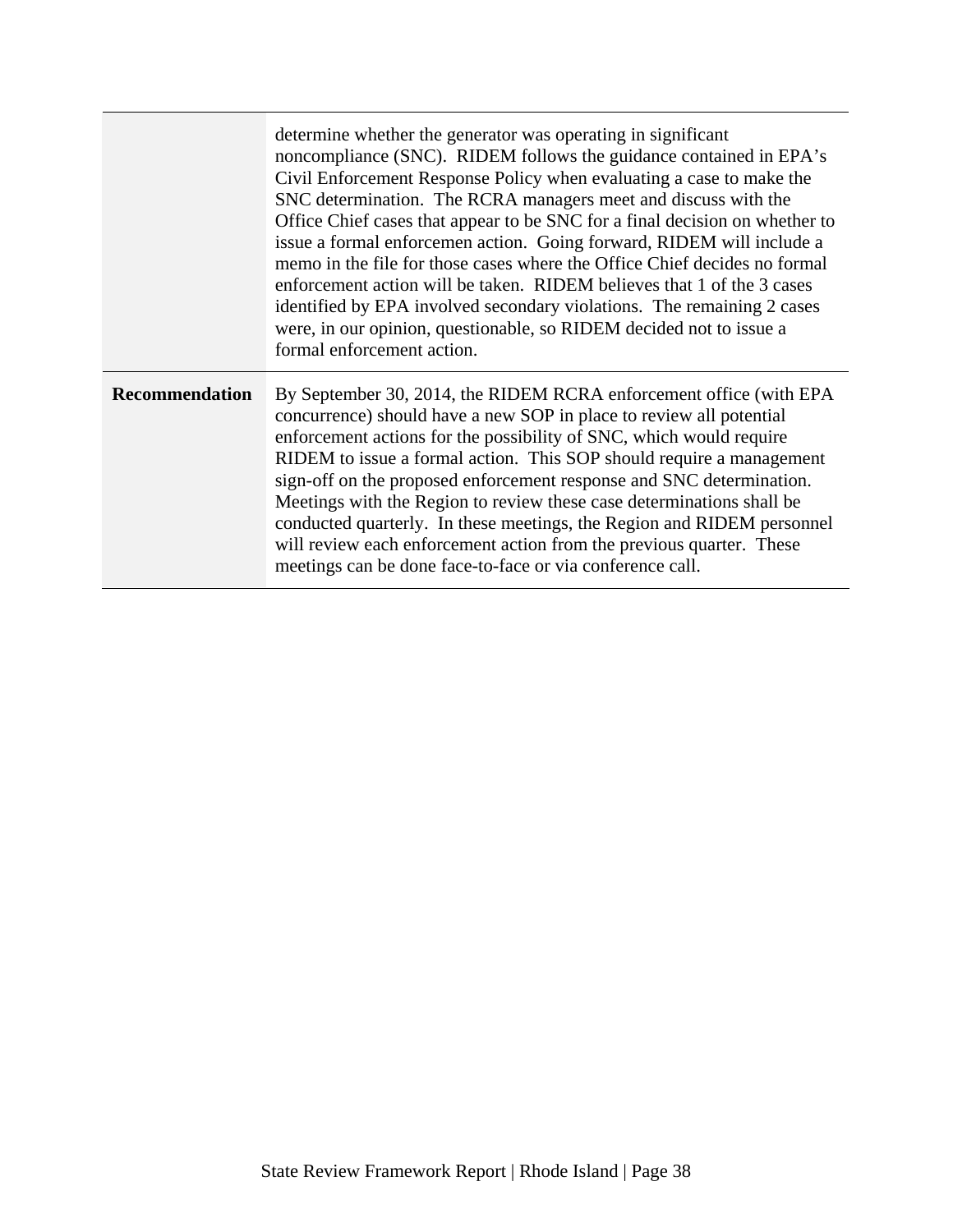| <b>RCRA Element 4 – Enforcement</b> |                                                                                                                                                                                                                                                                                                                                                                                                                                                                                                                                                          |                     |       |                              |  |                          |  |  |
|-------------------------------------|----------------------------------------------------------------------------------------------------------------------------------------------------------------------------------------------------------------------------------------------------------------------------------------------------------------------------------------------------------------------------------------------------------------------------------------------------------------------------------------------------------------------------------------------------------|---------------------|-------|------------------------------|--|--------------------------|--|--|
| <b>Finding 4-1</b>                  | <b>Meets or Exceeds Expectations</b>                                                                                                                                                                                                                                                                                                                                                                                                                                                                                                                     |                     |       |                              |  |                          |  |  |
| <b>Summary</b>                      | RIDEM enforcement actions returned facilities to compliance. Formal<br>actions are taken on a timely basis.                                                                                                                                                                                                                                                                                                                                                                                                                                              |                     |       |                              |  |                          |  |  |
| <b>Explanation</b>                  | RIDEM enforcement actions returned facilities to compliance.<br>Documentation of that is present in all files except for 1 case where the<br>return to compliance was not documented for a single violation out of<br>numerous violations. The return to compliance for that violation was noted<br>in RCRAInfo, however, documentation in the file was missing. The<br>average length of time to issue a formal action from day zero was 268 days<br>for the six cases involving a formal action. One case exceeded the 360 day<br>timeline by 23 days. |                     |       |                              |  |                          |  |  |
| <b>Relevant metrics</b>             | <b>Metric ID Number and Description</b>                                                                                                                                                                                                                                                                                                                                                                                                                                                                                                                  | <b>Natl</b><br>Goal | Avg   | <b>Natl State State</b><br>N |  | <b>State</b><br>D % or # |  |  |
|                                     | 9a Enforcement that returns violators to<br>compliance                                                                                                                                                                                                                                                                                                                                                                                                                                                                                                   | 100%                |       | 18                           |  | 19 94.7%                 |  |  |
|                                     | 10a Timely enforcement taken to address SNC                                                                                                                                                                                                                                                                                                                                                                                                                                                                                                              | 80%                 | 83.2% | 5                            |  | 6 83.3%                  |  |  |
| <b>State Response</b>               | None.                                                                                                                                                                                                                                                                                                                                                                                                                                                                                                                                                    |                     |       |                              |  |                          |  |  |
| Recommendation                      | None.                                                                                                                                                                                                                                                                                                                                                                                                                                                                                                                                                    |                     |       |                              |  |                          |  |  |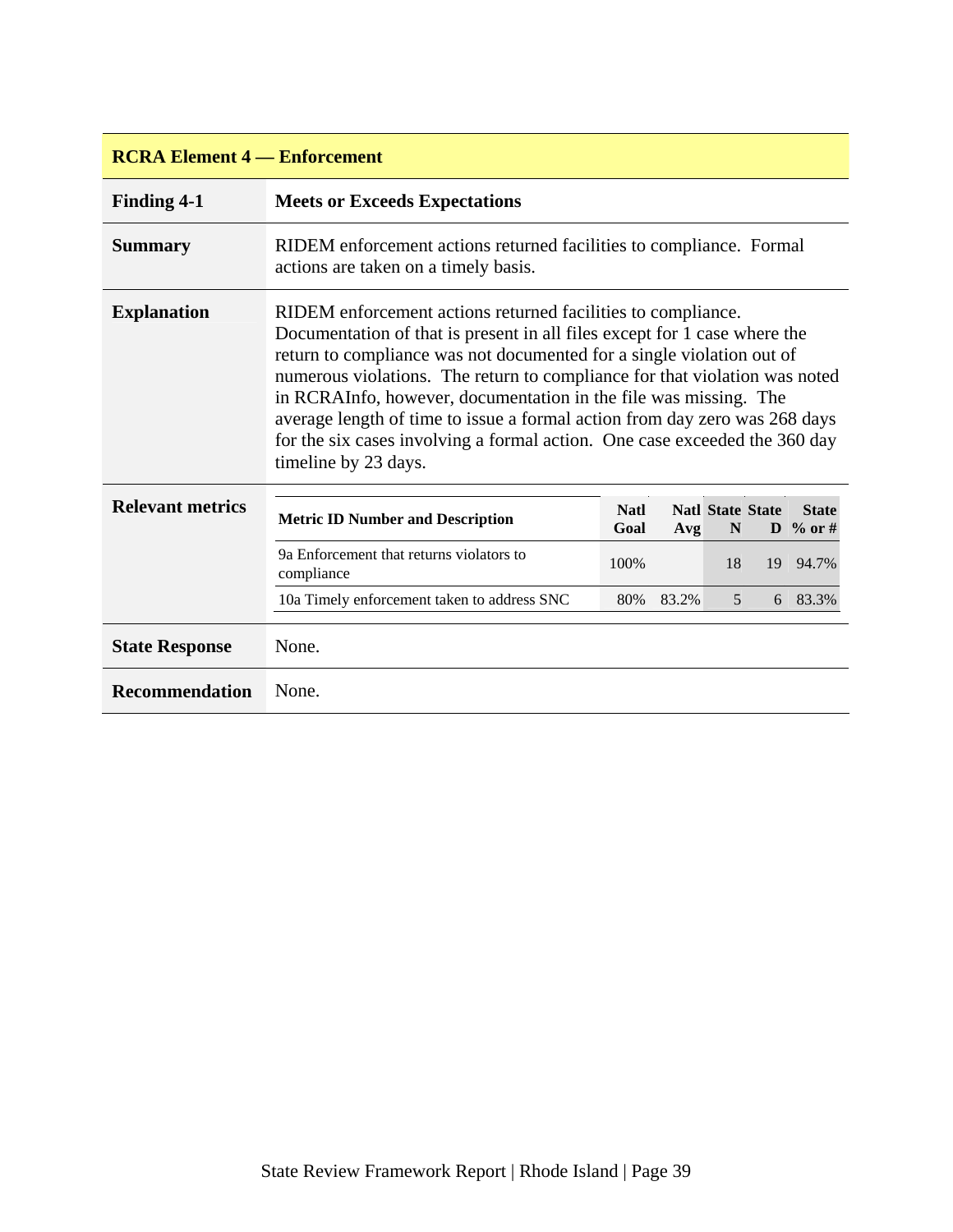| <b>RCRA Element 4 – Enforcement</b> |                                                                                                                                                                                                                                                                                                                                                                                                                                                                                                                                                 |                     |     |                              |    |                          |  |  |
|-------------------------------------|-------------------------------------------------------------------------------------------------------------------------------------------------------------------------------------------------------------------------------------------------------------------------------------------------------------------------------------------------------------------------------------------------------------------------------------------------------------------------------------------------------------------------------------------------|---------------------|-----|------------------------------|----|--------------------------|--|--|
| <b>Finding 4-2</b>                  | <b>Area for State Attention</b>                                                                                                                                                                                                                                                                                                                                                                                                                                                                                                                 |                     |     |                              |    |                          |  |  |
| <b>Summary</b>                      | RIDEM took appropriate enforcement actions to address violations.                                                                                                                                                                                                                                                                                                                                                                                                                                                                               |                     |     |                              |    |                          |  |  |
| <b>Explanation</b>                  | RIDEM enforcement actions were appropriate for the compliance status<br>(SNC or SV) determined by the program. The file review showed that<br>RIDEM was successful in getting facilities to return to compliance and<br>conduct all injunctive relief required; whether the mechanism used was a<br>Notice of Non-Compliance or a Notice of Violation. However, with 3<br>improper determinations made that reduces the overall percentage for this<br>metric to 85%. The Region has addressed this issue/finding in Element 3,<br>Finding 3-2. |                     |     |                              |    |                          |  |  |
| <b>Relevant metrics</b>             | <b>Metric ID Number and Description</b>                                                                                                                                                                                                                                                                                                                                                                                                                                                                                                         | <b>Natl</b><br>Goal | Avg | <b>Natl State State</b><br>N |    | <b>State</b><br>D % or # |  |  |
|                                     | 10b Appropriate enforcement taken to address<br>violations                                                                                                                                                                                                                                                                                                                                                                                                                                                                                      | 100%                |     | 17                           | 20 | 85%                      |  |  |
| <b>State Response</b>               | See response to Finding 3-2 above.                                                                                                                                                                                                                                                                                                                                                                                                                                                                                                              |                     |     |                              |    |                          |  |  |
| <b>Recommendation</b>               | No new recommendation - see Element 3, Finding 3-2.                                                                                                                                                                                                                                                                                                                                                                                                                                                                                             |                     |     |                              |    |                          |  |  |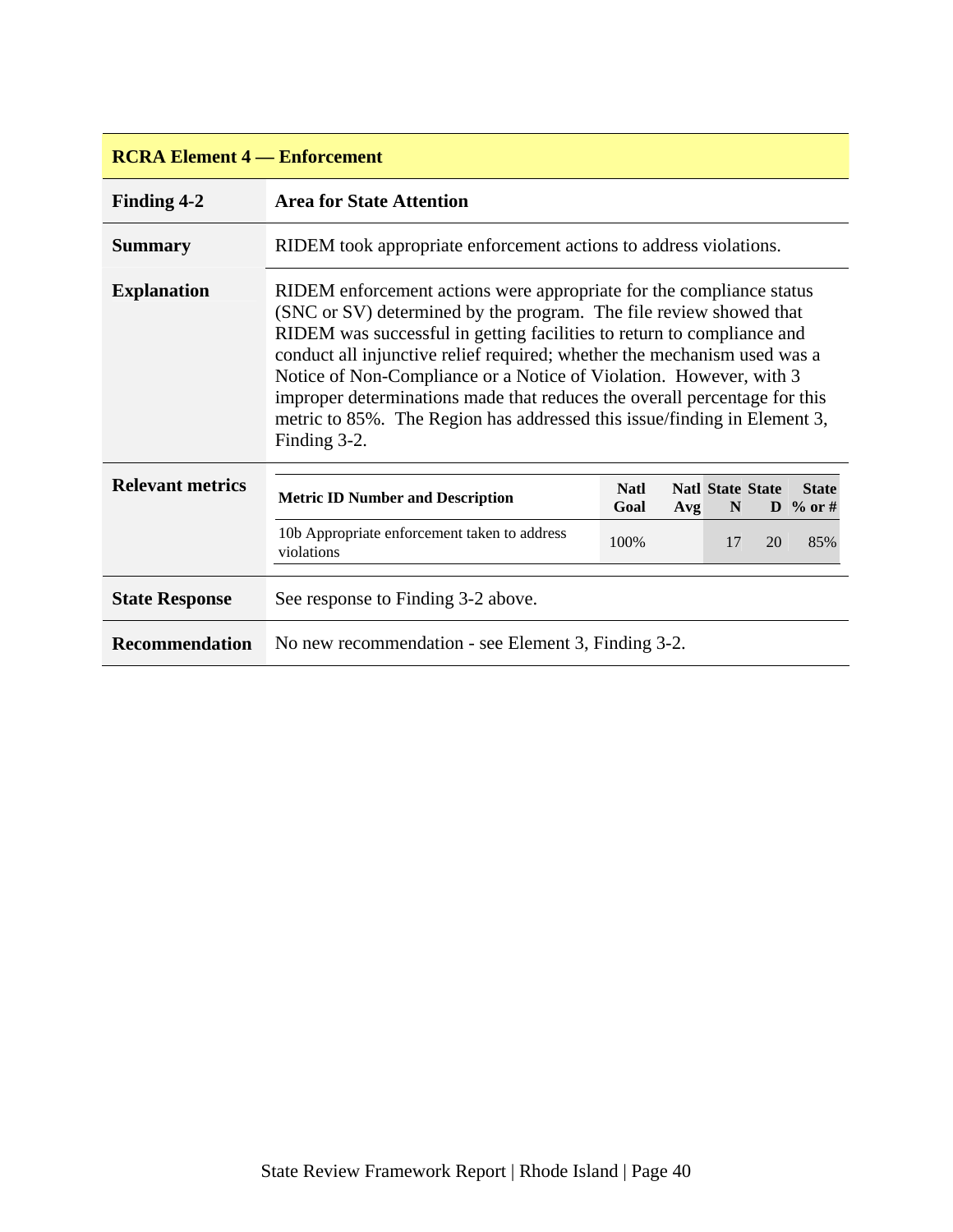| <b>RCRA Element 5 — Penalties</b> |                                                                                                                                                                                                                                                                                                                                                                                                                |                     |     |                                        |                |                                     |  |  |
|-----------------------------------|----------------------------------------------------------------------------------------------------------------------------------------------------------------------------------------------------------------------------------------------------------------------------------------------------------------------------------------------------------------------------------------------------------------|---------------------|-----|----------------------------------------|----------------|-------------------------------------|--|--|
| Finding 5-1                       | <b>Area for State Attention</b>                                                                                                                                                                                                                                                                                                                                                                                |                     |     |                                        |                |                                     |  |  |
| <b>Summary</b>                    | RIDEM's penalties collect gravity and economic benefit appropriate to<br>their penalty policy in most cases.                                                                                                                                                                                                                                                                                                   |                     |     |                                        |                |                                     |  |  |
| <b>Explanation</b>                | In all cases RIDEM appropriately considered and incorporated where<br>necessary, economic benefit. In 1 case, the calculated gravity penalty<br>appeared to be artificially low due to calculation anomalies. Groups of<br>violations had penalties calculated for them as a single count and at the<br>lowest penalty levels available. There was no explanation for this<br>deviation from normal protocol.  |                     |     |                                        |                |                                     |  |  |
| <b>Relevant metrics</b>           | <b>Metric ID Number and Description</b>                                                                                                                                                                                                                                                                                                                                                                        | <b>Natl</b><br>Goal | Avg | <b>Natl State State</b><br>$\mathbf N$ |                | <b>State</b><br>$\mathbf{D}$ % or # |  |  |
|                                   | 11a Penalty calculations include gravity and<br>economic benefit                                                                                                                                                                                                                                                                                                                                               | 100%                |     | 3                                      | $\overline{4}$ | 75%                                 |  |  |
| <b>State Response</b>             | RCRA managers met with the EPA coordinator to discuss this<br>recommendation and explained the process that was used to calculate the<br>penalties. The EPA coordinator was satisfied that RIDEM calculated the<br>penalties appropriately, however, RIDEM needs to be clearer in how it<br>presents the calculation. RIDEM will evaluate how it presents the<br>calculations in an effort to make it clearer. |                     |     |                                        |                |                                     |  |  |
| <b>Recommendation</b>             | After Septmber 1, 2014, if RIDEM needs to make adjustments in the<br>manner that penalties are calculated, then those adjustments must be<br>explained and documented in the case file.                                                                                                                                                                                                                        |                     |     |                                        |                |                                     |  |  |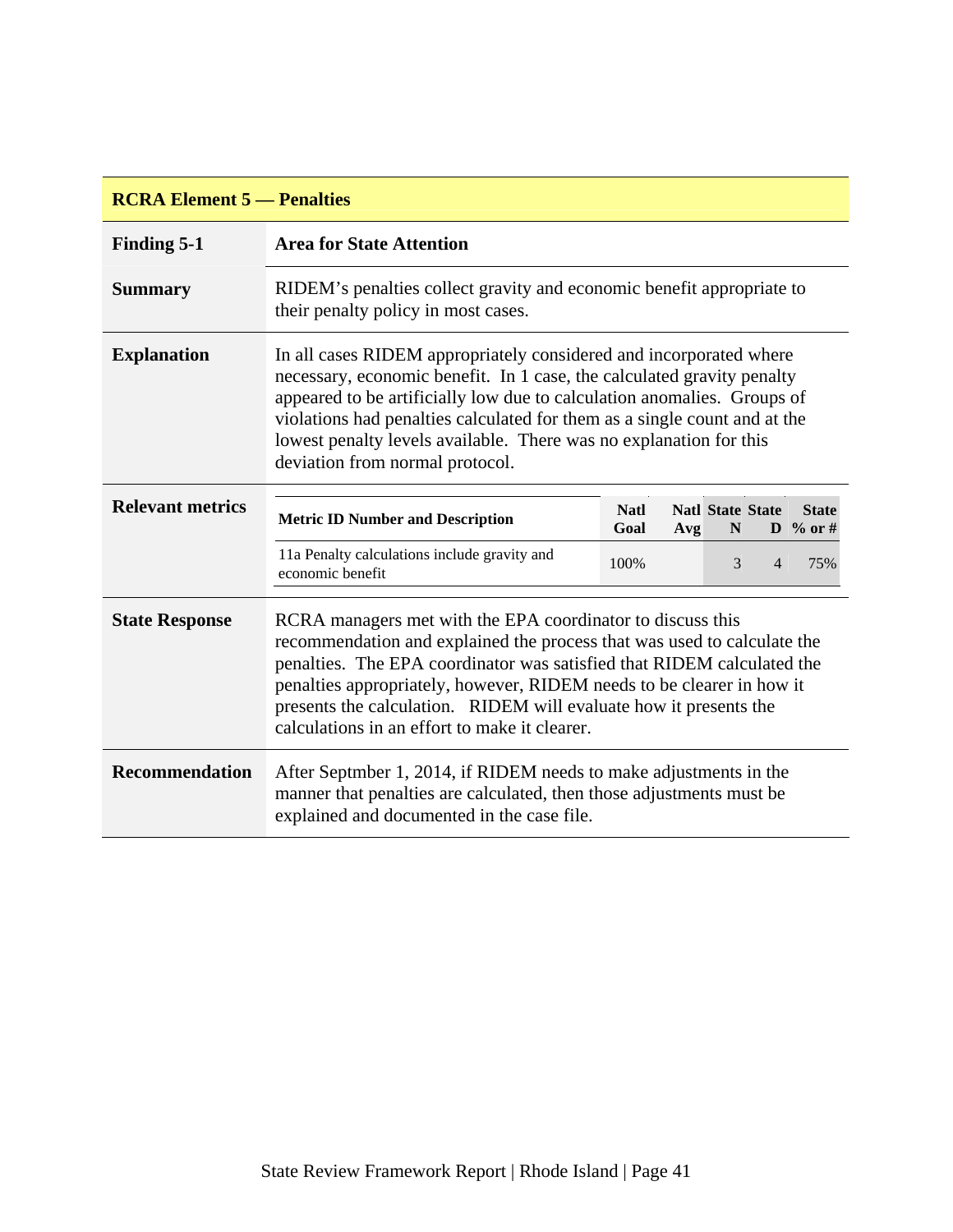| <b>RCRA Element 5 — Penalties</b> |                                                                                                                                                                                                                                                                                                                                                                                                                                                                                                                                                                                                                                                                                                                                                                                                                                                                                                                                                                                               |                            |                              |                |                          |  |  |
|-----------------------------------|-----------------------------------------------------------------------------------------------------------------------------------------------------------------------------------------------------------------------------------------------------------------------------------------------------------------------------------------------------------------------------------------------------------------------------------------------------------------------------------------------------------------------------------------------------------------------------------------------------------------------------------------------------------------------------------------------------------------------------------------------------------------------------------------------------------------------------------------------------------------------------------------------------------------------------------------------------------------------------------------------|----------------------------|------------------------------|----------------|--------------------------|--|--|
| Finding 5-2                       | <b>Area for State Attention</b>                                                                                                                                                                                                                                                                                                                                                                                                                                                                                                                                                                                                                                                                                                                                                                                                                                                                                                                                                               |                            |                              |                |                          |  |  |
| <b>Summary</b>                    | RIDEM's rationale for changes in penalties between the initial penalty and<br>the final penalty collected are documented in most cases. RIDEM uses a<br>penalty settlement policy that is designed to encourage quicker settlements<br>in formal cases.                                                                                                                                                                                                                                                                                                                                                                                                                                                                                                                                                                                                                                                                                                                                       |                            |                              |                |                          |  |  |
| <b>Explanation</b>                | In 1 case, the penalty that the facility agreed (in writing) to pay was later<br>reduced by RIDEM without documentation in the file of why or how that<br>change occurred.                                                                                                                                                                                                                                                                                                                                                                                                                                                                                                                                                                                                                                                                                                                                                                                                                    |                            |                              |                |                          |  |  |
|                                   | The negotiation and settlement of formal enforcement cases can be a long,<br>complicated and time consuming portion of the enforcement program. In<br>an effort to streamline this process, RIDEM has begun to implement a<br>policy of aggressive penalty reductions if the violating facility will quickly<br>return to compliance and agree to settle the case. In their case conclusion<br>settlement documents, RIDEM includes a justification memo that states the<br>reasons for a reduction in the final penalty from the initial. Where this<br>penalty reduction policy has been used, the rationale for the reduction has<br>been "departmental resources". The Office of Compliance and Inspection<br>needs to be able to bring a higher level of resources to bear in cases of<br>environmental significance, high priority and/or complex actions. To<br>achieve this, RIDEM needs additional resources to process, negotiate and<br>finalize these types of enforcement cases. |                            |                              |                |                          |  |  |
| <b>Relevant metrics</b>           | <b>Metric ID Number and Description</b>                                                                                                                                                                                                                                                                                                                                                                                                                                                                                                                                                                                                                                                                                                                                                                                                                                                                                                                                                       | <b>Natl</b><br>Goal<br>Avg | <b>Natl State State</b><br>N |                | <b>State</b><br>D % or # |  |  |
|                                   | 12a Documentation on difference between initial<br>and final penalty                                                                                                                                                                                                                                                                                                                                                                                                                                                                                                                                                                                                                                                                                                                                                                                                                                                                                                                          | 100%                       | 3                            | $\overline{4}$ | 75%                      |  |  |
| <b>State Response</b>             | None.                                                                                                                                                                                                                                                                                                                                                                                                                                                                                                                                                                                                                                                                                                                                                                                                                                                                                                                                                                                         |                            |                              |                |                          |  |  |
| <b>Recommendation</b>             | Beginning September 1, 2014, RIDEM must document in all cases,<br>adjustments made to calculate the penalties that are assessed and collected.<br>Additional resources for the Office of Compliance and Inspection<br>specifically for the bolstering of the formal enforcement process should be<br>a priority for the Agency.                                                                                                                                                                                                                                                                                                                                                                                                                                                                                                                                                                                                                                                               |                            |                              |                |                          |  |  |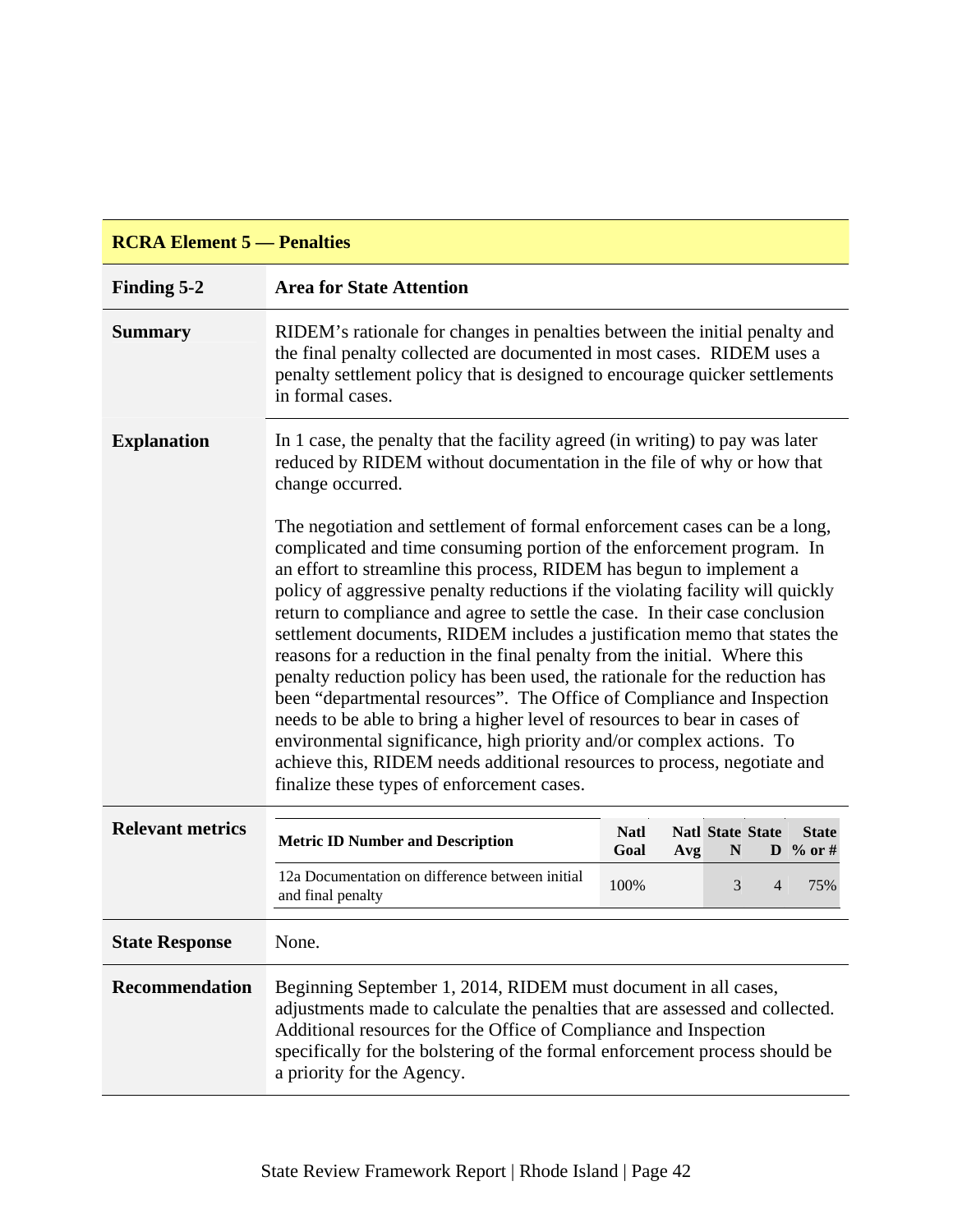| <b>RCRA Element 5 — Penalties</b> |                                                                                                                                             |                     |     |                               |   |                          |  |  |
|-----------------------------------|---------------------------------------------------------------------------------------------------------------------------------------------|---------------------|-----|-------------------------------|---|--------------------------|--|--|
| <b>Finding 5-3</b>                | <b>Meets or Exceeds Expectations</b>                                                                                                        |                     |     |                               |   |                          |  |  |
| <b>Summary</b>                    | RIDEM effectively collects penalties after the completion of an action.                                                                     |                     |     |                               |   |                          |  |  |
| <b>Explanation</b>                | In all cases RIDEM collected penalties after the completion of an action.<br>All penalty files had documentation of the penalty collection. |                     |     |                               |   |                          |  |  |
| <b>Relevant metrics</b>           | <b>Metric ID Number and Description</b>                                                                                                     | <b>Natl</b><br>Goal | Avg | <b>Natl State State</b><br>N. |   | <b>State</b><br>D % or # |  |  |
|                                   | 12b Penalties collected                                                                                                                     | 100%                |     | $\overline{4}$                | 4 | 100\%                    |  |  |
| <b>State Response</b>             | None.                                                                                                                                       |                     |     |                               |   |                          |  |  |
| <b>Recommendation</b>             | None.                                                                                                                                       |                     |     |                               |   |                          |  |  |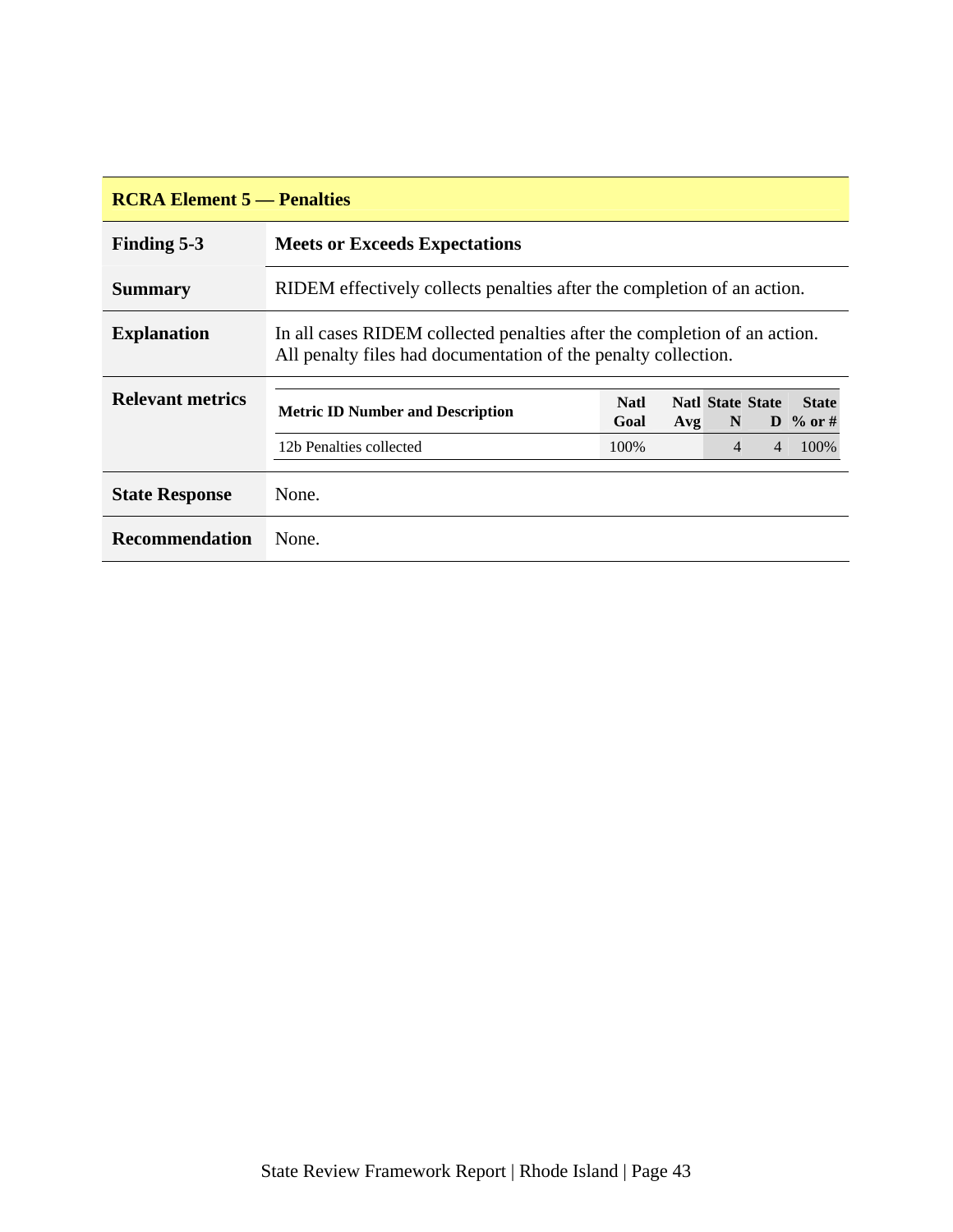# **Appendix A**

# <span id="page-47-0"></span>**Background Information on Rhode Island State Program and Review Process**

*NOTE:*The background information provided below was provided by RIDEM. EPA included this information here without programmatic edits.

#### **A. General Program Overview**

#### *Agency Structure*

The Department of Environmental Management (DEM) manages and protects Rhode Island's public and common natural assets, including land, air and water resources. It manages state-owned lands, including state parks and beaches, forests, port facilities, and fish and wildlife management areas. The DEM administers a capital management program financed by general obligation bonds, funds from the Rhode Island Capital Plan Fund, federal funds, restricted receipts and third-party sources (for land acquisition). Capital program activities include: acquisition and development of recreational, open space and agricultural lands; municipal and non-profit grant programs for land acquisition and development; improvements to state-owned ports and recreation facilities; Superfund federal mandates; construction of new state environmental facilities; municipal wastewater facility construction grant programs; and grants to non-governmental entities for specified water quality improvement projects. The DEM also monitors the use and quality of state groundwater; regulates discharges and uses of surface fresh and salt water; enforces game, fishing and boating regulations; coordinates a statewide forest fire protection plan; regulates air quality; and monitors the disposal of solid and hazardous wastes.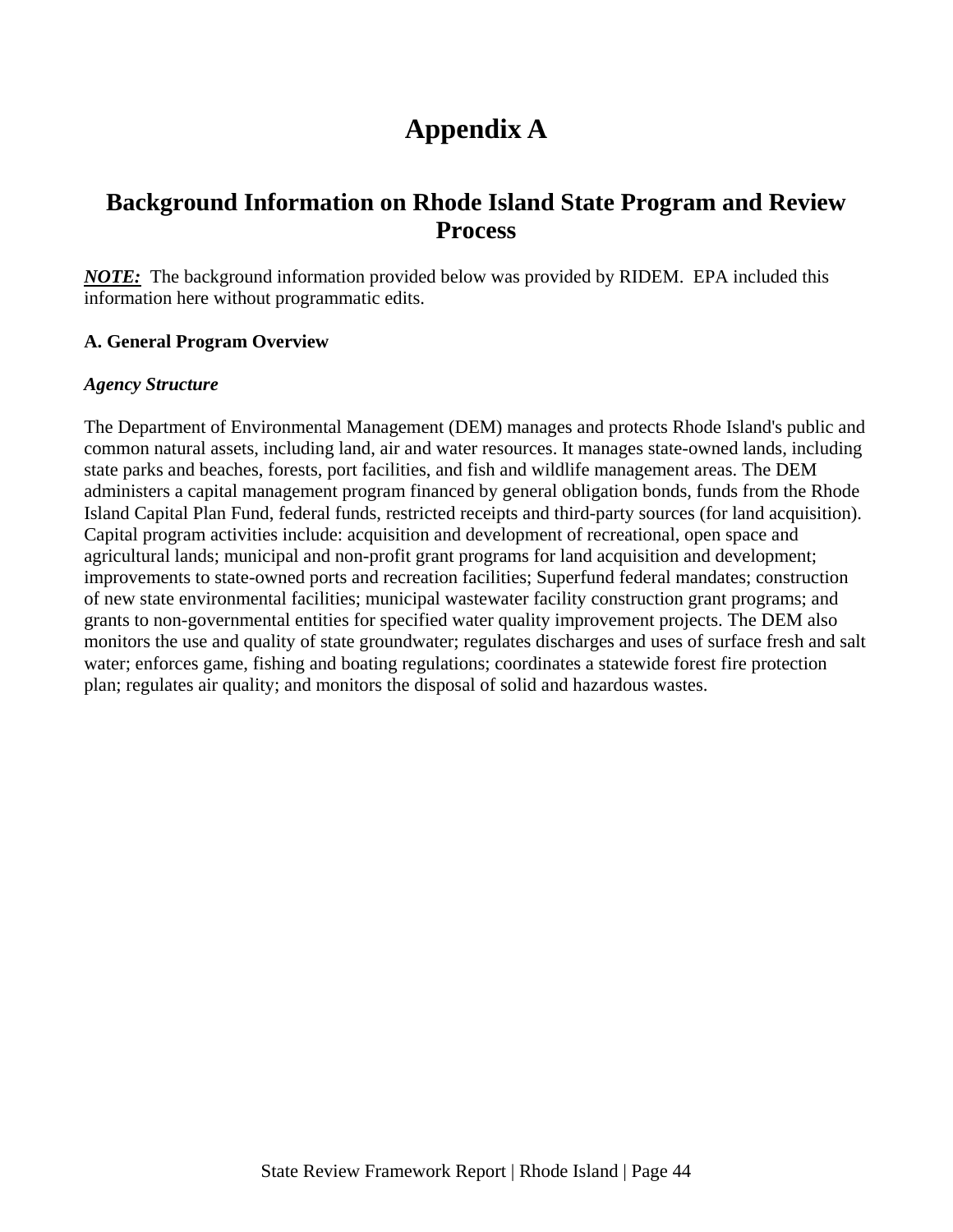#### *Organizational Chart*

The organizational structure of the DEM is shown in the chart below.



#### *Mission*

The mission of the DEM, working through its Bureaus and Offices is to:

- Enhance the high quality of life for this and future generations by protecting, managing, and restoring the environment, enhancing outdoor recreation opportunities, and protecting public health.
- Guiding utilization of Rhode Island's resources to provide for sustainable economic opportunity while protecting our natural environment.
- Motivating the citizens to practice an environmental ethic based on an understanding of their environment, their own dependence on it, and the ways in which their actions affect it.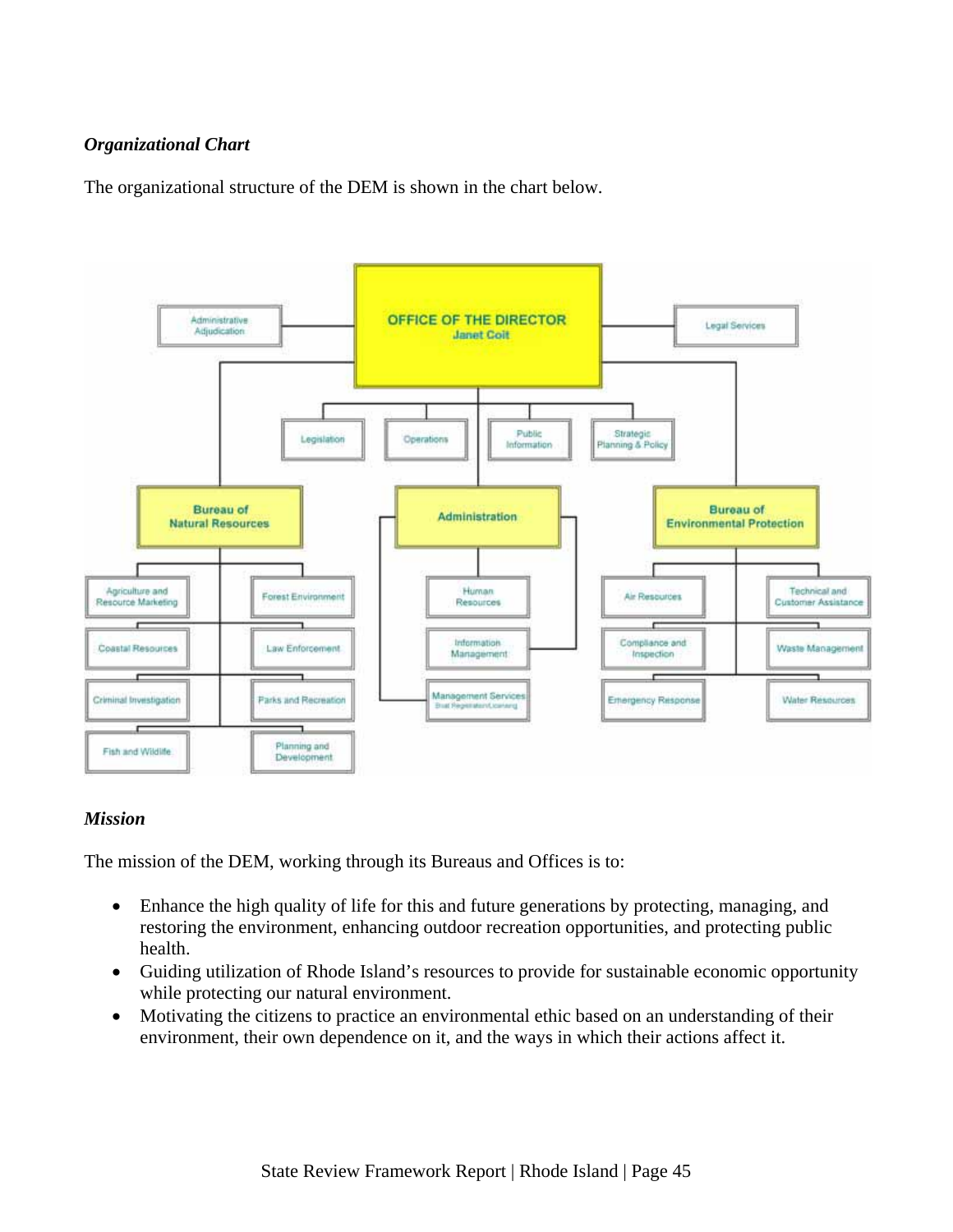#### *Budget*

The Governor's revised FY 2013 budget for the DEM was \$99.5 million, including \$34.2 million in general revenue, \$36.7 million in federal funds, \$15.4 million in restricted receipts, \$7.0 million in capital funds and \$6.2 million in other funds. This represents a total increase of \$0.7 million from the enacted budget of \$98.8 million. For revised FY 2013, the Governor recommended 399.0 FTE positions for the DEM, a decrease of 8.0 FTE positions from the enacted level of 407.0 FTE positions. The Governor's recommended FY 2014 expenditures for the DEM are \$106.6 million, including \$34.9 million in general revenue, \$35.1 million in federal funds, \$15.9 million in restricted receipts, \$15.2 million in capital funds and \$5.4 million in other funds. This represents a total increase of \$7.1 million from the FY 2013 revised budget. The Governor recommended 400.0 FTE positions for FY 2014, which is a increase of 1.0 FTE position from the revised level of 399.0 FTE positions.

#### *Compliance/Enforcement Program Structure*

Civil regulatory activities are handled by the Bureau of Environmental Protection, which consists of the Office of Air Resources, the Office of Water Resources, the Office of Waste Management, the Office of Compliance and Inspection, the Office of Technical and Customer Assistance, and the Office of Emergency Response. The management team for the Bureau of Environmental Protection consists of the Associate Director for Environmental Protection, Assistant Director for Water Resources; Chief, Surface Water Protection; Chief, Groundwater and Wetland Protection; Chief, Air Resources; Chief, Waste Management; Chief, Office of Technical and Customer Assistance; Chief, Office of Compliance and Inspection; and Emergency Response Coordinator, Office of Emergency Response.

#### *Roles and Responsibilities*

Enforcement of environmental laws and regulations is carried out by all the Offices within the Bureau of Environmental Protection. The response to noncompliance discovered through complaint inspections, compliance monitoring, or other channels can take several forms, but, for the most part, can be described as either **informal or formal enforcement**. **Informal enforcement** includes those actions that do not result in an enforceable order or assessment of a penalty. For the most part, these actions include correspondence such as letters of deficiency, warning letters, letters of noncompliance, and notices of intent to enforce. All of these actions are taken to allow violators to resolve noncompliance voluntarily and as quickly as possible, including repairing any environmental damage that may have resulted due to noncompliance. In the event that compliance through informal enforcement is not met, or DEM determines that the violations represent significant noncompliance, the case may proceed to **formal enforcement**.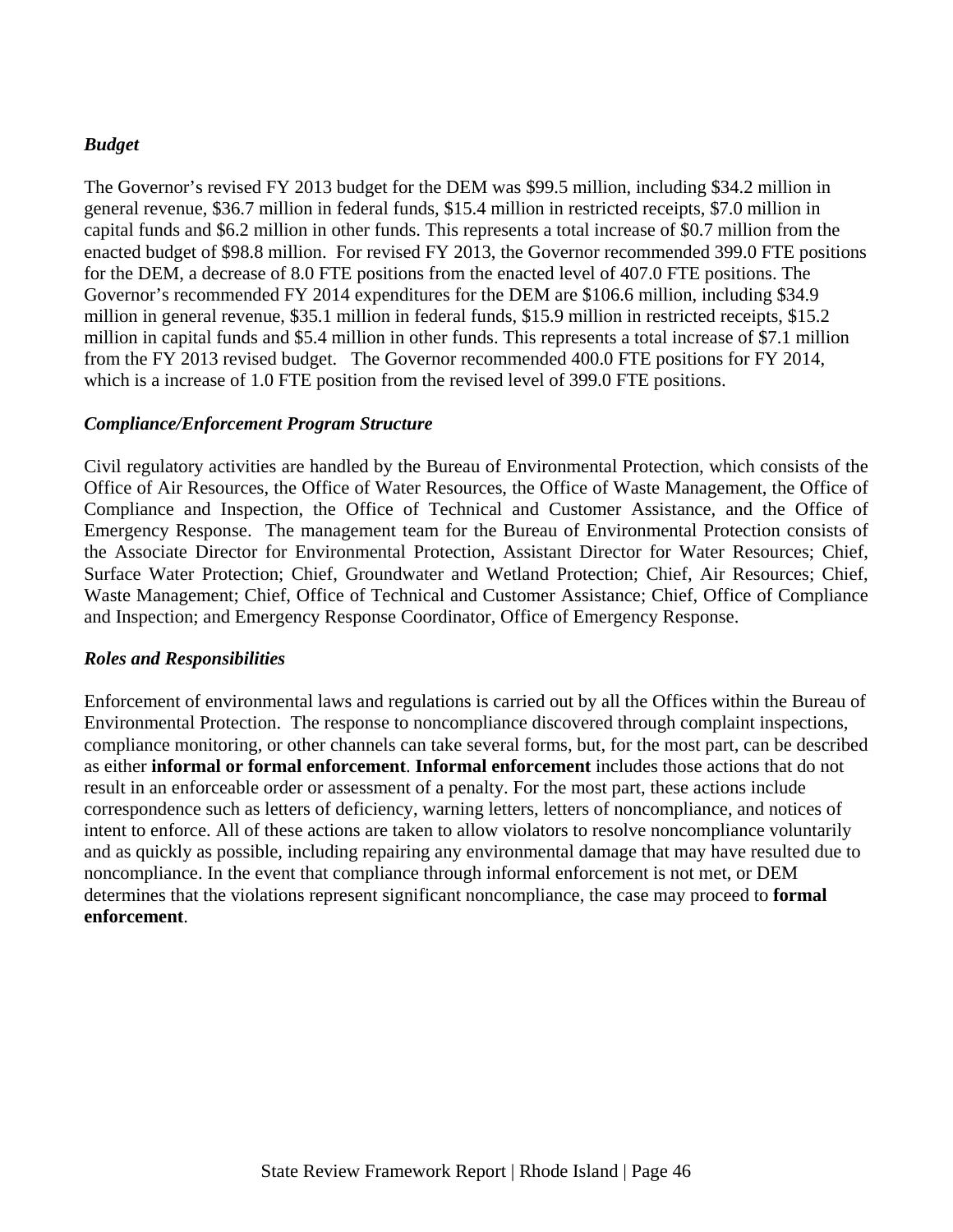**Formal enforcement** typically involves the issuance of a Notice of Violation (NOV). A NOV advises the respondent of the alleged facts surrounding the case, the statutes and regulations that are basis of the alleged violations, the requirements to meet compliance and usually includes an administrative penalty. The requirements to return to compliance are set forth in the order portion of the NOV. The assessed penalty is developed in accordance with the administrative penalty regulations, and the NOV includes worksheets providing information on how the penalty was determined. The maximum penalty for violations is derived from the legislative statute providing DEM with the authority to assess and collect a penalty for civil (non-criminal) violations of laws or regulations. Since formal enforcement actions contain enforceable orders and assessments of penalties, such actions are subject to appeal with the DEM's Administrative Adjudication Division (AAD). Respondents have 20 days to appeal the NOV to the AAD. Prior to or even after a hearing commences, the parties may finalize a settlement of the outstanding enforcement action. In a change to the statute that was enacted in 2010, upon completion of a hearing, a final decision is issued by the AAD hearing officer. Respondents and DEM may file an appeal to contest the AAD decision to Superior Court. In the event that an administrative hearing is not requested, the NOV becomes a final order of the Director and is enforceable in Superior Court.

#### **Office of Air Resources**

The Office of Air Resources (OAR) is responsible for the preservation, protection and improvement of air quality in Rhode Island. This is accomplished, in partnership with the U.S. Environmental Protection Agency, by regulating the emission of air pollutants from stationary and mobile emission sources. Planning, permitting, air pollutant emission inventory, air quality monitoring and inspecting emission sources are among the major activities of OAR.

Air pollutants fall into two broad categories– criteria pollutants and air toxics. National Ambient Air Quality Standards have been set for criteria pollutants. In general, criteria pollutants are irritants or have other minor and/or acute health or environmental effects. Examples are ground level ozone and carbon monoxide. Air toxics are pollutants that, for example, are carcinogens, or have other major and/or chronic health effects. Examples are benzene and trichloroethylene. Rhode Island and most of the Northeast United States do not meet the health-based air quality standards for ozone. Much of the work of the OAR is related to assuring that Rhode Island improves its air quality to attain the standards on the schedule required by the federal Clean Air Act. A number of toxic air pollutants are present in Rhode Island's air that are above acceptable levels. The OAR works to reduce emissions of air pollutants in Rhode Island and works with other states to secure emission reductions that will help Rhode Island solve its air quality problems. Compliance with environmental laws, rules, regulations, permits and licenses is enforced through **informal enforcement**.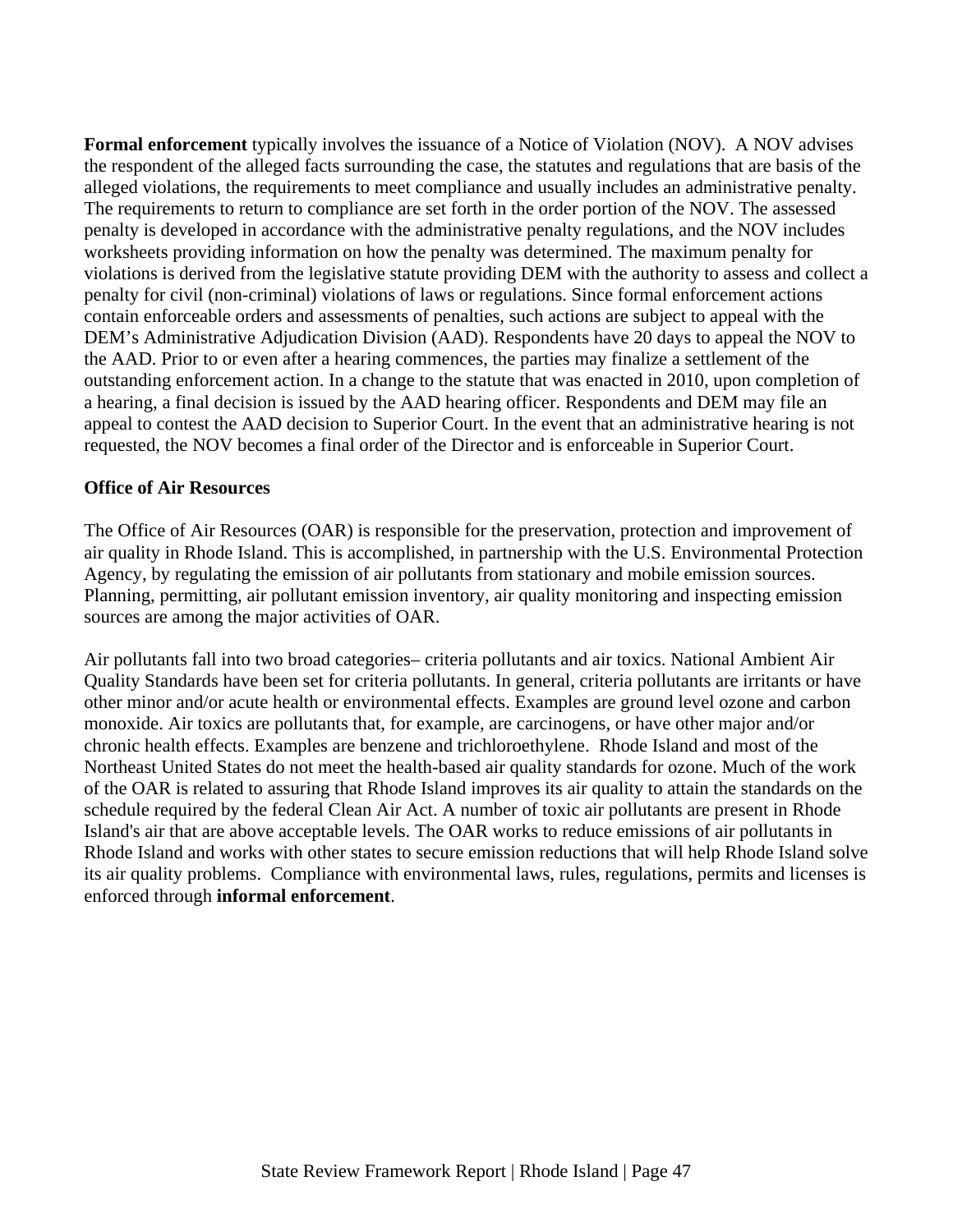#### **Office of Water Resources**

The Office of Water Resources (OWR) is responsible for ensuring that rivers, lakes, and coastal waters will support healthy communities of fish, plants, and other aquatic life, and will support uses such as fishing, swimming, and drinking water quality. OWR also ensures that groundwater will be uncontaminated, freshwater wetlands will be protected and rehabilitated to provide wildlife habitat, reduce floods, and to improve water quality and public health will be protected from the adverse impacts of water pollution. This is accomplished, in partnership with the U.S. Environmental Protection Agency, by regulating the discharge of water pollutants from point sources. Planning, permitting, developing Total Maximum Daily Loads (TMDLs), water quality monitoring and inspecting sources are among the major activities of OWR. Compliance with environmental laws, rules, regulations, permits and licenses is enforced through **informal enforcement**.

#### **Office of Waste Management**

The Office of Waste Management (OWM) has two primary functions:

- To oversee the investigation and remediation of contaminated sites and releases from leaking underground storage tanks.
- To regulate and permit facilities that accept or transport solid, medical or hazardous waste or that store petroleum products in underground tanks.

These functions are divided into four programs as listed below:

- Underground Storage Tank Management Program-This program oversees the registration of Underground Storage Tanks (UST program) as well as the cleanup of Leaking Underground Storage Tanks (LUST program).
- Waste Facilities Management Program-This program regulates facilities that receive Solid, Hazardous and Medical Waste and transporters of hazardous, medical and septage waste. It also oversees the closure of active landfills.
- Site Remediation Program-This program oversees the investigation and remediation of sites contaminated with hazardous materials and petroleum. This includes the redevelopment and reuse of sites commonly known as Brownfields.
- Superfund and Department of Defense Program-This program oversees the cleanup of NPL Sites (commonly referred to as Superfund Sites) and sites used or formerly used by the U.S. Department of Defense. This program also oversees the evaluation of sites on the U.S. Environmental Protection Agency's CERCLIS List for consideration of action under the Superfund Program.

Compliance with environmental laws, rules, regulations, permits and licenses is enforced through **informal enforcement**.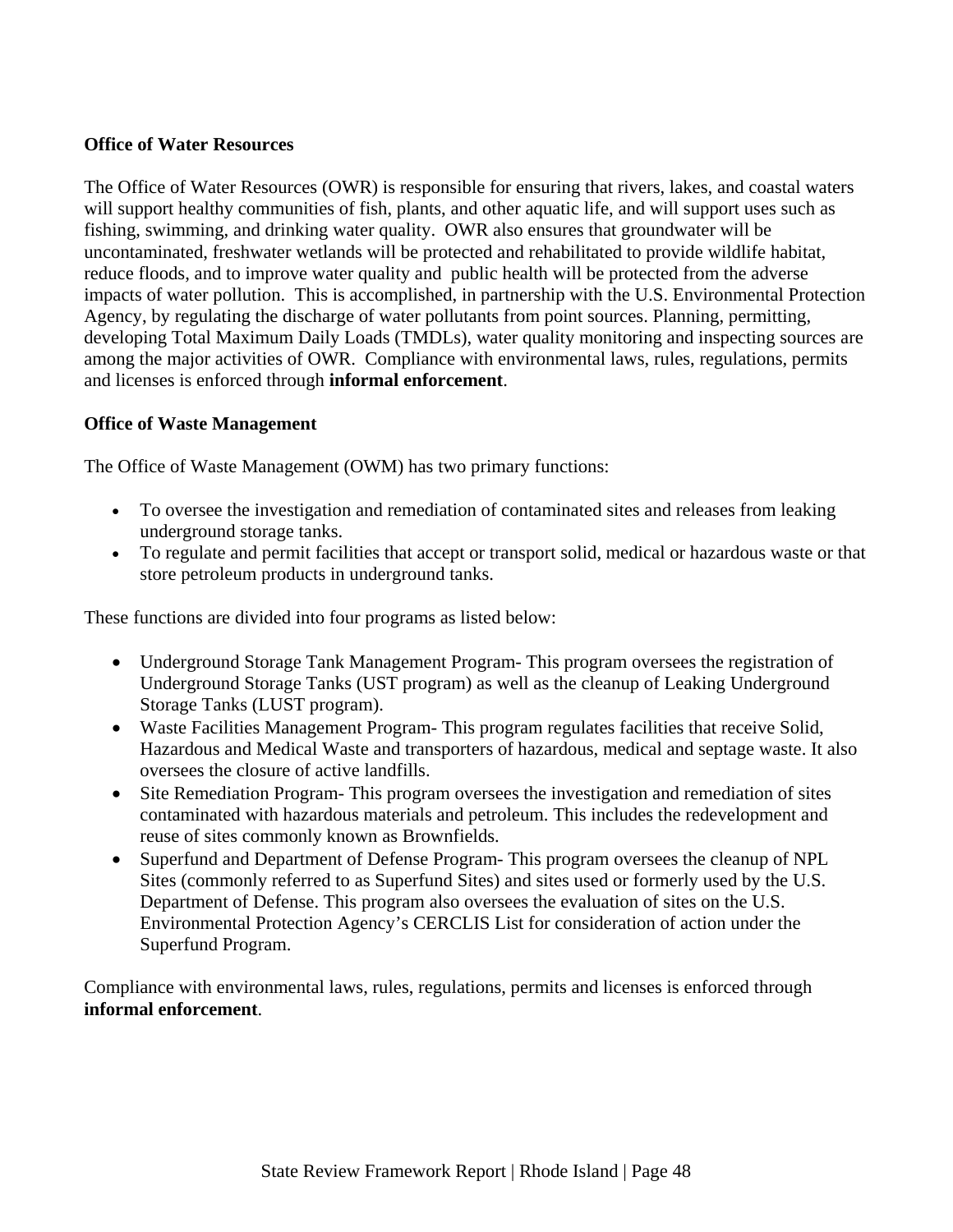#### **Office of Compliance and Inspection**

The Office of Compliance and Inspection (OC&I) is responsible for the regulatory enforcement activities related to air, waste, and water. OC&I investigates complaints and suspected violations of environmental laws and regulations relating to air pollution, dam safety, freshwater wetlands, hazardous waste management, unpermitted releases of hazardous materials and/or petroleum, onsite wastewater treatment systems (i.e., septic systems), solid and medical waste, underground and leaking underground storage tanks, and water pollution. In addition to complaint response, the OC&I carries out compliance monitoring of regulated activities involving hazardous waste generators, underground storage tanks, and exterior lead paint removal activities. OC&I also inspects dams to monitor safety conditions and to advise dam owners of unsafe conditions. Significant noncompliance that is identified by any of the Offices within the Bureau of Environmental Protection that requires **formal enforcement** is referred to OC&I for issuance of a Notice of Violation and management of the case. Not all OC&I programs focus on compliance and enforcement activities in the same way. For example, one program may spend considerable time on citizen complaint response while another may spend most of its time on compliance monitoring. In fact, much of OC&I's compliance and enforcement effort is a team approach, either internally in the office or externally with other DEM Divisions and Offices. In many cases, OC&I's activities are coordinated with the Offices of Air Resources, Emergency Response, Water Resources, Waste Management and Legal Services. Under some circumstances, OC&I supports the Office of Criminal Investigation and assists them with sampling, regulatory interpretation, and expert witness testimony. In many cases, OC&I is in close communication with the U.S. Environmental Protection Agency since DEM has specific authority delegated under federal regulations regarding air, water, underground and leaking underground storage tanks and hazardous waste. OC&I also works with lawyers in the Office of Attorney General in prosecuting civil and criminal cases. Compliance with environmental laws, rules, regulations, permits and licenses is enforced through both **informal** and **formal enforcement**.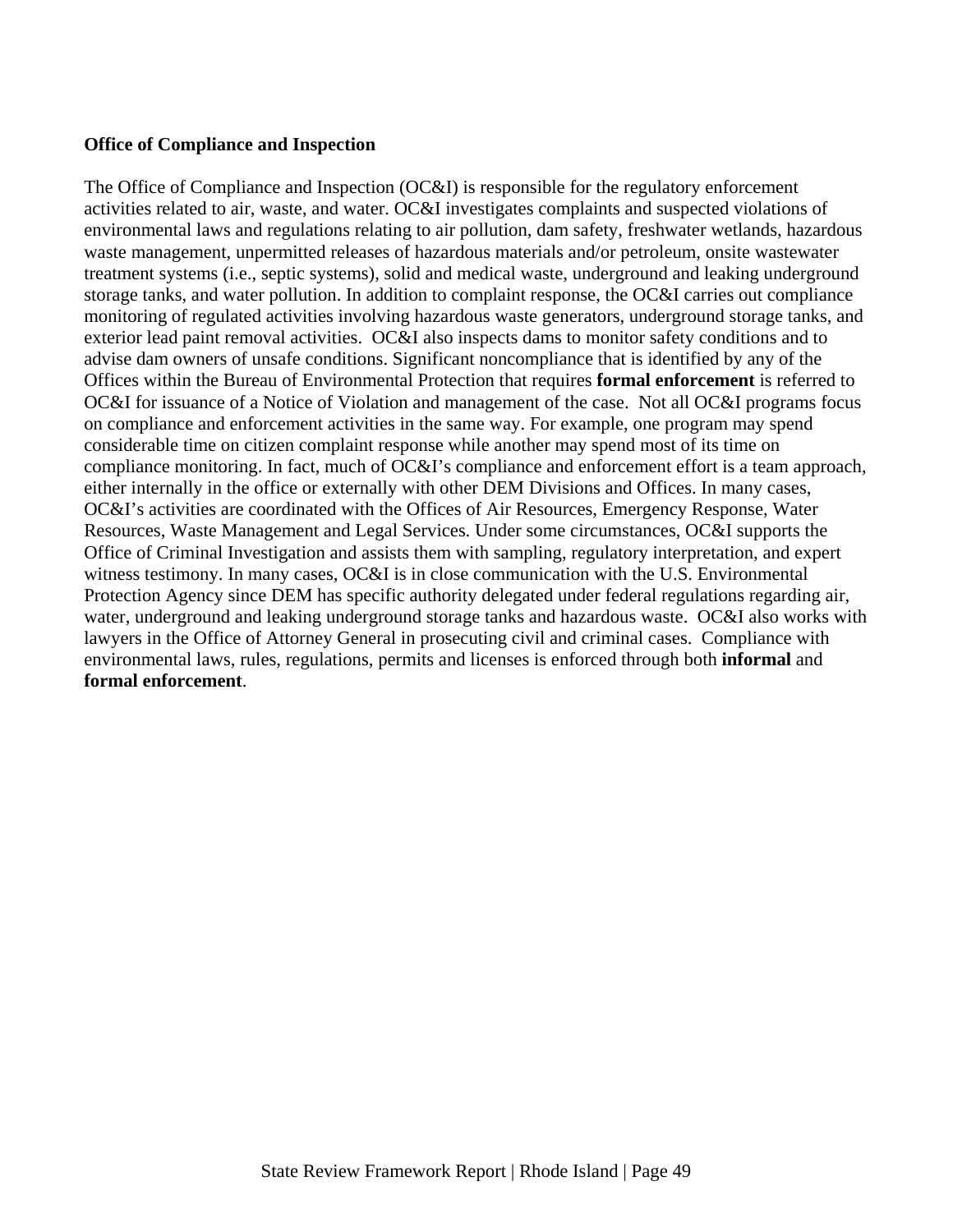#### **Office of Technical and Customer Assistance**

The Office of Technical and Customer Assistance (OTCA) provides assistance to the general public, state and local governments, and the business community concerning compliance with rules, regulations, environmental standards, and the permitting process. One aspect of this service is to coordinate preapplication assistance to companies and to individuals seeking permits. Prospective applicants for environmental permits will be able to have a single point of contact who will provide information on permits required, including permits for large facilities where more than one type of environmental permit is required. Another service is to coordinate the application review process for projects that require more than one environmental permit such as the permitting of large facilities that involve air emissions as well as construction that involves more than five acres (which requires a stormwater permit). Part of this coordination function is to track projects that the Economic Development Corporation's Board has determined to be of Critical Economic Concern. OTCA also serves as an information repository for DEM's regulations and policies so that the public can easily access these regulations and policies. The DEM's web site is coordinated and maintained by OTCA. In addition, OTCA maintains user-friendly descriptions of the regulations so that the public can easily determine the requirements associated with the regulations. To improve compliance among several business and industry sectors, OCTA also manages several industry-wide Environmental Results Program (ERP) initiatives. ERP is a comprehensive, "evidence-based" industry compliance certification program using guidebooks and checklists. Facilities certify to DEM that they are complying with environmental protection requirements every three years. ERP is currently used as a compliance improvement tool in the automotive refinishing, auto yard recycling, underground storage tank, green hospitality, golf course and MS4 sectors.

#### **Office of Emergency Response**

The Office of Emergency Response (OER) is Rhode Island's first line of defense in protecting public health, safety, and welfare in an environmental emergency. Like police and fire fighters, DEM's emergency responders are prepared to handle incidents of great variety - everything from a spill of a few gallons to a whole tanker-full of petroleum, from a single abandoned drum to biological and chemical weapons. Highly trained first responders are on-call 24-hours a day, 7 days a week. These responders spend the bulk of their time remediating a stream of manageable mishaps that could otherwise pose a significant danger. Nearly every day of every year, despite preventive measures, hundreds of incidents threaten the public as well as the environment. Emergency responders are prepared to limit the risks from oil and chemical spills, failed tanks or pipes, fires or fumes, overturned trucks, sunken vessels, litter, WMD (weapons of mass destruction), abandoned drums, and the like. Compliance with environmental laws, rules, regulations, permits and licenses is enforced through **informal enforcement**.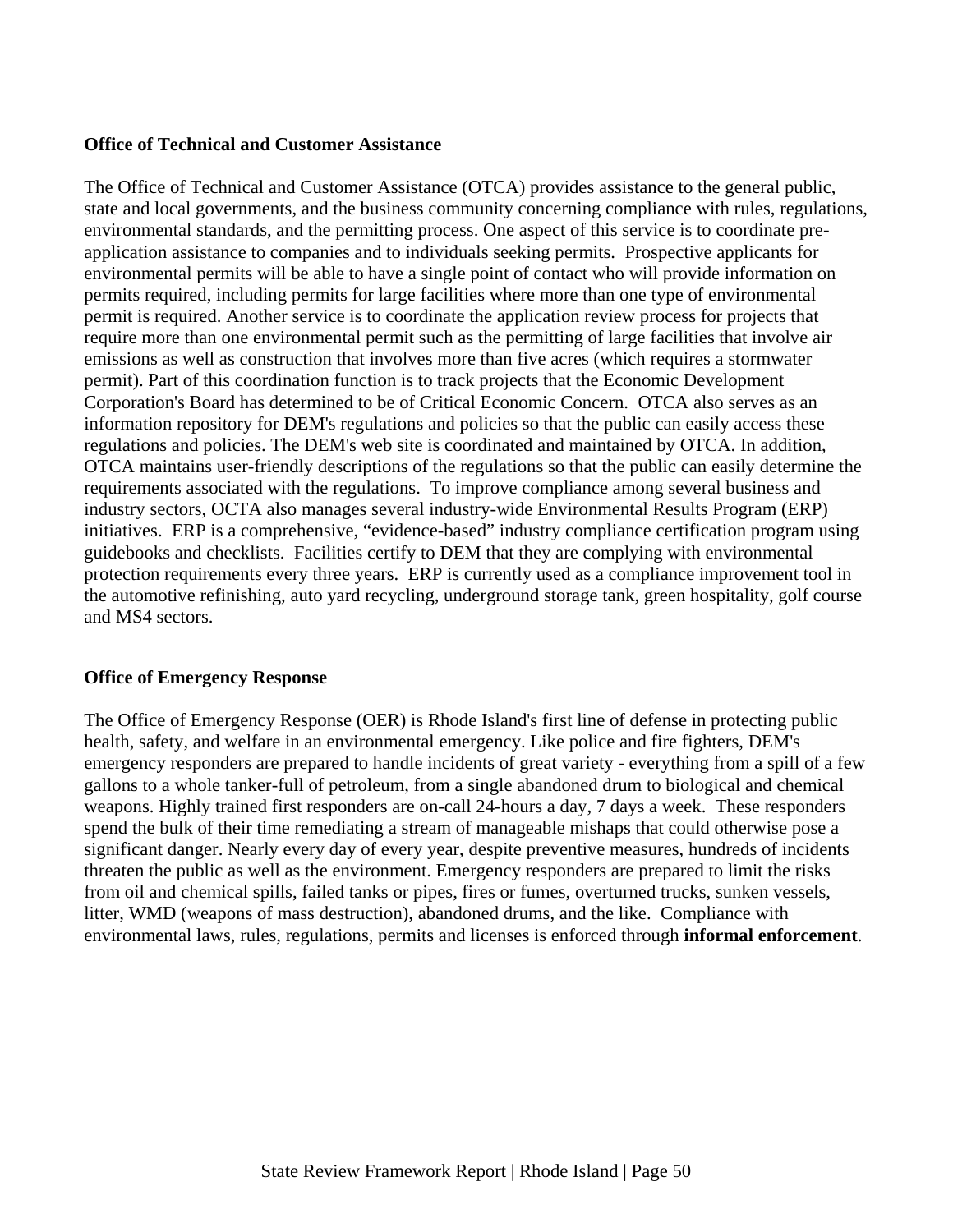#### *Resources/Staffing/Training/Data Reporting Systems*

#### **Office of Water Resources**

#### *Resources*

OWR has 12.0 FTEs to implement the Clean Water Act NPDES Enforcement Program (which includes Permitting, Pretreatment, O & M, and Sludge Management programs), 2.3 of the FTEs are supervisors/program managers. The FTEs work on both permitting and compliance monitoring and enforcement. There have not been resource constraints in OWR that present major obstacles to implementing compliance monitoring and enforcement with the NPDES Enforcement Program (see additional clarification under Staffing/Tracking). It is important to note that a substantial amount of compliance monitoring and enforcement is undertaken by OWR in other federal and state programs that were not subject to the EPA State review. These programs include Freshwater Wetlands, On Site Wastewater Treatment Systems, Underground Injection Control, and Water Quality Certification. The FTEs assigned to these programs have not been included in this summary.

#### *Staffing/Training*

Compliance monitoring and enforcement has not been impacted by vacancies. However the RIPDES program uses the EPA Integrated Compliance Information System (ICIS) for compliance monitoring and enforcement tracking. In June 2013, the program lost 1 FTE of information technology support for ICIS which was provided by the State Division of Information Technology ("DoIT") and is not included in the FTE totals listed above. At this time, it is not clear when or how DoIT will fill this need and at a minimum, short term impacts to the program are expected. There is no specific state program for hiring and maintaining qualified staff. When vacancies occur, managers determine whether the position is critical and, if so, prepare a critical need form that is forwarded to the DEM Director and the Department of Administration for approval. Depending on availability of funds, managers may authorize staff to attend training programs or technical conferences to refresh their knowledge or gain new knowledge.

#### *Data Reporting Systems*

OWR inputs all data directly into the EPA ICIS national data system.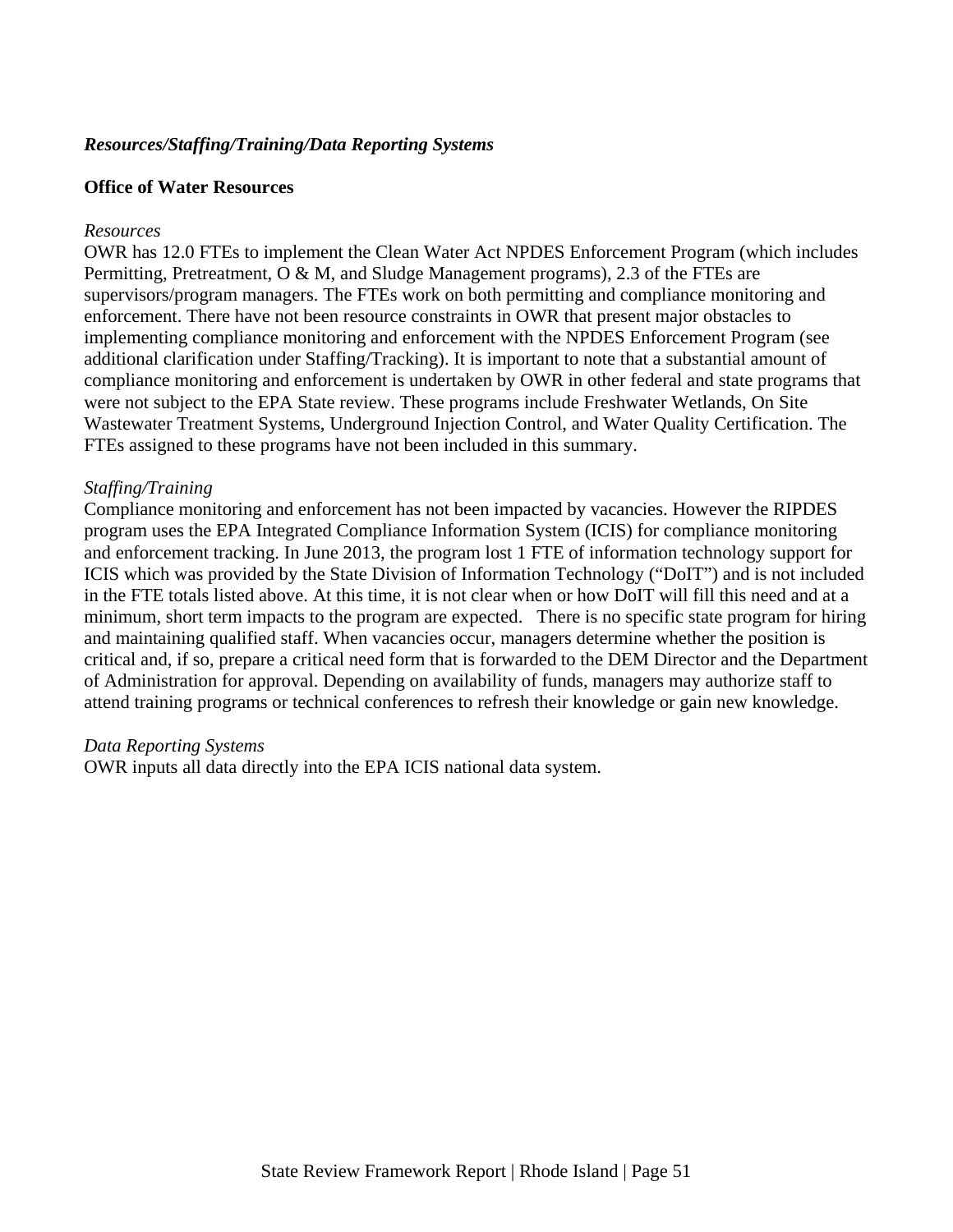#### **Office of Air Resources**

#### *Resources*

The OAR currently has 4.5 FTEs to implement the Clean Air Act Stationary Source Enforcement Program. The FTEs work on compliance monitoring and enforcement of both major air pollution sources, synthetic minor air pollution sources (those with emission caps) and other source types. 3.5 FTEs are staff that conduct inspections and 1.0 FTEs are supervisors/program managers. There are resource constraints in OAR that present major obstacles to implementing compliance monitoring and enforcement with the Stationary Source Enforcement Program.

#### *Staffing/Training*

Compliance monitoring and enforcement has not been impacted by vacancies. There is no specific state program for hiring and maintaining qualified staff. When vacancies occur, managers determine whether the position is critical and, if so, prepare a critical need form that is forwarded to the DEM Director and the Department of Administration for approval. Depending on availability of funds, managers may authorize staff to attend training programs or technical conferences to refresh their knowledge or gain new knowledge.

#### *Data Reporting Systems*

OAR inputs all required data directly into the EPA national data system.

#### **Office of Waste Management**

#### *Resources*

The OWM currently has 1.5-1.75 FTEs to implement the RCRA Subtitle C Enforcement Program (which includes the TDSF, Program Authorization, Transporter, and Biennial Reporting/Data Management programs). The FTEs work on permitting, authorization and compliance monitoring and enforcement. About 0.25 FTEs do inspections and 1.25-1.5 FTEs do

authorization/supervision/permitting, transporters, and data entry. There are resource constraints in OWM that present major obstacles to implementing compliance monitoring and enforcement with the RCRA Subtitle C Enforcement Program. It is important to note that a substantial amount of compliance monitoring and enforcement is undertaken by OWM in other federal and state programs that were not subject to the EPA State review. These programs include medical waste management, solid waste, and landfill closure. The FTEs assigned to these programs have not been included in this summary.

#### *Staffing/Training*

Compliance monitoring and enforcement has been impacted by vacancies and OWM foresees impacts in the near future. There is no specific state program for hiring and maintaining qualified staff. When vacancies occur, managers determine whether the position is critical and, if so, prepare a critical need form that is forwarded to the DEM Director and the Department of Administration for approval. Depending on availability of funds, managers may authorize staff to attend training programs or technical conferences to refresh their knowledge or gain new knowledge.

#### *Data Reporting Systems*

OWM does not input all data directly into the EPA national data system, although it may in the future.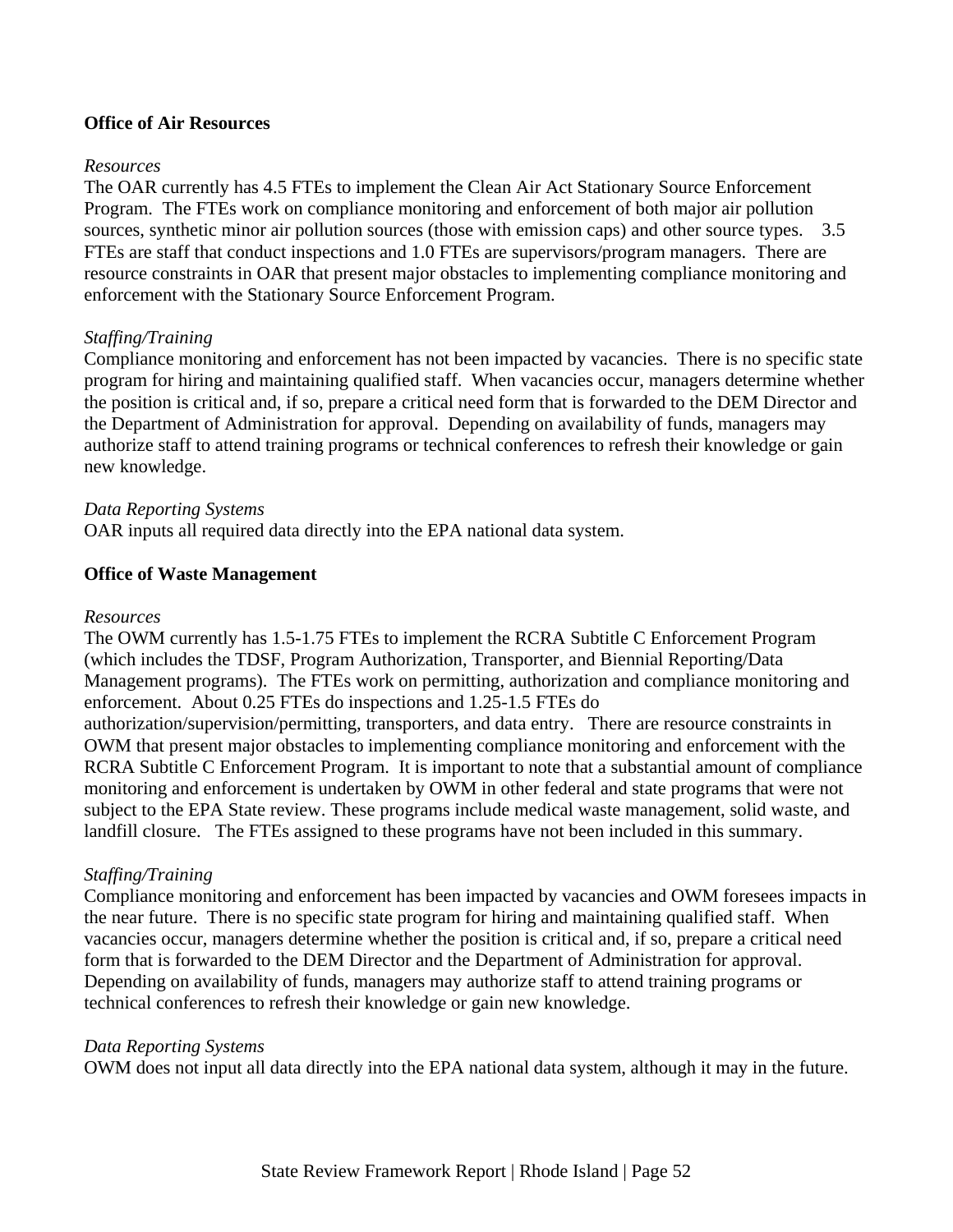#### **Office of Compliance and Inspection**

#### *Resources*

OC&I currently has 1.1 FTEs assigned to the Water Enforcement Program. The FTEs work on compliance monitoring and enforcement. 0.6 FTEs are inspectors and 0.5 FTEs are supervisors/program managers. There are resource constraints in OC&I that present obstacles to implementing enforcement with the NPDES Enforcement Program. The program manager splits his time managing this program and the DEM's onsite wastewater management system (OWTS) program. As such, he often does not have time to draft formal Notices of Violation and consent agreements, so this is being done by the Chief of OC&I. It is important to note that a substantial amount of enforcement is undertaken by OC&I through its citizen complaint response program that was not subject to the EPA State review. The FTEs assigned to this program are included in this summary.

OC&I currently has 4.0 FTEs assigned to the Air Enforcement Program. The FTEs work on compliance monitoring and enforcement. 2.0 FTEs are inspectors and 2.0 FTEs are supervisors/program managers. There are no resource constraints in OC&I that present major obstacles to implementing compliance monitoring and enforcement with the Clean Air Act Stationary Source Enforcement Program. It is important to note that a substantial amount of compliance monitoring and enforcement is undertaken by OC&I through its citizen complaint response program that was not subject to the EPA State review. The FTEs assigned to this program are included in this summary.

OC&I currently has 4.2 FTEs to implement the RCRA Enforcement Program. The FTEs work on compliance monitoring and enforcement. 3.0 FTEs are inspectors (although .25 FTEs are used for database entry and management) and 1.2 FTEs are supervisors/program managers. There are no resource constraints in OC&I that present major obstacles to implementing compliance monitoring and enforcement with the RCRA Enforcement Program.

#### *Staffing/Training*

For the Water and RCRA Enforcement Programs, compliance monitoring and enforcement have been impacted by vacancies; however, OC&I does not foresee further impacts in the near future. For the Air Enforcement Program compliance monitoring and enforcement have not been impacted by vacancies. There is no specific state program for hiring and maintaining qualified staff. When vacancies occur, managers determine whether the position is critical and, if so, prepare a critical need form that is forwarded to the DEM Director and the Department of Administration for approval. Depending on availability of funds, managers may authorize staff to attend training programs or technical conferences to refresh their knowledge or gain new knowledge.

#### *Data Reporting Systems*

OC&I inputs all data for the RCRA Enforcement Program directly into the EPA national data system.